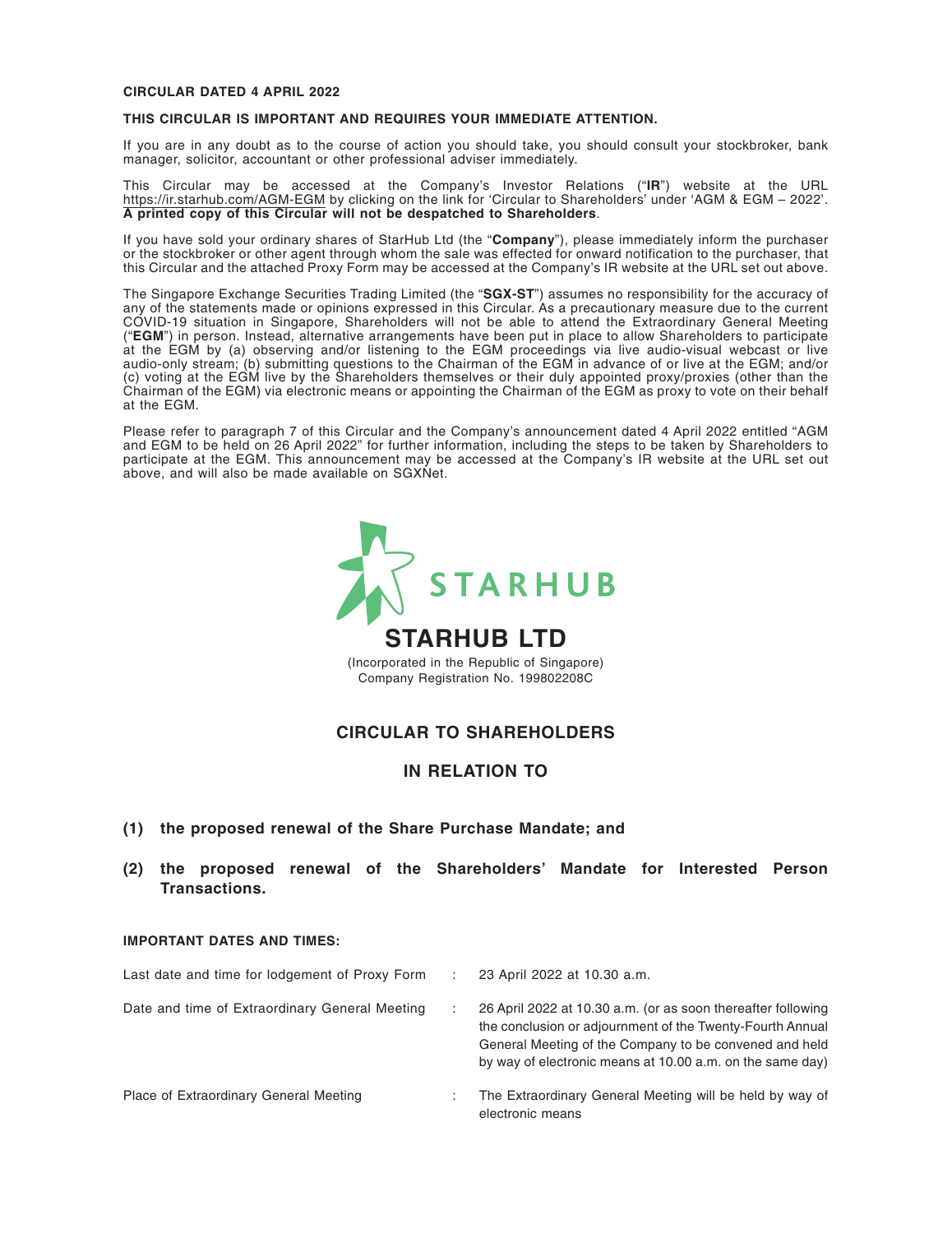# **CONTENTS**

### **Page**

|    |                                                                         | $\overline{2}$ |
|----|-------------------------------------------------------------------------|----------------|
|    |                                                                         | 5              |
| 1. |                                                                         | 5              |
| 2. | The Proposed Renewal of the Share Purchase Mandate                      | 6              |
| 3. | The Proposed Renewal of the Shareholders' Mandate for Interested Person | 20             |
| 4. | Directors' and Substantial Shareholders' Interests                      | 21             |
| 5. |                                                                         | 23             |
| 6. |                                                                         | 24             |
| 7. |                                                                         | 24             |
| 8. |                                                                         | 24             |
| 9. |                                                                         | 25             |
|    | <b>APPENDIX 1</b>                                                       | 26             |
|    | NOTICE OF EXTRAORDINARY GENERAL MEETING                                 | 38             |
|    | <b>PROXY FORM</b>                                                       |                |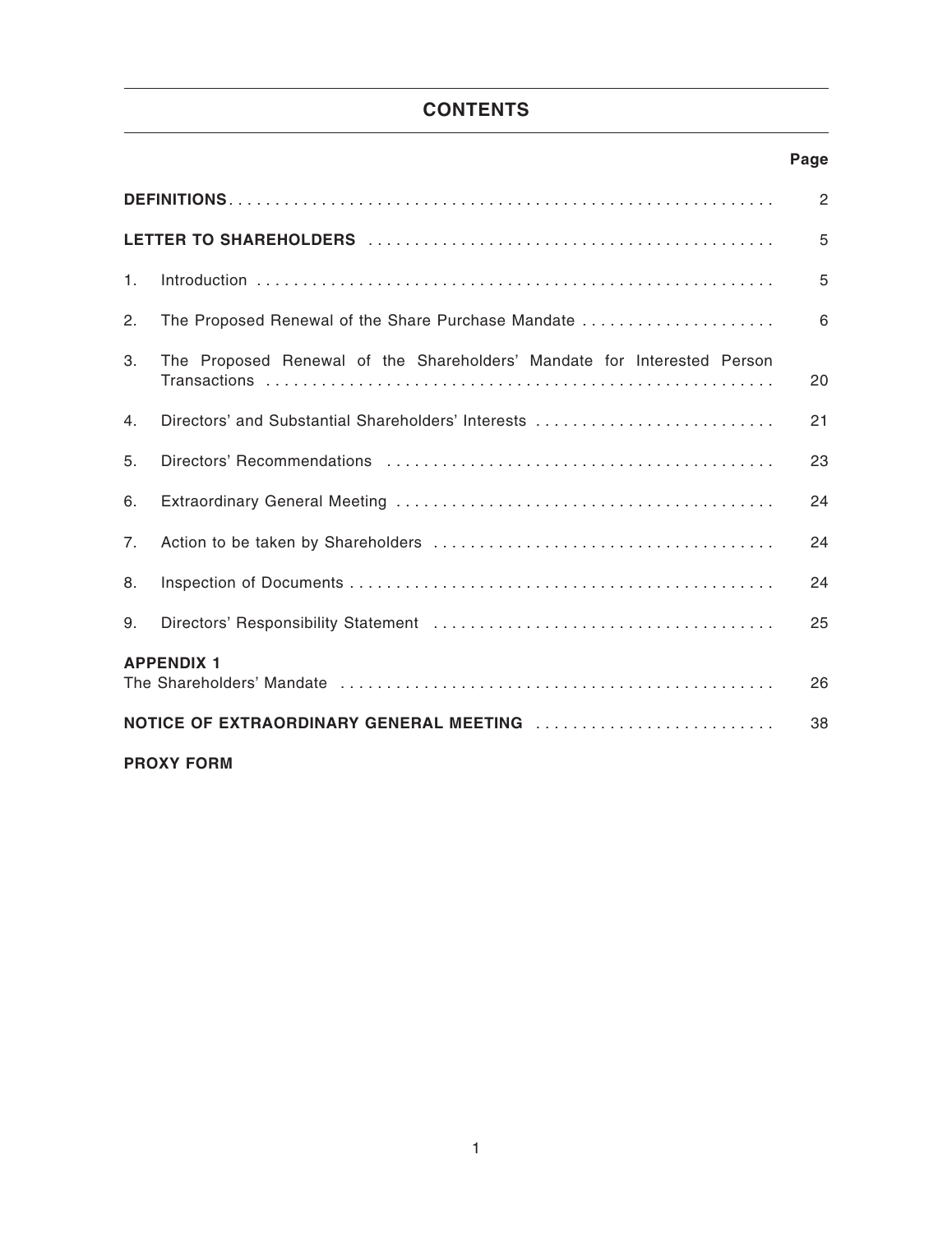# **DEFINITIONS**

In this Circular, the following definitions apply throughout unless otherwise stated:

| "2021 Circular to<br>Shareholders" |    | The Company's Circular to Shareholders dated 8 April<br>2021.                                                                                                                                                                                                                                                                                                                                                                                                                                                                                                                              |
|------------------------------------|----|--------------------------------------------------------------------------------------------------------------------------------------------------------------------------------------------------------------------------------------------------------------------------------------------------------------------------------------------------------------------------------------------------------------------------------------------------------------------------------------------------------------------------------------------------------------------------------------------|
| "2021 EGM"                         | ÷  | The extraordinary general meeting of the Company held on<br>30 April 2021.                                                                                                                                                                                                                                                                                                                                                                                                                                                                                                                 |
| "AGM"                              | ÷  | The annual general meeting of the Company.                                                                                                                                                                                                                                                                                                                                                                                                                                                                                                                                                 |
| "Broadcasting Act"                 | ÷. | The Broadcasting Act 1994, as amended, supplemented or<br>modified from time to time.                                                                                                                                                                                                                                                                                                                                                                                                                                                                                                      |
| "CDP"                              | ÷. | The Central Depository (Pte) Limited.                                                                                                                                                                                                                                                                                                                                                                                                                                                                                                                                                      |
| "Companies Act"                    | ÷  | The Companies Act 1967, as amended, supplemented or<br>modified from time to time.                                                                                                                                                                                                                                                                                                                                                                                                                                                                                                         |
| "Company" or "StarHub"             | ÷  | StarHub Ltd.                                                                                                                                                                                                                                                                                                                                                                                                                                                                                                                                                                               |
| "Constitution"                     | ÷  | The Constitution of the Company.                                                                                                                                                                                                                                                                                                                                                                                                                                                                                                                                                           |
| "Directors"                        | ÷  | The directors of the Company for the time being.                                                                                                                                                                                                                                                                                                                                                                                                                                                                                                                                           |
| "EGM"                              | t  | The extraordinary general meeting of the Company, notice<br>of which is given on pages 38 to 42 of this Circular.                                                                                                                                                                                                                                                                                                                                                                                                                                                                          |
| "Foreign Shareholding"             |    | Shares held by, or in respect of which voting rights are<br>controlled by, a foreign source.                                                                                                                                                                                                                                                                                                                                                                                                                                                                                               |
| "Foreign Shareholding<br>Limit"    |    | Subject to Article 12(G)(a) of the Constitution, 49% of the<br>issued share capital of the Company, provided always that,<br>subject to the prior approval of any stock exchange upon<br>which Shares may be listed, the Directors may from time to<br>time reduce the Foreign Shareholding Limit to below 49%<br>of the issued share capital of the Company as the Directors<br>may in their absolute discretion determine and may from<br>time to time, following such reduction, increase the Foreign<br>Shareholding Limit to up to 49% of the issued share capital<br>of the Company. |
| "Group" or "StarHub<br>Group"      |    | The Company and its subsidiaries.                                                                                                                                                                                                                                                                                                                                                                                                                                                                                                                                                          |
| " $IMDA"$                          |    | Infocomm Media Development Authority of Singapore.                                                                                                                                                                                                                                                                                                                                                                                                                                                                                                                                         |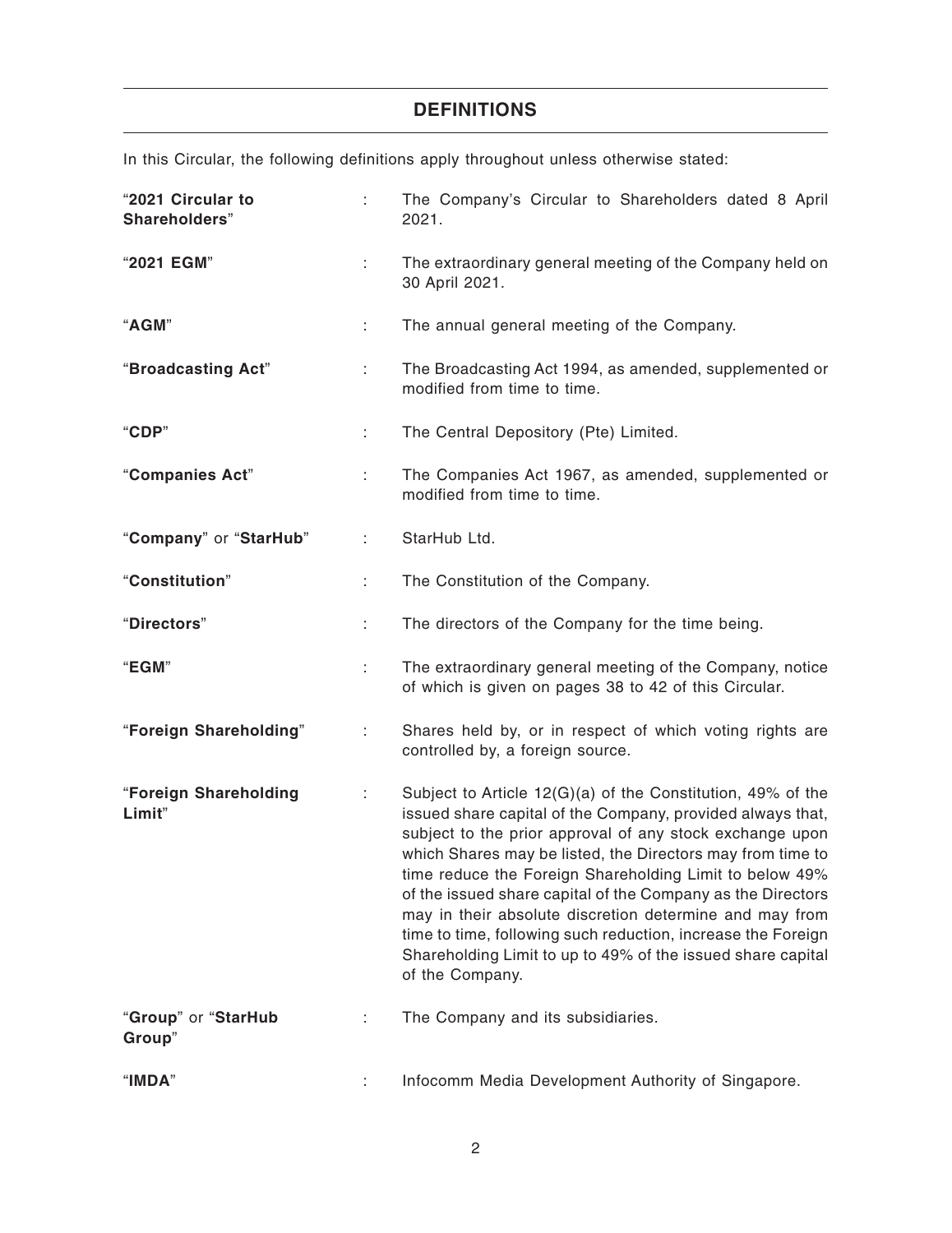# **DEFINITIONS**

| "Latest Practicable Date"   | ÷. | 7 March 2022.                                                                                                                                                                                                                                                                                                                                                                                                                                                                                                                           |
|-----------------------------|----|-----------------------------------------------------------------------------------------------------------------------------------------------------------------------------------------------------------------------------------------------------------------------------------------------------------------------------------------------------------------------------------------------------------------------------------------------------------------------------------------------------------------------------------------|
| "Listing Manual"            | ÷. | The listing manual of the SGX-ST, including any<br>amendments made thereto up to the Latest Practicable<br>Date.                                                                                                                                                                                                                                                                                                                                                                                                                        |
| "Market Day"                | ÷. | A day on which the SGX-ST is open for trading in<br>securities.                                                                                                                                                                                                                                                                                                                                                                                                                                                                         |
| "Minister"                  | ÷. | The Minister referred to in the Broadcasting Act and/or the<br>Telecommunications Act, as the case may be.                                                                                                                                                                                                                                                                                                                                                                                                                              |
| "Prescribed Limits"         | ÷. | Subject to Article 1 of the Constitution, shareholding<br>limits<br><b>Broadcasting</b><br>prescribed<br>by<br>the<br>Act,<br>the<br>Telecommunications Act and/or any other legislation to<br>which the Company is subject from time to time and/or any<br>regulations, guidelines, notices and/or codes of conduct<br>promulgated or issued thereunder from time to time and,<br>unless and until approval shall have been obtained from<br>the Minister under the Broadcasting Act, shall include the<br>Foreign Shareholding Limit. |
| "Recommending<br>Directors" | ÷. | The Directors who are considered independent for the<br>purposes of the proposed renewal of the Shareholders'<br>Mandate.                                                                                                                                                                                                                                                                                                                                                                                                               |
| "SGX-ST"                    | ÷  | Singapore Exchange Securities Trading Limited.                                                                                                                                                                                                                                                                                                                                                                                                                                                                                          |
| "Share Purchase<br>Mandate" | t. | The mandate to enable the Company to purchase or<br>otherwise acquire Shares in accordance with, and in the<br>manner prescribed by, the terms set out in this Circular, the<br>Companies Act and the rules of the Listing Manual and<br>such other laws and regulations as may, for the time being,<br>be applicable.                                                                                                                                                                                                                  |
| "Shareholders"              | ÷  | Persons (other than CDP) who are registered as holders of<br>Shares in the Register of Members of the Company and<br>Depositors who have Shares entered against their names<br>in the Depository Register.                                                                                                                                                                                                                                                                                                                              |
| "Shareholders' Mandate"     |    | The mandate to enable the Company, its subsidiaries and<br>associated companies that are entities at risk (as that term<br>is used in Chapter 9 of the Listing Manual) to enter into<br>certain interested person transactions, the terms of which<br>are set out in this Circular.                                                                                                                                                                                                                                                     |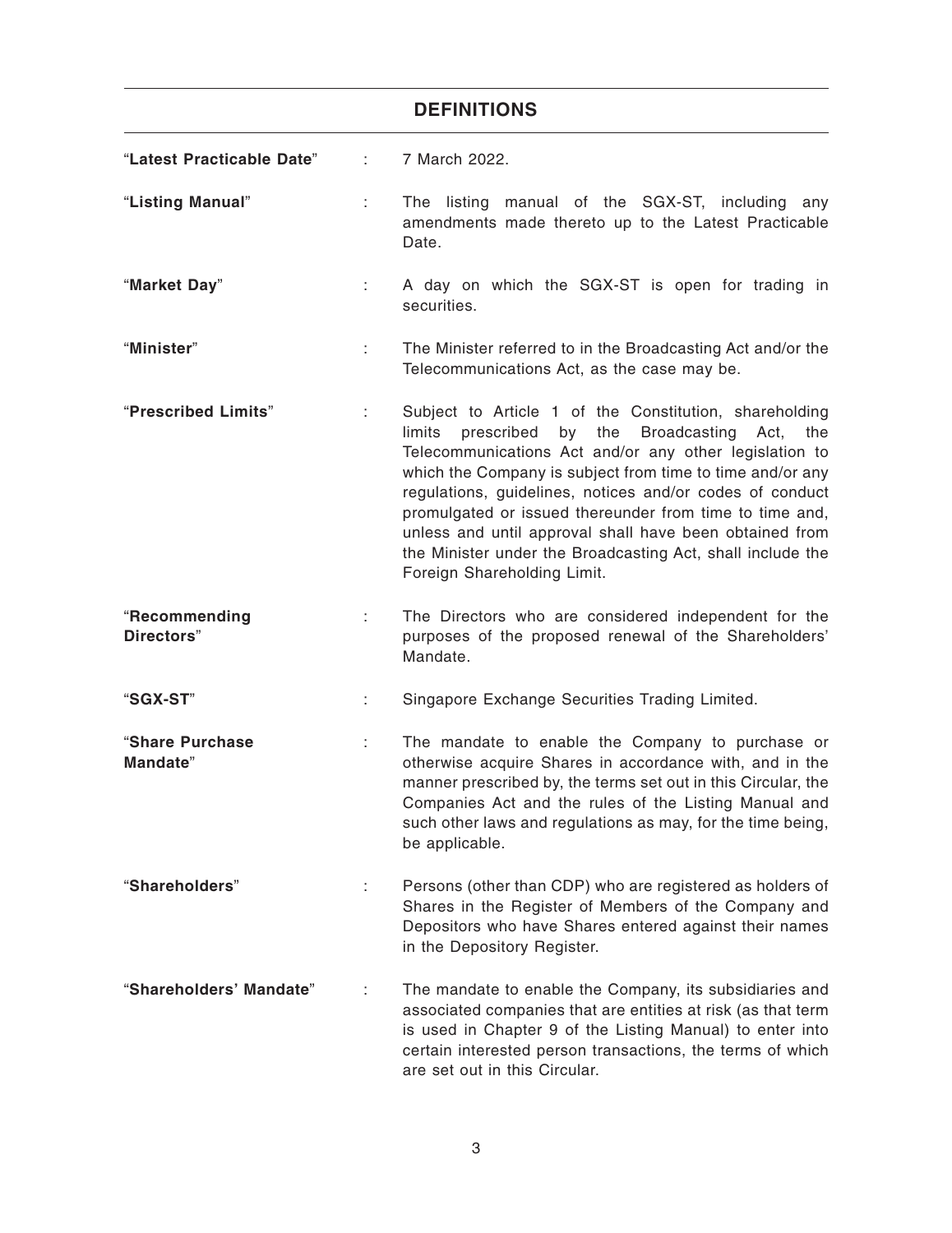### **DEFINITIONS**

| "Shares"                 | t.                         | Ordinary shares of the Company.                                                                            |  |  |
|--------------------------|----------------------------|------------------------------------------------------------------------------------------------------------|--|--|
| "Take-over Code"         | ÷.                         | The Singapore Code on Take-overs and Mergers, as<br>amended, supplemented or modified from time to time.   |  |  |
| "Telco Competition Code" | di s                       | Code of Practice for Competition in the Provision of<br>Telecommunication Services 2012.                   |  |  |
| "Telecommunications Act" | $\mathcal{L}^{\text{max}}$ | Telecommunications Act 1999<br>amended,<br><b>The</b><br>as<br>supplemented or modified from time to time. |  |  |
| "Voting Share"           | ÷.                         | Has the meaning given to "voting share" in Section 4(1) of<br>the Companies Act.                           |  |  |
| "S\$", "\$" and "cents"  | ÷                          | Singapore dollars and cents, respectively.                                                                 |  |  |
| "%" or "per cent."       |                            | Per centum or percentage.                                                                                  |  |  |

The terms "**Depositor**", "**Depository Agent**" and "**Depository Register**" shall have the meanings ascribed to them respectively in the Securities and Futures Act 2001.

The term "**foreign source**" shall have the meaning ascribed to it in Section 43 of the Broadcasting Act.

Words importing the singular shall, where applicable, include the plural and vice versa. Words importing the masculine gender shall, where applicable, include the feminine and neuter genders. References to persons shall include corporations.

Any reference in this Circular to any enactment is a reference to that enactment as for the time being amended or re-enacted. Any word defined under the Companies Act or the Listing Manual, or any modification thereof and not otherwise defined in this Circular, shall have the same meaning assigned to it under the Companies Act or the Listing Manual or any modification thereof, as the case may be.

The headings in this Circular are inserted for convenience only and shall be ignored in construing this Circular.

Any reference to a time of day in this Circular is made by reference to Singapore time unless otherwise stated.

Any discrepancy within the tables in this Circular between the listed amounts and the totals thereof is due to rounding.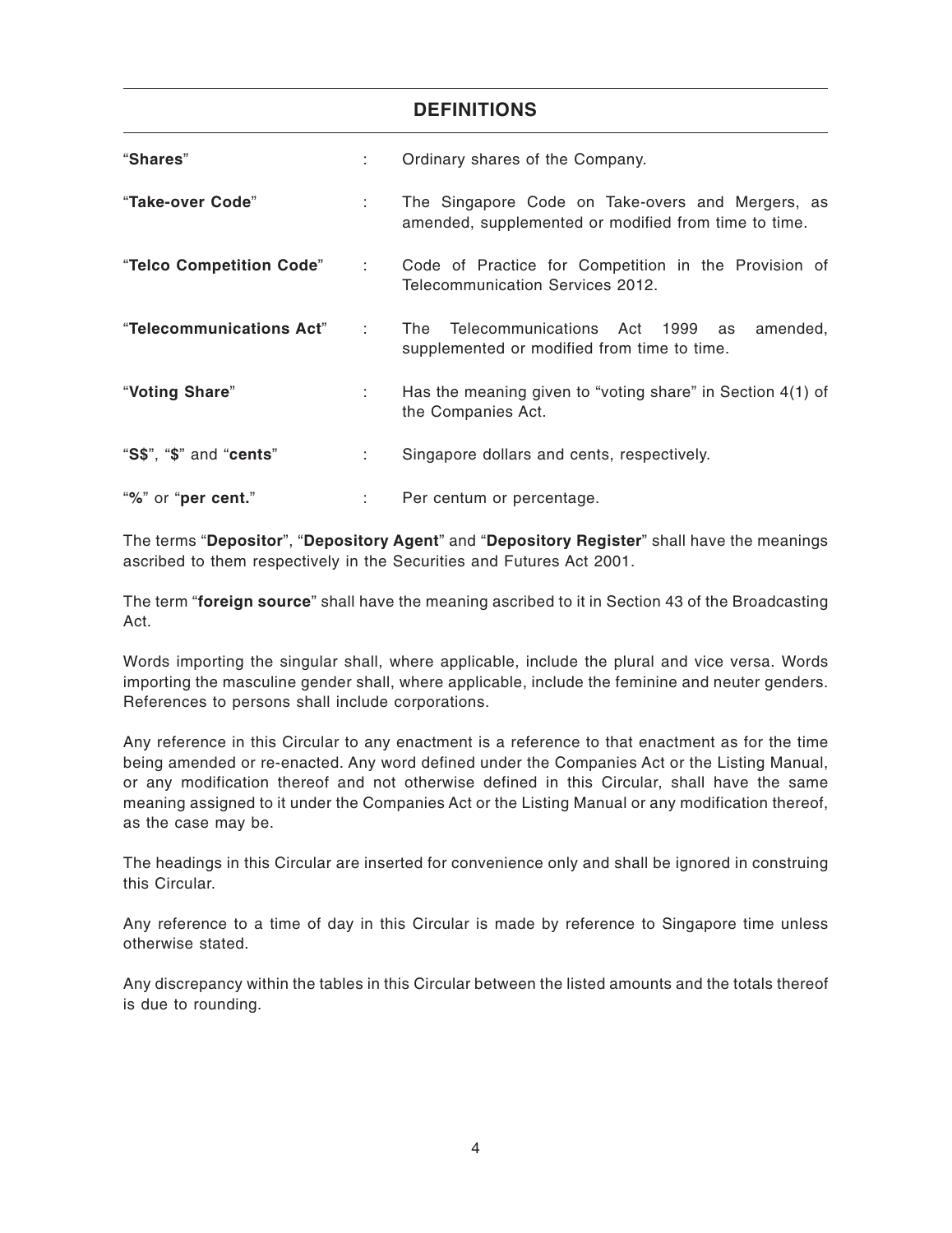### **STARHUB LTD**

(Incorporated in the Republic of Singapore) Company Registration No. 199802208C

### **Directors:**

### **Registered Office:**

Steven Terrell Clontz (Non-Executive Chairman) Nikhil Oommen Jacob Eapen (Chief Executive Officer and Executive Director) Ma Kah Woh (Independent Director) Stephen Geoffrey Miller (Non-Executive Director) Nihal Vijaya Devadas Kaviratne CBE (Lead Independent Director) Michelle Lee Guthrie (Independent Director) Nayantara Bali (Independent Director) Ng Shin Ein (Independent Director) Lionel Yeo Hung Tong (Independent Director) Lim Tse Ghow Olivier (Independent Director) Teo Ek Tor (Non-Executive Director) Naoki Wakai (Non-Executive Director) Ahmad Abdulaziz A A Al-Neama (Non-Executive Director)

67 Ubi Avenue 1 #05-01 StarHub Green Singapore 408942

4 April 2022

To: The Shareholders of StarHub Ltd

Dear Sir/Madam

### **1. INTRODUCTION**

- 1.1 **EGM.** The Directors are convening an EGM to be held by way of electronic means on 26 April 2022 to seek Shareholders' approval for the following proposals:
	- (a) the proposed renewal of the Share Purchase Mandate; and
	- (b) the proposed renewal of the Shareholders' Mandate for Interested Person Transactions.
- 1.2 **Circular.** The purpose of this Circular is to provide Shareholders with information relating to the proposals to be tabled at the EGM.
- 1.3 **Legal adviser.** Allen & Gledhill LLP is the legal adviser to the Company in relation to the proposed renewal of the Share Purchase Mandate and the proposed renewal of the Shareholders' Mandate for Interested Person Transactions.
- 1.4 **SGX-ST.** The SGX-ST takes no responsibility for the accuracy of any statements or opinions made in this Circular.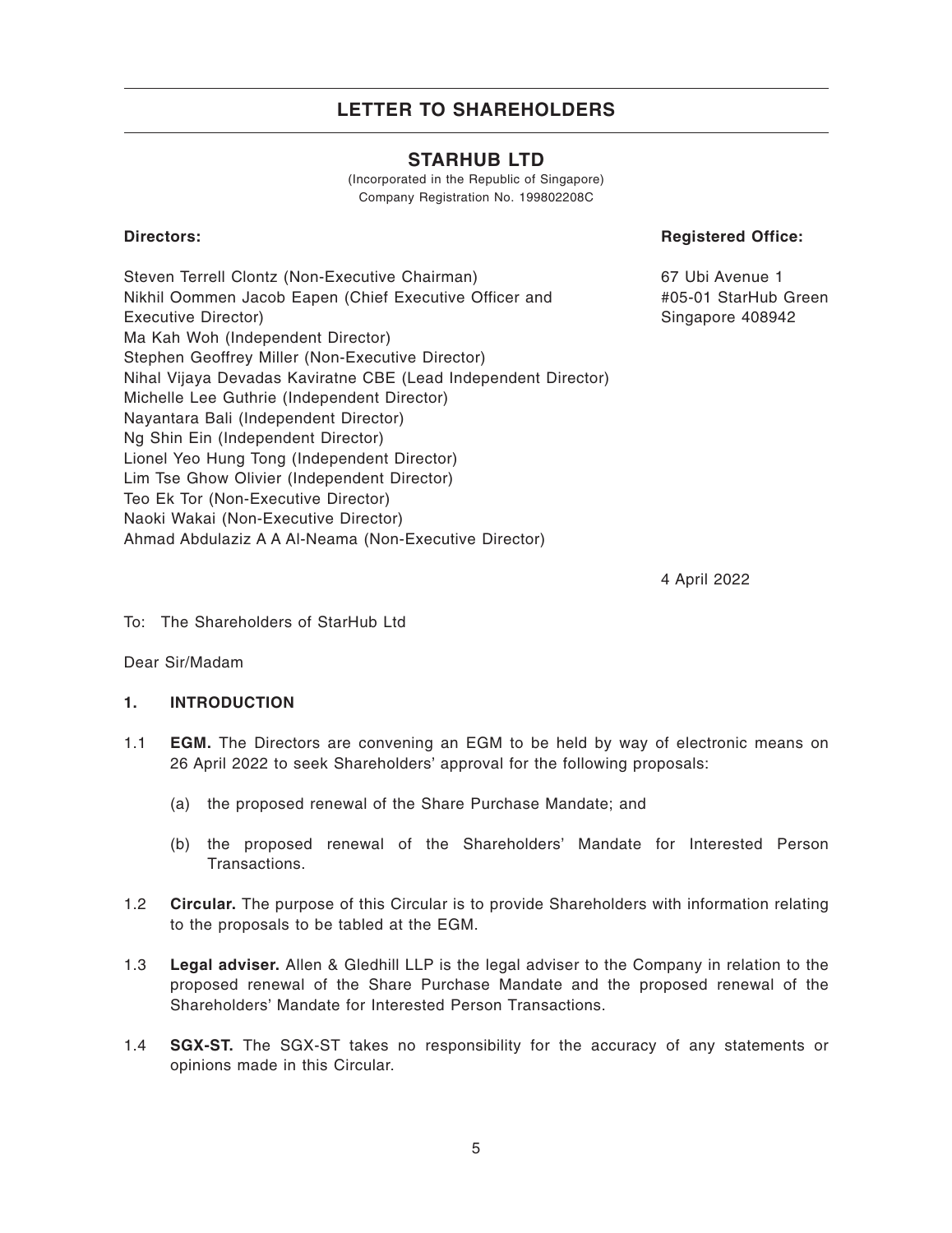### **2. THE PROPOSED RENEWAL OF THE SHARE PURCHASE MANDATE**

2.1 **Background.** At the 2021 EGM, Shareholders had approved, inter alia, the Share Purchase Mandate to enable the Company to purchase or otherwise acquire the Shares in accordance with, and in the manner prescribed by, the Companies Act and the rules of the Listing Manual and such other laws and regulations as may, for the time being, be applicable. The authority and limitations on the Share Purchase Mandate were set out in the 2021 Circular to Shareholders and Resolution 1 set out in the Notice of the 2021 EGM.

The Share Purchase Mandate was expressed to take effect on the date of the passing of Resolution 1 at the 2021 EGM and will expire on the date of the forthcoming Twenty-Fourth AGM which will also be convened and held by way of electronic means on 26 April 2022 immediately preceding the EGM to be held on the same date. Accordingly, the Directors propose that the Share Purchase Mandate be renewed at the EGM immediately following the Twenty-Fourth AGM.

- 2.2 **Rationale for Share Purchase Mandate.** The rationale for the Company to undertake the purchase or acquisition of its Shares is as follows:
	- (a) In managing the business of the Group, management will strive to increase Shareholders' value by improving, *inter alia*, the return on equity of the Group. In addition to growth and expansion of the business, share purchases at the appropriate price levels may be considered as one of the ways through which the return on equity of the Group may be enhanced.
	- (b) In line with international practice, the Share Purchase Mandate will provide the Company with greater flexibility in managing its capital and maximising returns to its Shareholders. To the extent that the Company has capital and surplus funds which are in excess of its possible financial needs, taking into account its growth and expansion plans, the Share Purchase Mandate will facilitate the return of excess cash and surplus funds to Shareholders in an expedient, effective and cost-efficient manner. A share repurchase programme will also allow management to effectively manage and minimise the dilution impact (if any) associated with the Company's share plans.
	- (c) The Share Purchase Mandate will provide the Company with the flexibility to undertake share repurchases at any time, subject to market conditions, during the period when the Share Purchase Mandate is in force.

The purchase or acquisition of Shares will only be undertaken if it can benefit the Company and Shareholders. While the Share Purchase Mandate would authorise a purchase or acquisition of Shares up to the 10% limit described in paragraph 2.3.1 below, Shareholders should note that purchases or acquisitions of Shares pursuant to the Share Purchase Mandate may not be carried out to the full 10% limit as authorised and no purchase or acquisition of Shares will be made in circumstances which would have or may have a material adverse effect on the liquidity and capital adequacy position or financial position of the Company or the Group as a whole.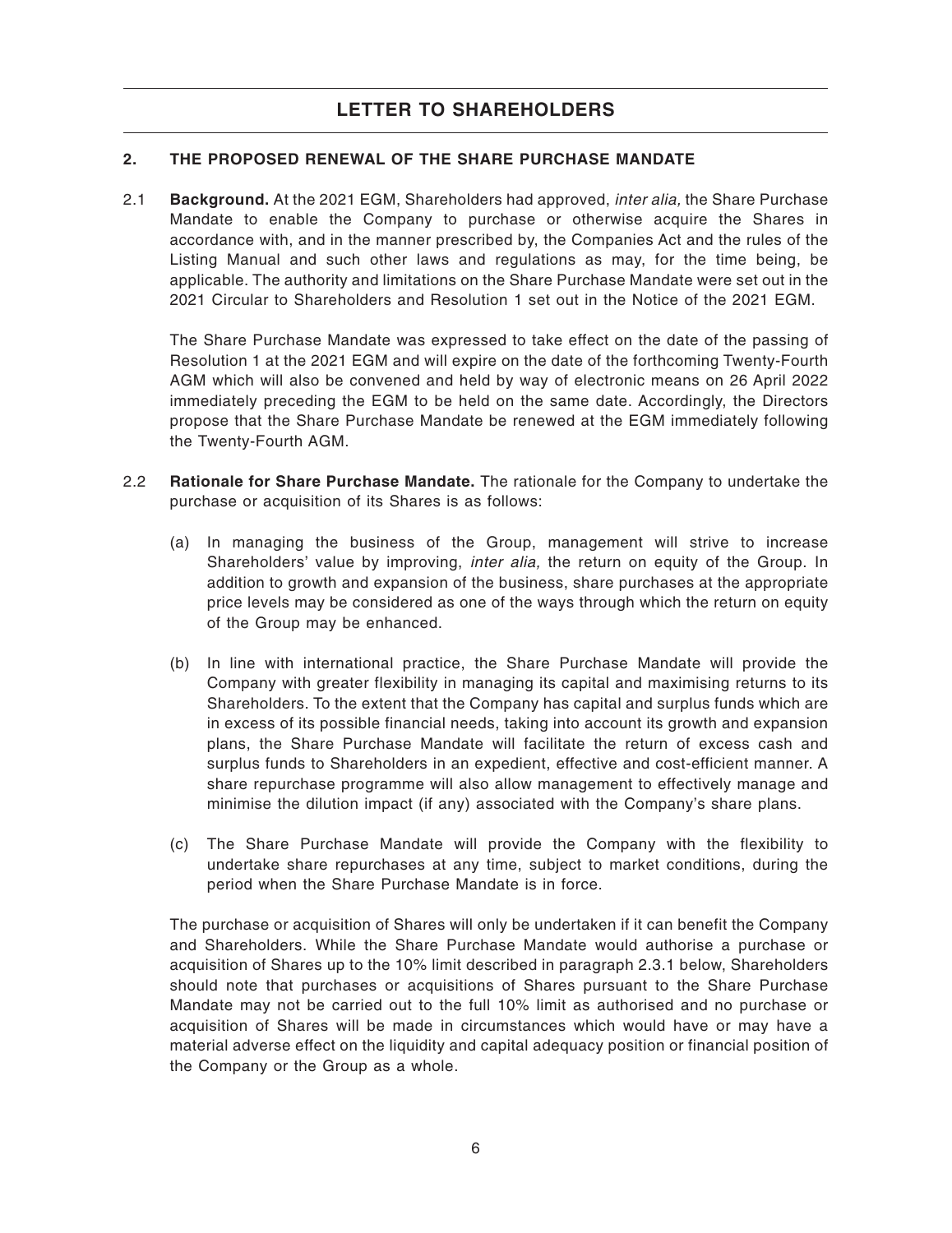2.3 **Authority and Limits of the Share Purchase Mandate.** The authority relating to, and limitations placed on, the purchases or acquisitions of Shares by the Company under the Share Purchase Mandate, if renewed at the EGM, are substantially the same as previously approved by Shareholders at the 2021 EGM. These are summarised below:

### 2.3.1 **Maximum Number of Shares**

Only Shares which are issued and fully paid-up may be purchased or acquired by the Company. The total number of Shares which may be purchased or acquired by the Company is limited to that number of Shares representing not more than 10% of the issued Shares as at the date of the EGM. Treasury shares and subsidiary holdings (as defined in the Listing Manual)<sup>1</sup> will be disregarded for the purposes of computing the 10% limit.

### 2.3.2 **Duration of Authority**

Purchases or acquisitions of Shares may be made, at any time and from time to time, on and from the date of the EGM at which the Share Purchase Mandate is approved, up to:

- (a) the date on which the next AGM of the Company is held or required by law to be held;
- (b) the date on which the authority conferred by the Share Purchase Mandate is revoked or varied by the Company in general meeting; or
- (c) the date on which purchases and acquisitions of Shares pursuant to the Share Purchase Mandate are carried out to the fullest extent mandated,

whichever is the earliest.

#### 2.3.3 **Manner of Purchases or Acquisitions of Shares**

Purchases or acquisitions of Shares may be made by way of:

- (a) on-market purchases ("**Market Purchases**"), transacted on the SGX-ST through the SGX-ST's trading system, through one or more duly licensed dealers appointed by the Company for the purpose; and/or
- (b) off-market purchases ("**Off-Market Purchases**") effected otherwise than on a securities exchange, in accordance with an equal access scheme as defined in Section 76C of the Companies Act.

<sup>1</sup> "Subsidiary holdings" is defined in the Listing Manual to mean shares referred to in Sections 21(4), 21(4B), 21(6A) and 21(6C) of the Companies Act.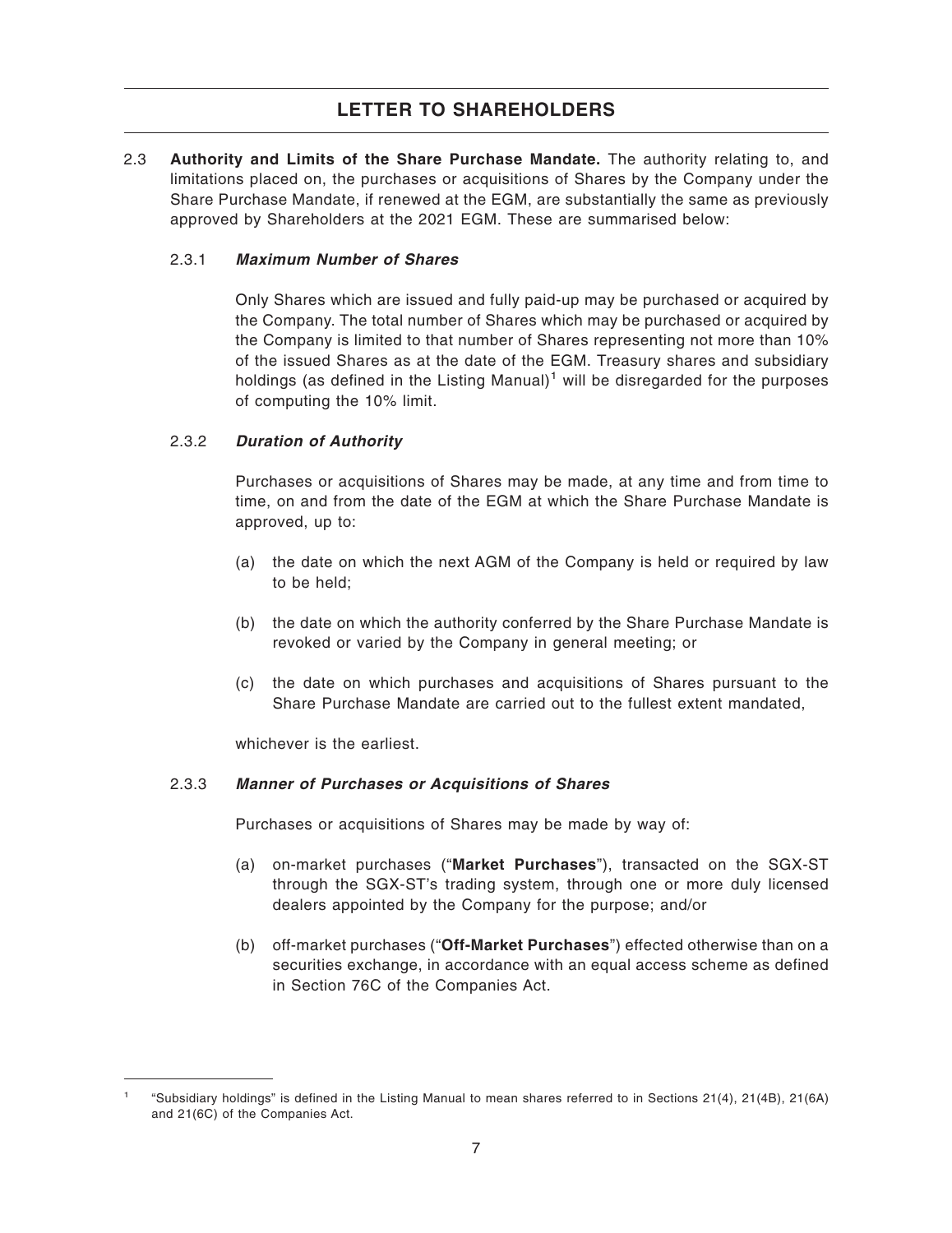The Directors may impose such terms and conditions which are not inconsistent with the Share Purchase Mandate, the Listing Manual and the Companies Act as they consider fit in the interests of the Company in connection with or in relation to any equal access scheme or schemes.

An Off-Market Purchase must, however, satisfy all the following conditions:

- (i) offers for the purchase or acquisition of Shares shall be made to every person who holds Shares to purchase or acquire the same percentage of their Shares;
- (ii) all of those persons shall be given a reasonable opportunity to accept the offers made; and
- (iii) the terms of all the offers shall be the same, except that there shall be disregarded (A) differences in consideration attributable to the fact that the offers may relate to Shares with different accrued dividend entitlements, (B) differences in consideration attributable to the fact that the offers relate to Shares with different amounts remaining unpaid and (C) differences in the offers introduced solely to ensure that each person is left with a whole number of Shares.

If the Company wishes to make an Off-Market Purchase in accordance with an equal access scheme, it will issue an offer document containing at least the following information:

- (1) the terms and conditions of the offer;
- (2) the period and procedures for acceptances; and
- (3) the information required under Rules 883(2), (3), (4), (5) and (6) of the Listing Manual.

### 2.3.4 **Purchase Price**

The purchase price (excluding related brokerage, commission, applicable goods and services tax, stamp duties, clearance fees and other related expenses) to be paid for a Share will be determined by the Directors. The purchase price to be paid for the Shares as determined by the Directors pursuant to the Share Purchase Mandate must not exceed:

- (a) in the case of a Market Purchase, 105% of the Average Closing Price of the Shares; and
- (b) in the case of an Off-Market Purchase, 110% of the Average Closing Price of the Shares,

in each case, excluding related expenses of the purchase or acquisition.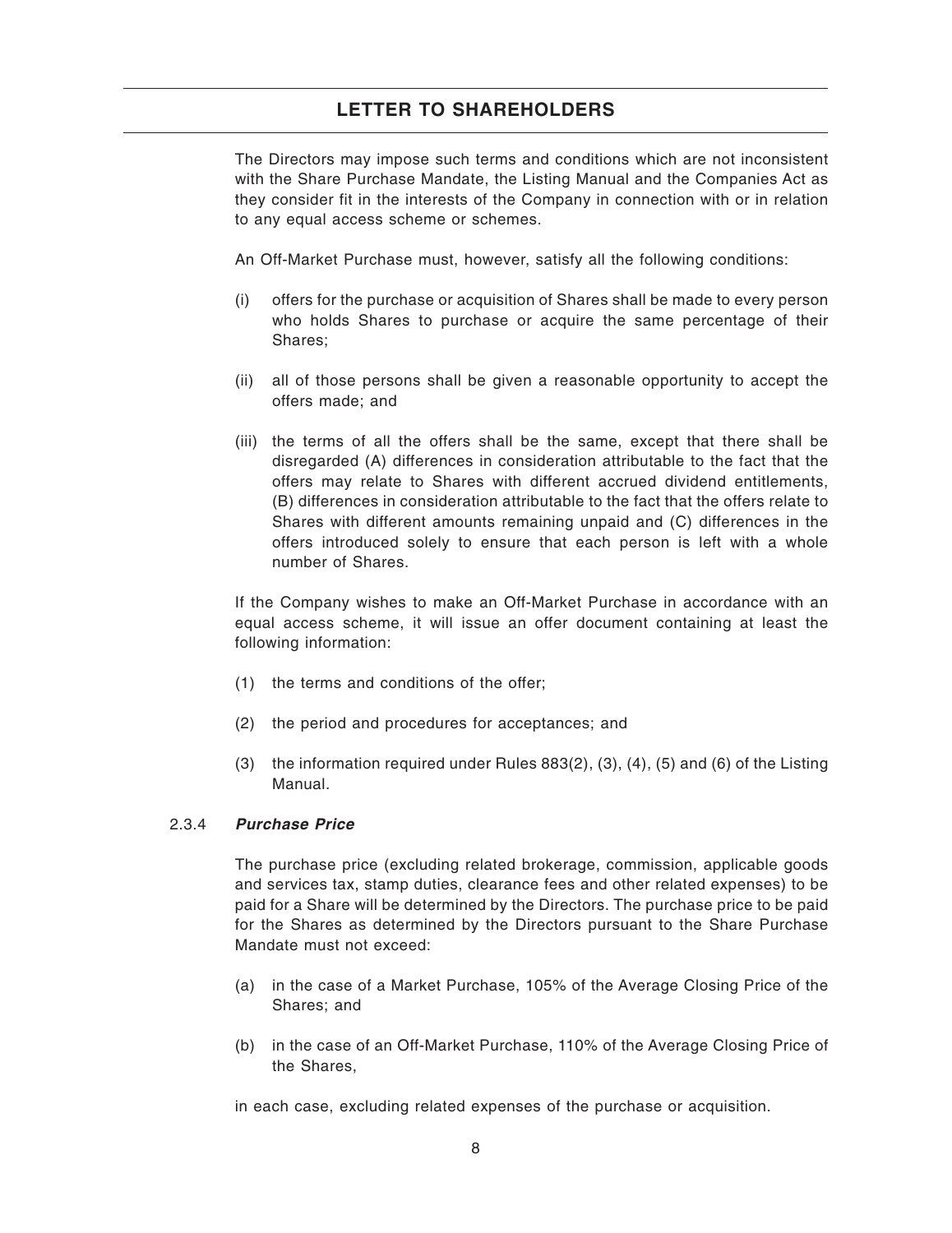For the above purposes:

"**Average Closing Price**" means the average of the closing market prices of a Share over the last five Market Days, on which the Shares are transacted on the SGX-ST, immediately preceding the date of the Market Purchase by the Company or, as the case may be, the date of the making of the offer pursuant to the Off-Market Purchase, and deemed to be adjusted in accordance with the Listing Manual for any corporate action that occurs during the relevant five-Market Day period and the date of the Market Purchase by the Company or, as the case may be, the date of the making of the offer pursuant to the Off-Market Purchase; and

"**date of the making of the offer**" means the date on which the Company makes an offer for the purchase or acquisition of Shares from holders of Shares, stating therein the relevant terms of the equal access scheme for effecting the Off-Market Purchase.

- 2.4 **Status of Purchased Shares.** A Share purchased or acquired by the Company is deemed cancelled immediately on purchase or acquisition (and all rights and privileges attached to the Share will expire on such cancellation) unless such Share is held by the Company as a treasury share. Accordingly, the total number of issued Shares will be diminished by the number of Shares purchased or acquired by the Company and which are not held as treasury shares.
- 2.5 **Treasury Shares.** Under the Companies Act, Shares purchased or acquired by the Company may be held or dealt with as treasury shares. Some of the provisions on treasury shares under the Companies Act are summarised below:

### 2.5.1 **Maximum Holdings**

The number of Shares held as treasury shares<sup>2</sup> cannot at any time exceed 10% of the total number of issued Shares at that time.

### 2.5.2 **Voting and Other Rights**

The Company cannot exercise any right in respect of treasury shares. In particular, the Company cannot exercise any right to attend or vote at meetings and for the purposes of the Companies Act, the Company shall be treated as having no right to vote and the treasury shares shall be treated as having no voting rights.

<sup>&</sup>lt;sup>2</sup> For these purposes, "treasury shares" shall be read as including shares held by a subsidiary under Sections 21(4B) or 21(6C) of the Companies Act.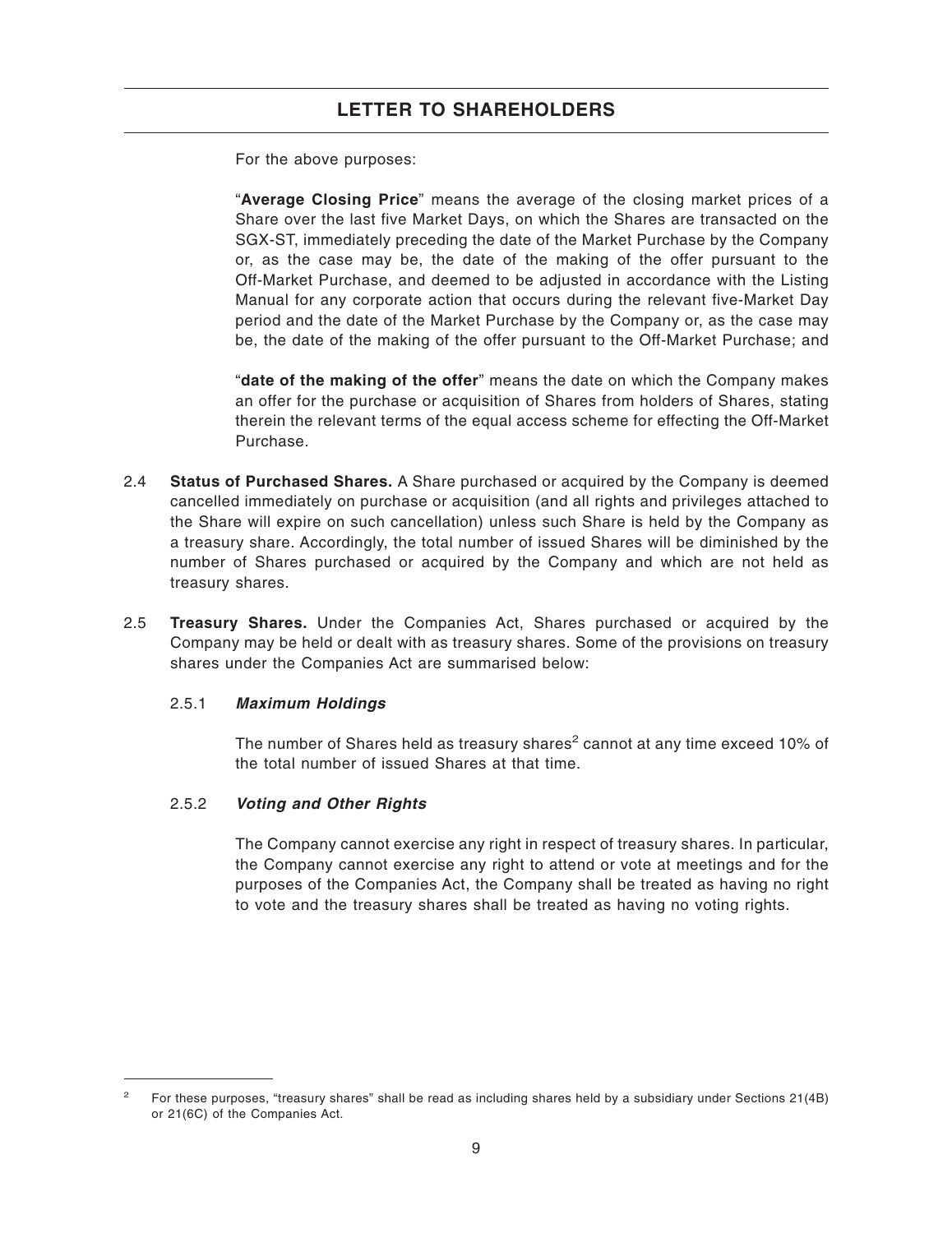In addition, no dividend may be paid, and no other distribution of the Company's assets may be made, to the Company in respect of treasury shares. However, the allotment of shares as fully-paid bonus shares in respect of treasury shares is allowed. A subdivision or consolidation of any treasury share into treasury shares of a greater or smaller number is also allowed so long as the total value of the treasury shares after the subdivision or consolidation is the same as before.

### 2.5.3 **Disposal and Cancellation**

Where Shares are held as treasury shares, the Company may at any time:

- (a) sell the treasury shares for cash;
- (b) transfer the treasury shares for the purposes of or pursuant to any share scheme, whether for employees, directors or other persons;
- (c) transfer the treasury shares as consideration for the acquisition of shares in or assets of another company or assets of a person;
- (d) cancel the treasury shares; or
- (e) sell, transfer or otherwise use the treasury shares for such other purposes as may be prescribed by the Minister for Finance.

In addition, under Rule 704(28) of the Listing Manual, an immediate announcement must be made of any sale, transfer, cancellation and/or use of treasury shares. Such announcement must include details such as (i) the date of the sale, transfer, cancellation and/or use of such treasury shares, (ii) the purpose of such sale, transfer, cancellation and/or use of such treasury shares, (iii) the number of treasury shares which have been sold, transferred, cancelled and/or used, (iv) the number of treasury shares before and after such sale, transfer, cancellation and/or use, (v) the percentage of the number of treasury shares against the total number of issued shares (of the same class as the treasury shares) which are listed before and after such sale, transfer, cancellation and/or use and (vi) the value of the treasury shares if they are used for a sale or transfer, or cancelled.

2.6 **Source of Funds.** In accordance with the current requirements of the Companies Act, any payment made by the Company in consideration of the purchase or acquisition of its own Shares may be made out of the Company's distributable profits as well as capital.

The Company may use internal sources of funds of the Group or external borrowings or a combination of both to fund the Company's purchases or acquisitions of Shares pursuant to the Share Purchase Mandate.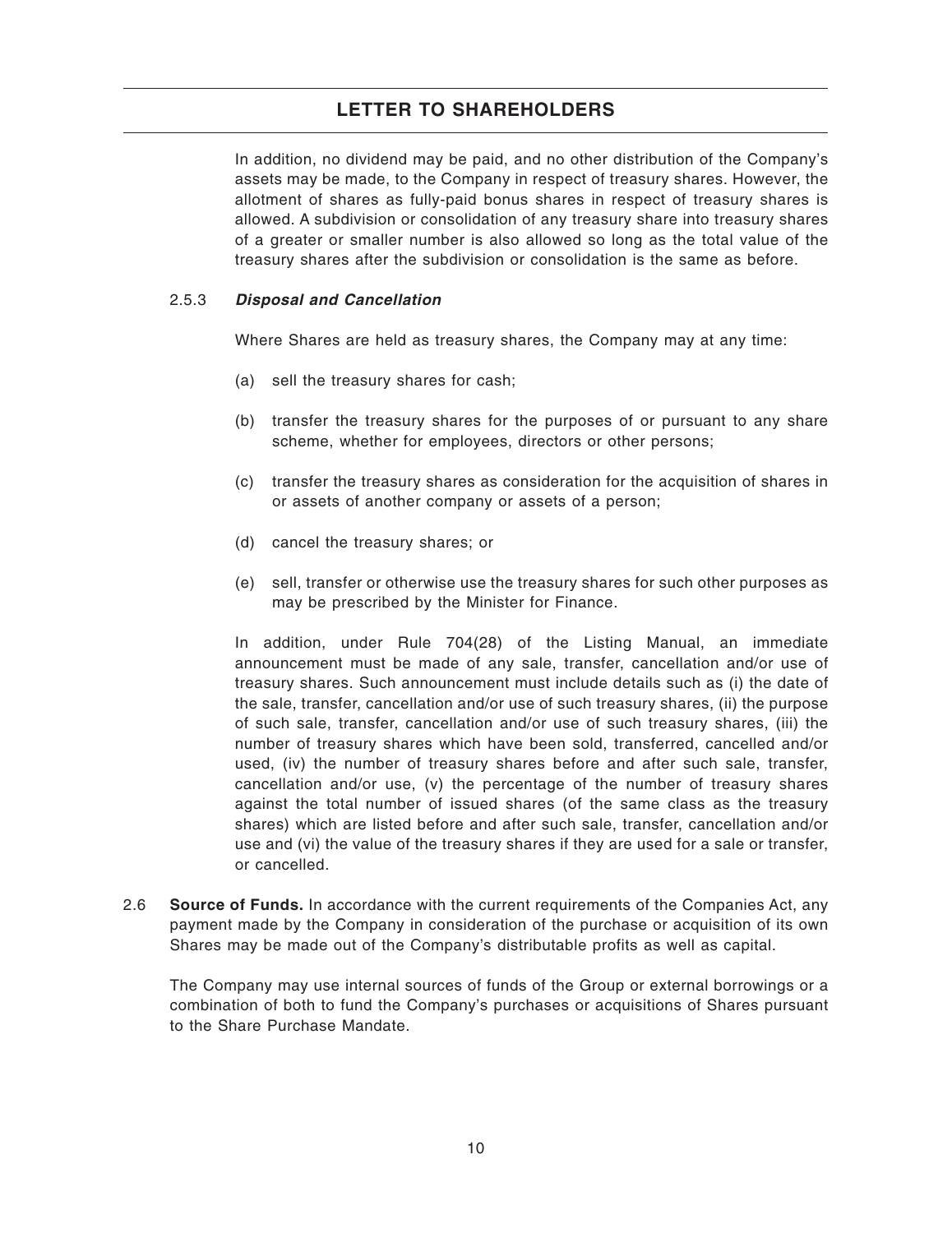2.7 **Financial Effects.** The financial effects on the Company arising from purchases or acquisitions of Shares which may be made pursuant to the Share Purchase Mandate will depend on, inter alia, whether the Shares are purchased or acquired out of profits and/or capital of the Company, the number of Shares purchased or acquired, the price paid for such Shares and whether the Shares purchased or acquired are held as treasury shares or cancelled. The financial effects on the Company, based on the audited financial statements of the Company for the financial year ended 31 December 2021, are based on the assumptions set out below:

### 2.7.1 **Purchase or Acquisition out of Capital or Profits**

Under the Companies Act, purchases or acquisitions of Shares by the Company may be made out of the Company's capital or profits so long as the Company is solvent.

Where the consideration paid by the Company for the purchase or acquisition of Shares is made out of profits, such consideration will correspondingly reduce the amount available for the distribution of cash dividends by the Company.

Where the consideration paid by the Company for the purchase or acquisition of Shares is made out of capital, the amount available for the distribution of cash dividends by the Company will not be reduced.

### 2.7.2 **Number of Shares Purchased or Acquired**

Based on approximately 1,729.36 million Shares in issue (excluding treasury shares and subsidiary holdings) as at the Latest Practicable Date, and assuming no further Shares are issued, no further Shares are purchased or acquired and held by the Company as treasury shares and no Shares are held as subsidiary holdings, on or prior to the Twenty-Fourth AGM, the purchase by the Company of 10% of its issued Shares (excluding treasury shares and subsidiary holdings) will result in the purchase or acquisition of approximately 172.93 million Shares.

As approximately 2.28 million Shares were held as treasury shares as at the Latest Practicable Date, on the basis of paragraph 2.5.1, the maximum number of Shares the Company can acquire or purchase and hold as treasury shares is 170.88 million Shares. As at the Latest Practicable Date, the Company had no subsidiary holdings.

### 2.7.3 **Maximum Price Paid for Shares Purchased or Acquired**

In the case of Market Purchases by the Company and assuming that the Company purchases or acquires 170.88 million Shares at the maximum price of S\$1.31 for one Share (being the price equivalent to 105% of the average of the closing market prices of the Shares for the five consecutive Market Days on which the Shares were traded on the SGX-ST immediately preceding the Latest Practicable Date), the maximum amount of funds required for the purchase or acquisition of 170.88 million Shares is S\$223.9 million.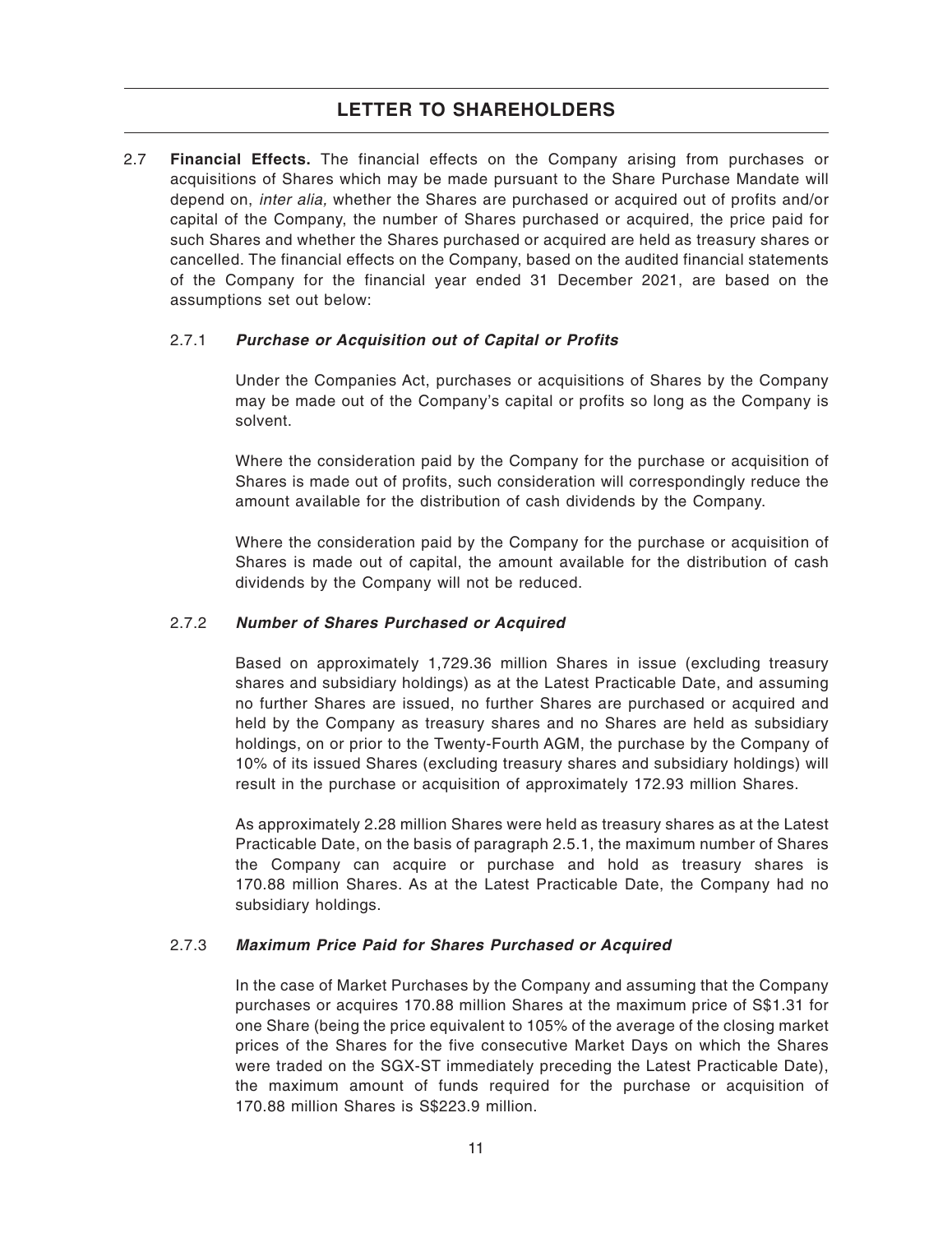In the case of Off-Market Purchases by the Company and assuming that the Company purchases or acquires 170.88 million Shares at the maximum price of S\$1.37 for one Share (being the price equivalent to 110% of the average of the closing market prices of the Shares for the five consecutive Market Days on which the Shares were traded on the SGX-ST immediately preceding the Latest Practicable Date), the maximum amount of funds required for the purchase or acquisition of 170.88 million Shares is S\$234.1 million.

### 2.7.4 **Illustrative Financial Effects**

For illustrative purposes only and on the basis of the assumptions set out in paragraphs 2.7.2 and 2.7.3 above, the financial effects of the:

- (a) purchase or acquisition of 170.88 million Shares by the Company pursuant to the Share Purchase Mandate by way of Market Purchases made wholly out of profits and held as treasury shares or cancelled; and
- (b) purchase or acquisition of 170.88 million Shares by the Company pursuant to the Share Purchase Mandate by way of Off-Market Purchases made wholly out of profits and held as treasury shares or cancelled,
- on the audited financial statements of the Company for the financial year ended 31 December 2021 are set out below.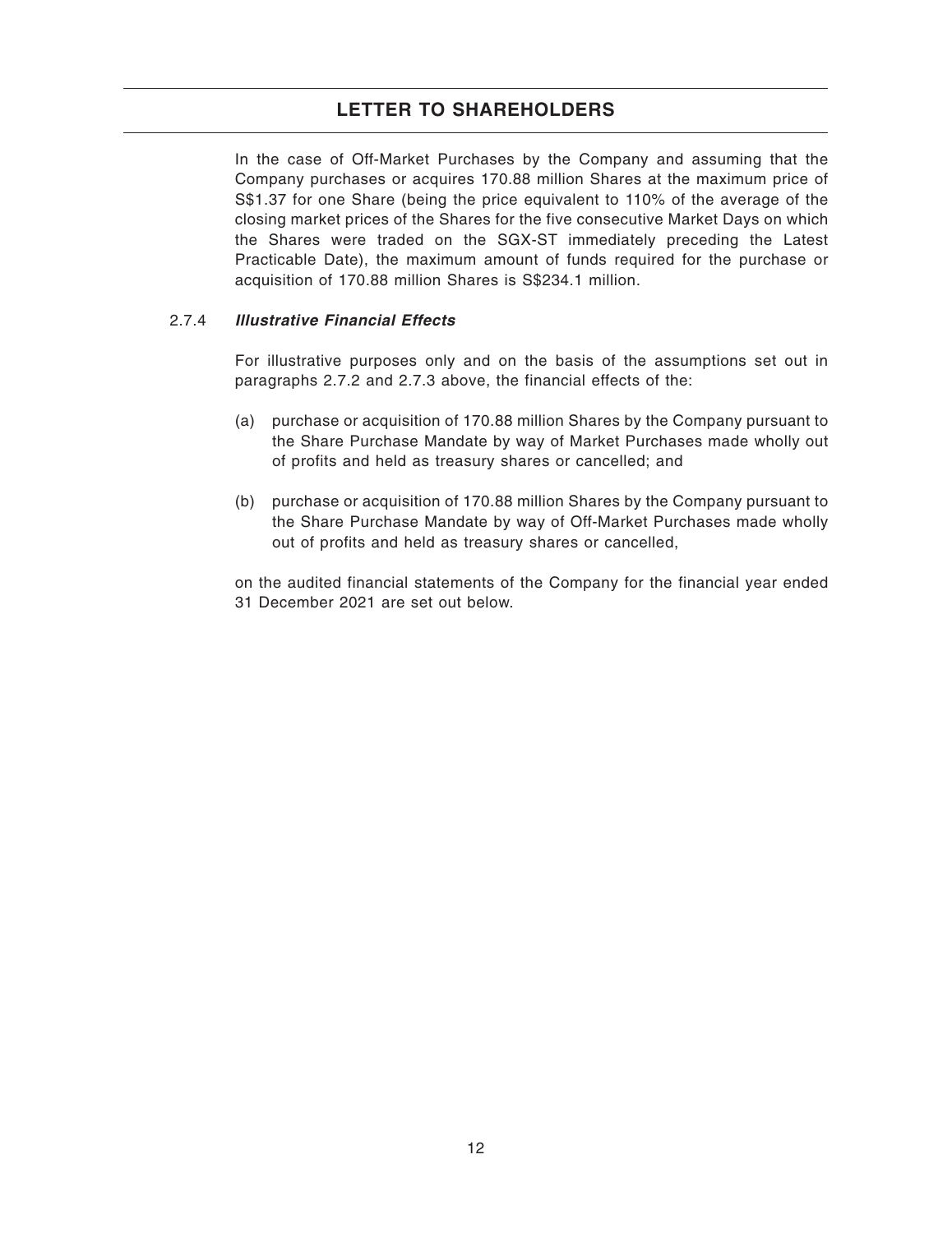#### Scenarios 1(A) & 1(B)

Market Purchases made wholly out of profits and (a) held as treasury shares or (b) cancelled.

|                                                         |                                        | Company                        |
|---------------------------------------------------------|----------------------------------------|--------------------------------|
|                                                         | <b>Before</b><br><b>Share Purchase</b> | After<br><b>Share Purchase</b> |
|                                                         | S\$'mil                                | S\$'mil                        |
| As at 31 December 2021                                  |                                        |                                |
| <b>Share Capital and Reserves</b>                       | 2,766.4                                |                                |
| (a) where Shares purchased were held as treasury shares |                                        | 2,542.5                        |
| (b) where Shares purchased were cancelled               |                                        | 2,542.5                        |
| Shareholders' Funds                                     | 2,766.4                                | 2,542.5                        |
|                                                         |                                        |                                |
| Net Tangible Assets                                     | 2,766.4                                | 2,542.5                        |
| <b>Current Assets</b>                                   | 1,016.3                                | 1,016.3                        |
| <b>Current Liabilities</b>                              | 848.9                                  | 848.9                          |
| <b>Total Borrowings</b>                                 | 1,274.4                                | 1,498.3                        |
| Cash and Cash Equivalents                               | 699.4                                  | 699.4                          |
| Number of Shares ('mil)                                 | $1,731.6^{(1)}$                        |                                |
| (a) where Shares purchased were held as treasury shares |                                        | $1,731.6^{(2)}$                |
| (b) where Shares purchased were cancelled               |                                        | $1,560.7^{(3)}$                |
| <b>Financial Ratios</b>                                 |                                        |                                |
| Net Tangible Assets per Share <sup>(4)</sup> (cents)    | 159.9                                  | 163.1                          |
| Earnings per Share (cents)                              | 11.2                                   | 12.5                           |
| Net Gearing <sup>(5)</sup> $(\%)$                       | 21                                     | 29                             |
| <b>Current Ratio (times)</b>                            | 1.20                                   | 1.20                           |

#### **Notes:**

- (1) Includes approximately 1.48 million Shares held as treasury shares as at 31 December 2021. As at the Latest Practicable Date, approximately 2.28 million Shares were held as treasury shares. For the purposes of this illustration, it is assumed that the Company can purchase approximately 170.88 million Shares and hold such Shares as treasury shares, on the basis of the number of Shares held as treasury shares as at the Latest Practicable Date and the assumptions set out in paragraph 2.7.2 above, notwithstanding that the number of Shares held as treasury shares as at 31 December 2021 is lower than the number of Shares held as treasury shares as at the Latest Practicable Date.
- (2) Includes approximately 173.16 million Shares held as treasury shares, comprising approximately 2.28 million Shares held as treasury shares as at the Latest Practicable Date and approximately 170.88 million Shares purchased and held as treasury shares.
- (3) Includes approximately 2.28 million Shares held as treasury shares as at the Latest Practicable Date and denotes the number of Shares outstanding after approximately 170.88 million Shares purchased were cancelled.
- <sup>(4)</sup> "Net Tangible Assets per Share" means the ratio of the Net Tangible Assets to number of Shares in issue (excluding treasury shares).
- $(5)$  "Net Gearing" means the ratio of the total net borrowings to average shareholders' funds.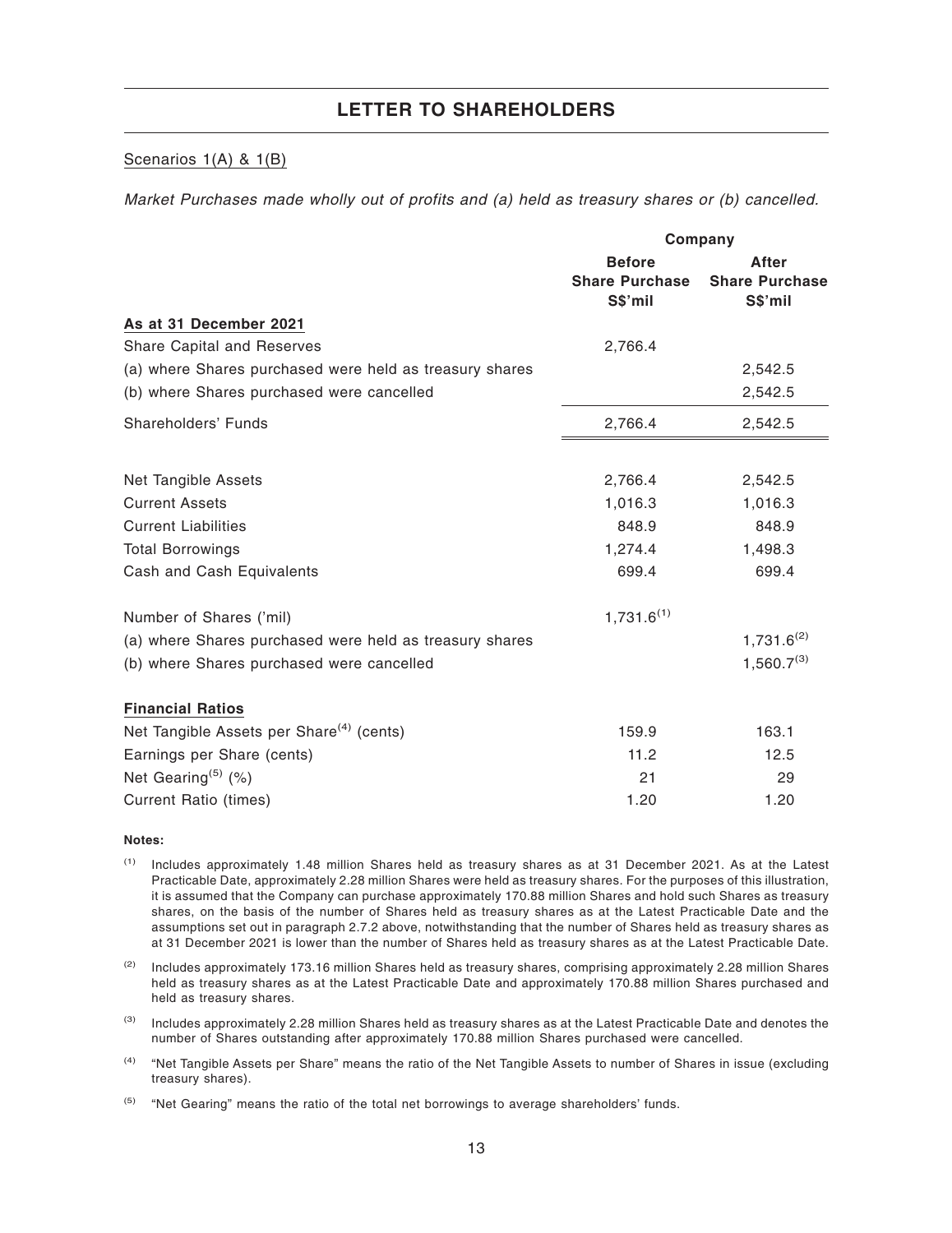### Scenarios 2(A) & 2(B)

Off-Market Purchases made wholly out of profits and (a) held as treasury shares or (b) cancelled.

|                                                         |                       | Company               |
|---------------------------------------------------------|-----------------------|-----------------------|
|                                                         | <b>Before</b>         | After                 |
|                                                         | <b>Share Purchase</b> | <b>Share Purchase</b> |
|                                                         | S\$'mil               | S\$'mil               |
| As at 31 December 2021                                  |                       |                       |
| <b>Share Capital and Reserves</b>                       | 2,766.4               |                       |
| (a) where Shares purchased were held as treasury shares |                       | 2,532.3               |
| (b) where Shares purchased were cancelled               |                       | 2,532.3               |
| Shareholders' Funds                                     | 2,766.4               | 2,532.3               |
|                                                         |                       |                       |
| <b>Net Tangible Assets</b>                              | 2,766.4               | 2,532.3               |
| <b>Current Assets</b>                                   | 1,016.3               | 1,016.3               |
| <b>Current Liabilities</b>                              | 848.9                 | 848.9                 |
| <b>Total Borrowings</b>                                 | 1,274.4               | 1,508.5               |
| Cash and Cash Equivalents                               | 699.4                 | 699.4                 |
| Number of Shares ('mil)                                 | $1,731.6^{(1)}$       |                       |
| (a) where Shares purchased were held as treasury shares |                       | $1,731.6^{(2)}$       |
| (b) where Shares purchased were cancelled               |                       | $1,560.7^{(3)}$       |
| <b>Financial Ratios</b>                                 |                       |                       |
| Net Tangible Assets per Share <sup>(4)</sup> (cents)    | 159.9                 | 162.5                 |
| Earnings per Share (cents)                              | 11.2                  | 12.5                  |
| Net Gearing <sup>(5)</sup> (%)                          | 21                    | 30                    |
| <b>Current Ratio (times)</b>                            | 1.20                  | 1.20                  |

#### **Notes:**

(1) Includes approximately 1.48 million Shares held as treasury shares as at 31 December 2021. As at the Latest Practicable Date, approximately 2.28 million Shares were held as treasury shares. For the purposes of this illustration, it is assumed that the Company can purchase approximately 170.88 million Shares and hold such Shares as treasury shares, on the basis of the number of Shares held as treasury shares as at the Latest Practicable Date and the assumptions set out in paragraph 2.7.2 above, notwithstanding that the number of Shares held as treasury shares as at 31 December 2021 is lower than the number of Shares held as treasury shares as at the Latest Practicable Date.

 $(2)$  Includes approximately 173.16 million Shares held as treasury shares, comprising approximately 2.28 million Shares held as treasury shares as at the Latest Practicable Date and approximately 170.88 million Shares purchased and held as treasury shares.

(3) Includes approximately 2.28 million Shares held as treasury shares as at the Latest Practicable Date and denotes the number of Shares outstanding after approximately 170.88 million Shares purchased were cancelled.

(4) "Net Tangible Assets per Share" means the ratio of the Net Tangible Assets to number of Shares in issue (excluding treasury shares).

 $(5)$  "Net Gearing" means the ratio of the total net borrowings to average shareholders' funds.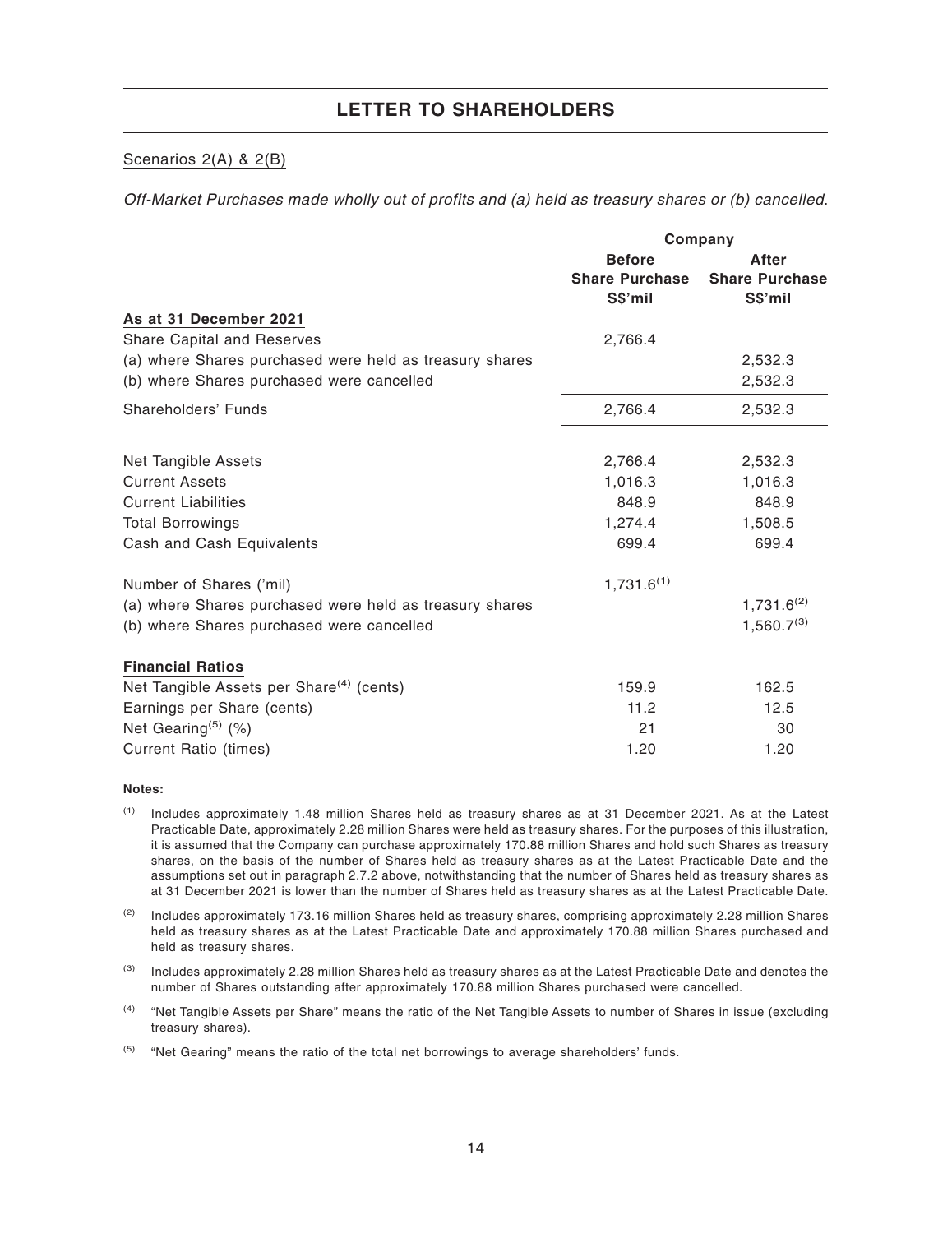### **SHAREHOLDERS SHOULD NOTE THAT THE FINANCIAL EFFECTS SET OUT ABOVE ARE PURELY FOR ILLUSTRATIVE PURPOSES ONLY.**

Although the Share Purchase Mandate would authorise the Company to purchase or acquire up to 10% of the issued Shares (excluding treasury shares and subsidiary holdings), the Company may not necessarily purchase or acquire or be able to purchase or acquire the entire 10% of the issued Shares (excluding treasury shares and subsidiary holdings). **IN PARTICULAR, THE DIRECTORS DO NOT INTEND TO EXERCISE THE SHARE PURCHASE MANDATE UP TO THE MAXIMUM LIMIT AND TO SUCH LIQUIDITY AND CAPITAL ADEQUACY POSITION OR AN EXTENT IF SUCH EXERCISE WOULD MATERIALLY AND ADVERSELY AFFECT THE FINANCIAL POSITION OF THE COMPANY OR THE GROUP AS A WHOLE.** In addition, the Company may cancel all or part of the Shares purchased or acquired, or hold all or part of the Shares purchased or acquired in treasury.

2.8 **Listing Rules.** Rule 886(1) of the Listing Manual specifies that a listed company shall report all purchases or acquisitions of its shares to the SGX-ST not later than 9.00 a.m. (a) in the case of a Market Purchase, on the Market Day following the day of purchase or acquisition of any of its shares and (b) in the case of an Off-Market Purchase under an equal access scheme, on the second Market Day after the close of acceptances of the offer. Such announcement currently requires the inclusion of, *inter alia*, details of the total number of shares purchased, the purchase price per share or the highest and lowest prices paid per share, as applicable, the total number of issued shares (excluding treasury shares and subsidiary holdings) after purchase and the total number of treasury shares and subsidiary holdings held after purchase.

While the Listing Manual does not expressly prohibit any purchase of shares by a listed company during any particular time or times, because the listed company would be regarded as an "insider" in relation to any proposed purchase or acquisition of its issued shares, the Company will not undertake any purchase or acquisition of Shares pursuant to the proposed Share Purchase Mandate at any time after a price or trade sensitive development has occurred or has been the subject of a decision until the price or trade sensitive information has been publicly announced. In addition, in line with the best practices set out in the Listing Manual, the Company will not purchase or acquire any Shares through Market Purchases during the period of one month immediately preceding the announcement of the Company's quarterly and full-year results (if the Company announces its quarterly results, whether required by the SGX-ST or otherwise), or one month immediately preceding the announcement of the Company's half year and full year results (if the Company does not announce its quarterly results).

Rule 723 of the Listing Manual requires a listed company to ensure that at least 10% of any class of its listed securities (excluding treasury shares) must be held by public shareholders. As at the Latest Practicable Date, approximately 33.53% of the issued Shares (excluding treasury shares and subsidiary holdings) are held by public Shareholders. Accordingly, the Company is of the view that there is a sufficient number of the Shares in issue held by public Shareholders which would permit the Company to undertake purchases or acquisitions of its Shares through Market Purchases up to the full 10% limit pursuant to the Share Purchase Mandate without affecting the listing status of the Shares on the SGX-ST, and that the number of Shares remaining in the hands of the public will not fall to such a level as to cause market illiquidity or to affect orderly trading.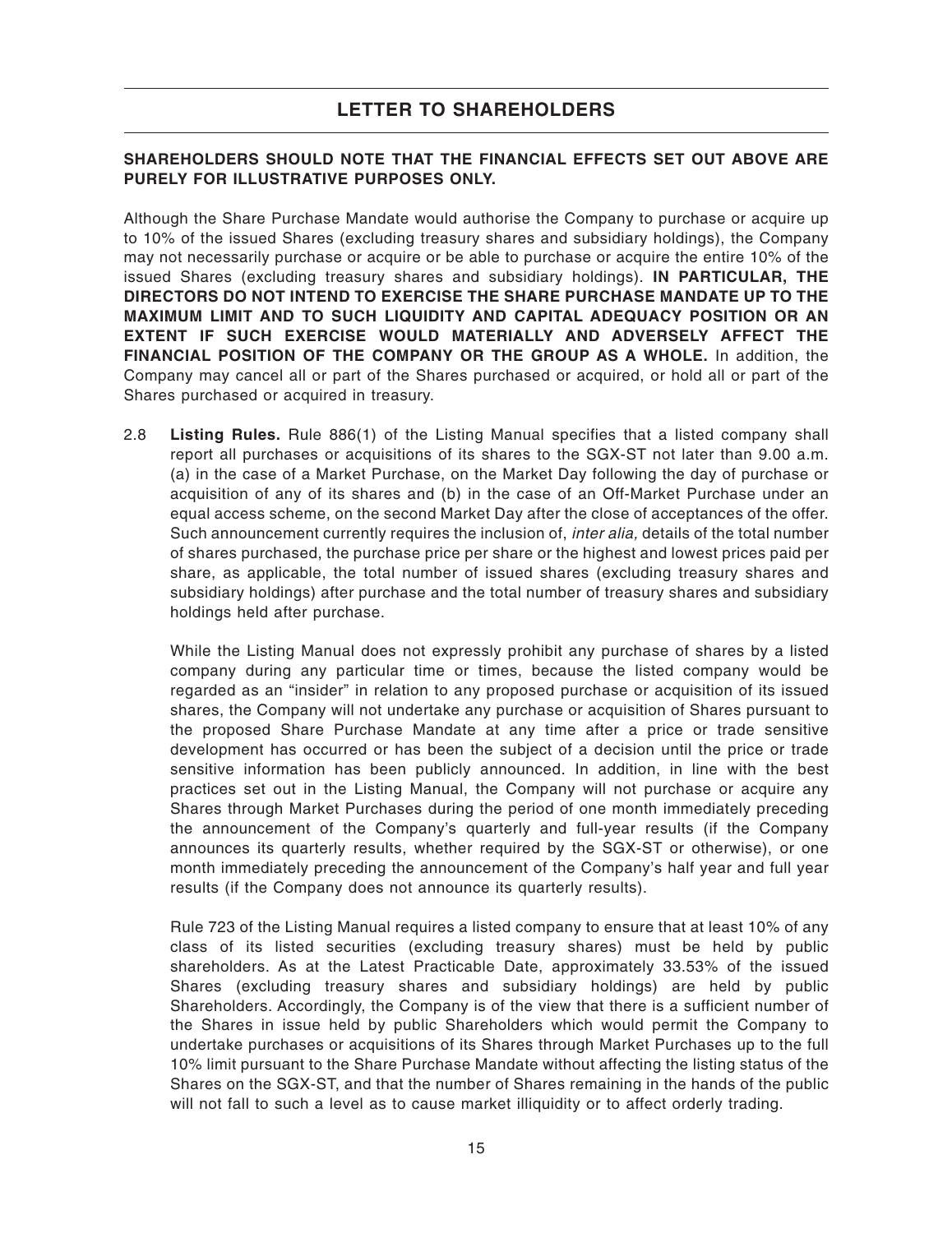2.9 **Shareholding Limits.** Article 12(A) of the Constitution provides that no person shall, whether alone or together with his associates (as defined in the Broadcasting Act or otherwise as applicable), hold or control Shares in excess of any of the Prescribed Limits without first obtaining the approval of the Minister or the applicable regulatory authority.

The Broadcasting Act provides that no person may become:

- (a) a substantial shareholder (as defined under the Companies Act);
- (b) a 12% controller (as defined under the Broadcasting Act); or
- (c) an indirect controller (as defined under the Broadcasting Act),

of the Company without first obtaining the approval of the Minister.

The Telco Competition Code provides that before entering into any purchase or acquisition of Shares by the Company pursuant to the Share Purchase Mandate, the Company must calculate the percentage of Voting Shares in the Company held by each Shareholder following such purchase or acquisition and, if as a result of such purchase or acquisition, such Shareholder will become:

- (i) a 12% Controller of the Company; or
- (ii) a 30% Controller of the Company,

such Shareholder and the Company must seek the approval of the IMDA before the Company proceeds with such purchase or acquisition.

For the purposes of the Telco Competition Code:

- (A) "**12% Controller**" means a person who, alone or together with his associates (as defined under Section 37(4) of the Telecommunications Act), (I) holds 12% or more but less than 30% of the total number of Voting Shares in the Company, or (II) is in a position to control 12% or more but less than 30% of the Voting Power (as defined below) in the Company;
- (B) "**30% Controller**" means a person who, alone or together with his associates, (I) holds 30% or more of the total number of Voting Shares in the Company, or (II) is in a position to control 30% or more of the Voting Power in the Company; and
- (C) "**Voting Power**" in an entity means control that is direct or indirect, including control that is exercisable as a result of or by means of arrangements or practices, whether or not having legal or equitable force and whether or not based on legal or equitable rights, of that percentage of the total number of votes that may be cast in a general meeting of that entity, as the case may be.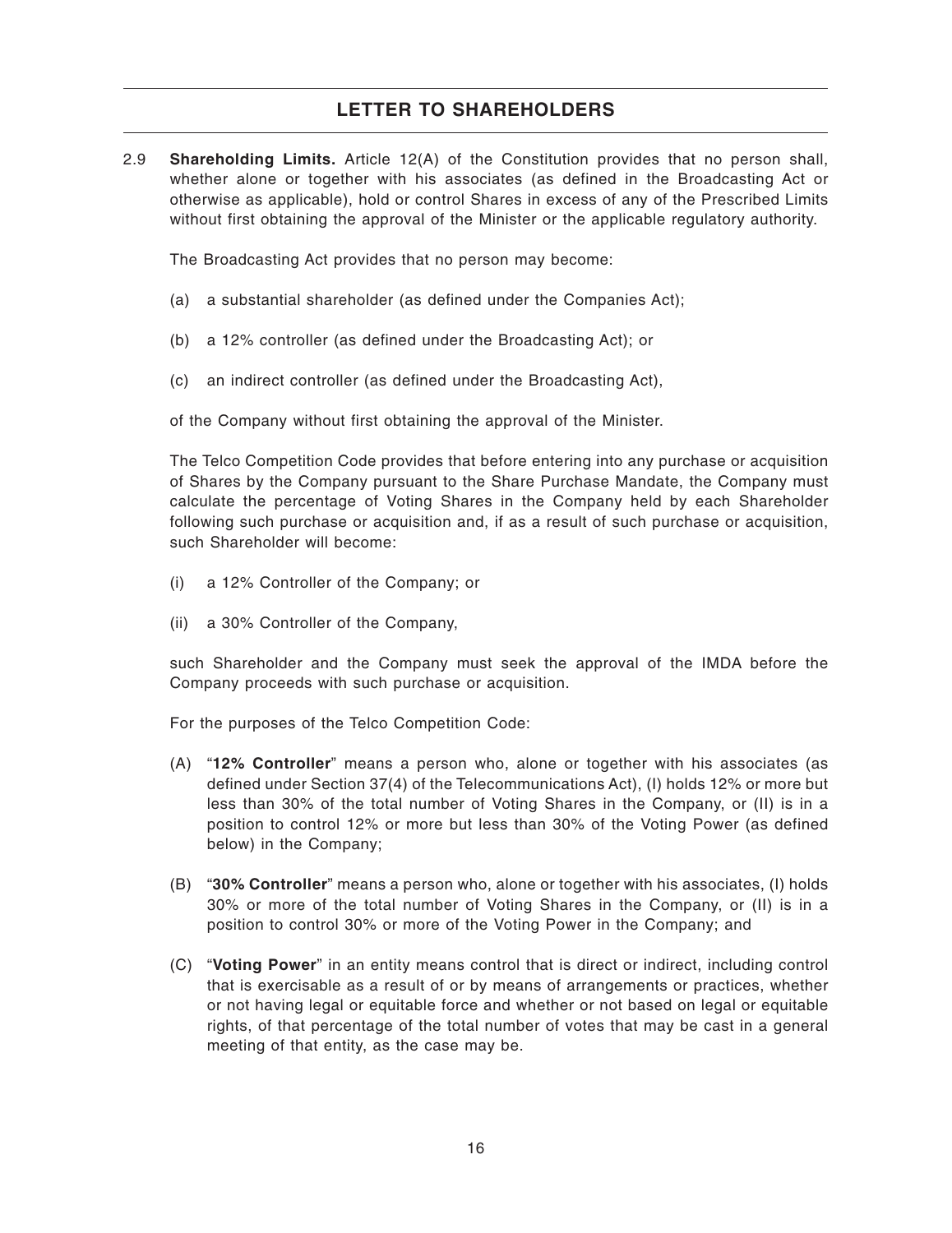Article 12(C) of the Constitution empowers the Directors, if it shall come to their notice that, inter alia, (aa) any person or, as the case may be, any person together with his associates, holds or controls Shares in excess of any of the Prescribed Limits without first obtaining the approval of the Minister or the applicable regulatory authority or (bb) any change in the nationality of an individual or in the constitution or the ownership of the shares of a corporation has caused the Foreign Shareholding to exceed the Foreign Shareholding Limit, to take all steps and do all acts or things as they may in their absolute discretion deem necessary to ensure that the provisions of the Broadcasting Act (including the Foreign Shareholding Limit), the Telecommunications Act and/or any other legislation to which the Company is subject from time to time and/or any regulations, guidelines, notices and/or codes of conduct promulgated or issued thereunder are or will be complied with, and requires the Directors to take such action as may be directed by the Minister or the applicable regulatory authority, including but not limited to requiring such person or persons or the holder or holders of the Shares concerned (as the case may be) to dispose such number of his or their Shares within such period of time as may be specified by the Minister or the applicable regulatory authority.

As the number of issued Shares may be diminished by the number of Shares purchased or acquired by the Company, the shareholding percentage of a holder of Shares (whose Shares were not the subject of a share purchase or acquisition by the Company) in the issued Shares immediately following any purchase or acquisition of Shares by the Company will increase correspondingly.

The Company wishes to draw the attention of Shareholders to the following consequences of a purchase or acquisition of Shares by the Company pursuant to the Share Purchase Mandate, if the proposed Share Purchase Mandate is approved by Shareholders:

**A PURCHASE OR ACQUISITION OF SHARES BY THE COMPANY MAY INADVERTENTLY CAUSE THE INTEREST IN THE SHARES OF ANY PERSON TO REACH OR EXCEED THE PRESCRIBED LIMITS (IN PARTICULAR, A PERSON WHOSE INTEREST IN SHARES IS CURRENTLY CLOSE TO ANY PRESCRIBED LIMIT). SHAREHOLDERS WHOSE CURRENT SHAREHOLDINGS ARE CLOSE TO ANY OF THE PRESCRIBED LIMITS AND WHOSE SHAREHOLDINGS MAY EXCEED ANY SUCH LIMITS BY REASON OF A PURCHASE OR ACQUISITION OF SHARES BY THE COMPANY ARE ADVISED TO CONSIDER SEEKING THE PRIOR APPROVAL OF THE MINISTER (OR, AS THE CASE MAY BE, THE APPLICABLE REGULATORY AUTHORITY) TO CONTINUE TO HOLD, ON SUCH TERMS AS MAY BE IMPOSED BY THE MINISTER (OR, AS THE CASE MAY BE, THE APPLICABLE REGULATORY AUTHORITY), THE SHARES WHICH THEY MAY HOLD IN EXCESS OF THE PRESCRIBED LIMITS AS A CONSEQUENCE OF ANY PURCHASE OR ACQUISITION OF SHARES BY THE COMPANY.**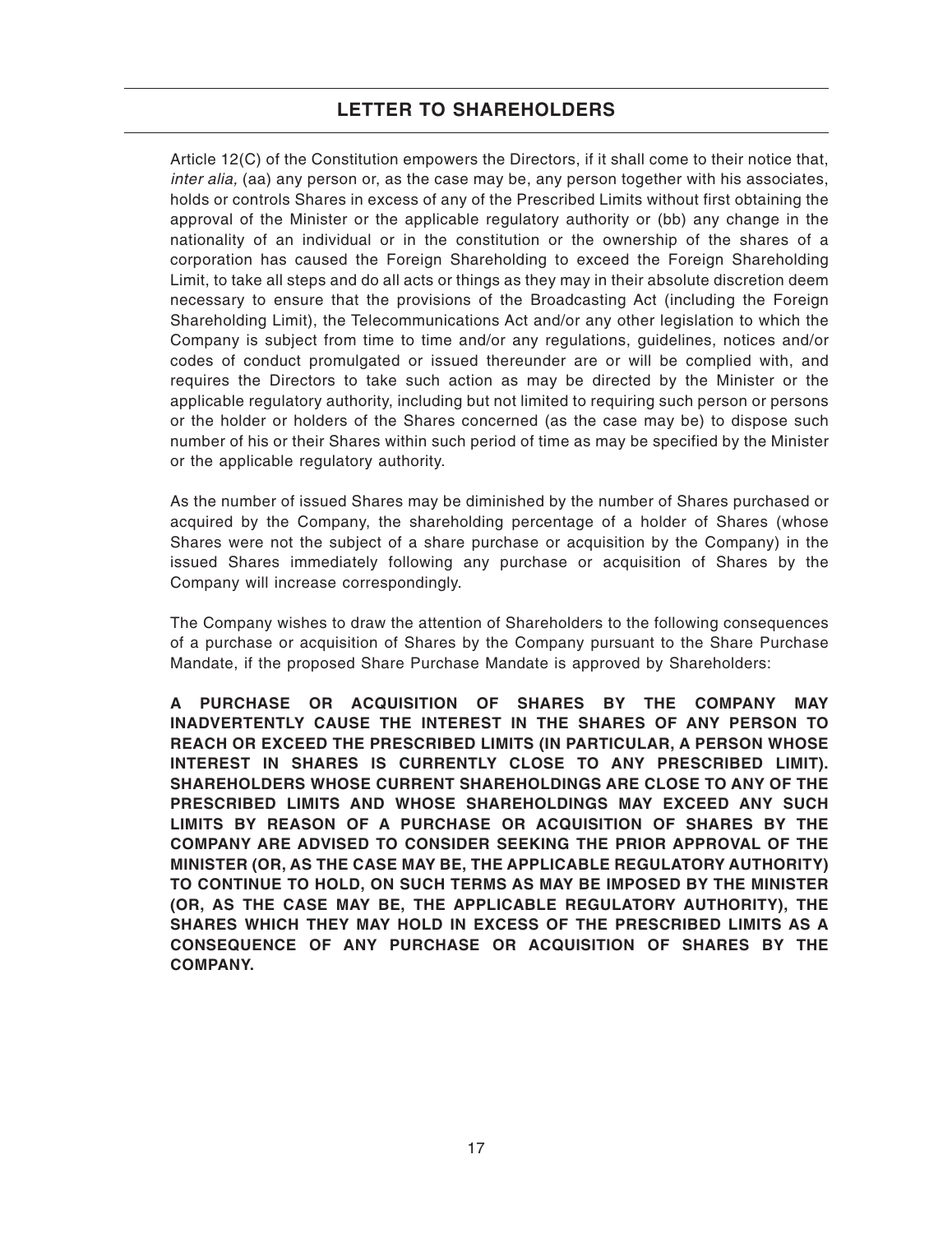2.10 **Take-over Implications.** Appendix 2 of the Take-over Code contains the Share Buy-Back Guidance Note applicable as at the Latest Practicable Date. The take-over implications arising from any purchase or acquisition by the Company of its Shares are set out below:

### 2.10.1 **Obligation to make a Take-over Offer**

If, as a result of any purchase or acquisition by the Company of its Shares, the proportionate interest in the voting capital of the Company of a Shareholder and persons acting in concert with him increases, such increase will be treated as an acquisition for the purposes of Rule 14 of the Take-over Code. If as a result of such increase, a Shareholder or group of Shareholders acting in concert obtains or consolidates effective control of the Company, such Shareholder or group of Shareholders acting in concert (other than a Shareholder who is not acting in concert with the Directors) could become obliged to make a take-over offer for the Company under Rule 14 of the Take-over Code. For this purpose, effective control means a holding, or aggregate holdings, of Shares carrying 30% or more of the voting rights of the Company, irrespective of whether that holding (or holdings) gives de facto control. The "acquisition of effective control" in the Company refers to a situation where a person and parties acting in concert with him, who previously held in aggregate less than 30% of the Company's voting rights, increase their aggregate holding of voting rights in the Company to 30% or more. The "consolidation of effective control" in the Company refers to a situation where a person and parties acting in concert with him, who already owned between 30% and 50% of the Company's voting rights, increase their aggregate holding of voting rights in the Company by more than 1% within a six-month period.

### 2.10.2 **Persons Acting in Concert**

Under the Take-over Code, persons acting in concert comprise individuals or companies who, pursuant to an agreement or understanding (whether formal or informal), cooperate, through the acquisition by any of them of shares in a company, to obtain or consolidate effective control of that company.

Unless the contrary is established, the Take-over Code presumes, inter alia, the following individuals and companies to be acting in concert with each other:

- (a) a company with any of its directors (together with their close relatives, related trusts as well as companies controlled by any of the directors, their close relatives and related trusts); and
- (b) a company, its parent company, subsidiaries and fellow subsidiaries, and their associated companies and companies whose associated companies include any of the aforementioned, and any person who has provided financial assistance (other than a bank in the ordinary course of business) to any of the aforementioned for the purchase of voting rights. For this purpose, a company is an associated company of another company if the second company owns or controls at least 20% but not more than 50% of the voting rights of the first-mentioned company.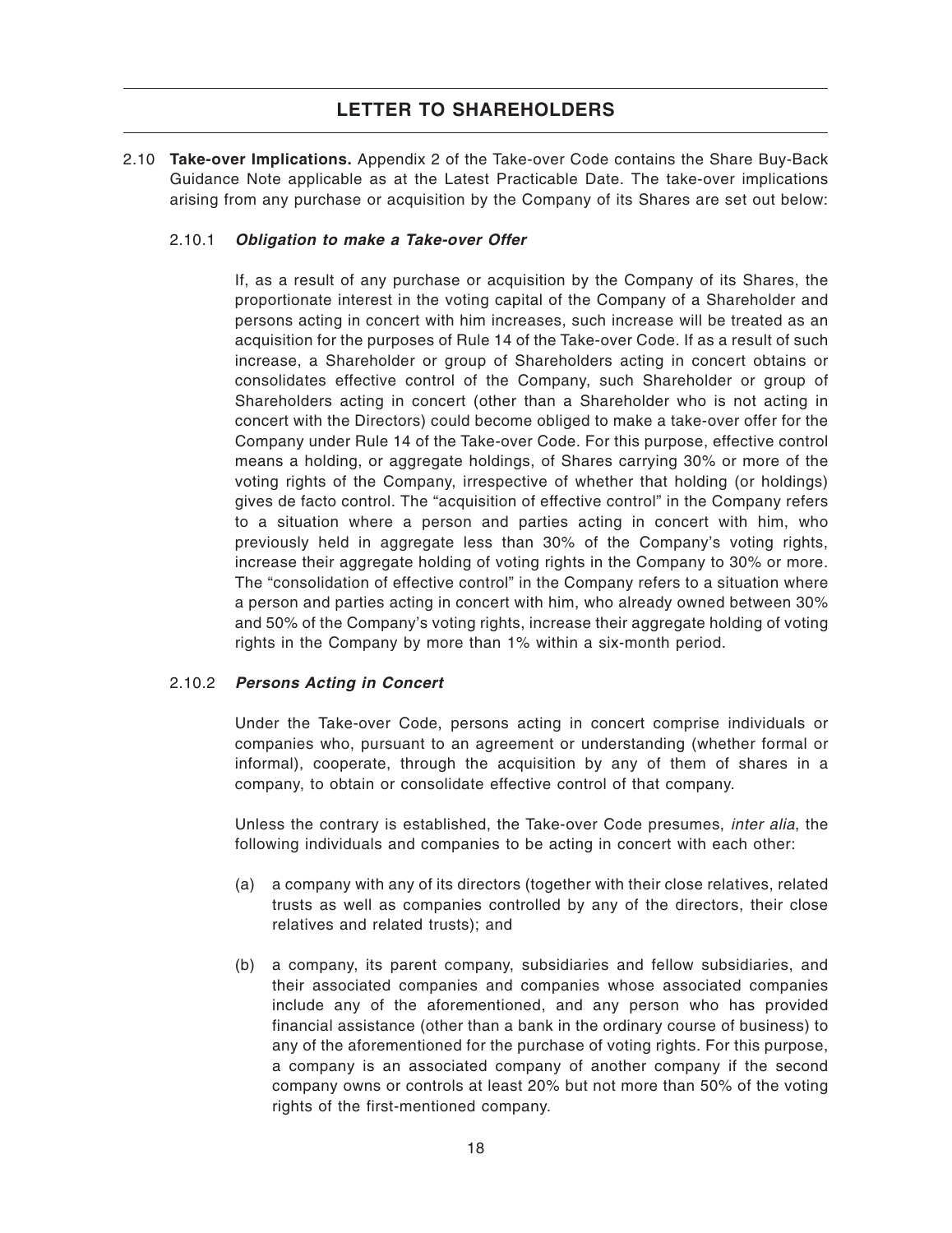The circumstances under which Shareholders (including Directors) and persons acting in concert with them respectively will incur an obligation to make a take-over offer under Rule 14 of the Take-over Code after a purchase or acquisition of Shares by the Company are set out in Appendix 2 of the Take-over Code.

### 2.10.3 **Effect of Rule 14 and Appendix 2**

In general terms, the effect of Rule 14 and Appendix 2 of the Take-over Code is that, unless exempted, Directors and persons acting in concert with them will incur an obligation to make a take-over offer for the Company under Rule 14 of the Take-over Code if, as a result of the Company purchasing or acquiring its Shares, the voting rights of such Directors and their concert parties would increase to 30% or more, or if such Directors and their concert parties hold between (and including) 30% and 50% of the Company's voting rights, the voting rights of such Directors and their concert parties would increase by more than 1% in any period of six months. In calculating the percentages of voting rights of such Directors and their concert parties, treasury shares shall be excluded.

Under Appendix 2 of the Take-over Code, a Shareholder not acting in concert with the Directors will not be required to make a take-over offer under Rule 14 of the Take-over Code if, as a result of the Company purchasing or acquiring its Shares, the voting rights of such Shareholder would increase to 30% or more, or, if such Shareholder holds between (and including) 30% and 50% of the Company's voting rights, the voting rights of such Shareholder would increase by more than 1% in any period of six months. Such Shareholder need not abstain from voting in respect of Resolution 1 authorising the Share Purchase Mandate.

Based on the interests of the substantial Shareholders in Shares as recorded in the Register of Substantial Shareholders as at the Latest Practicable Date as set out in paragraph 4.2 below, none of the substantial Shareholders of the Company would become obliged to make a take-over offer for the Company under Rule 14 of the Take-over Code as a result of the purchase by the Company of the maximum limit of 10% of its issued Shares (excluding treasury shares and subsidiary holdings) as at the Latest Practicable Date.

**Shareholders are advised to consult their professional advisers and/or the Securities Industry Council at the earliest opportunity as to whether an obligation to make a take-over offer would arise by reason of any purchase or acquisition of Shares by the Company.**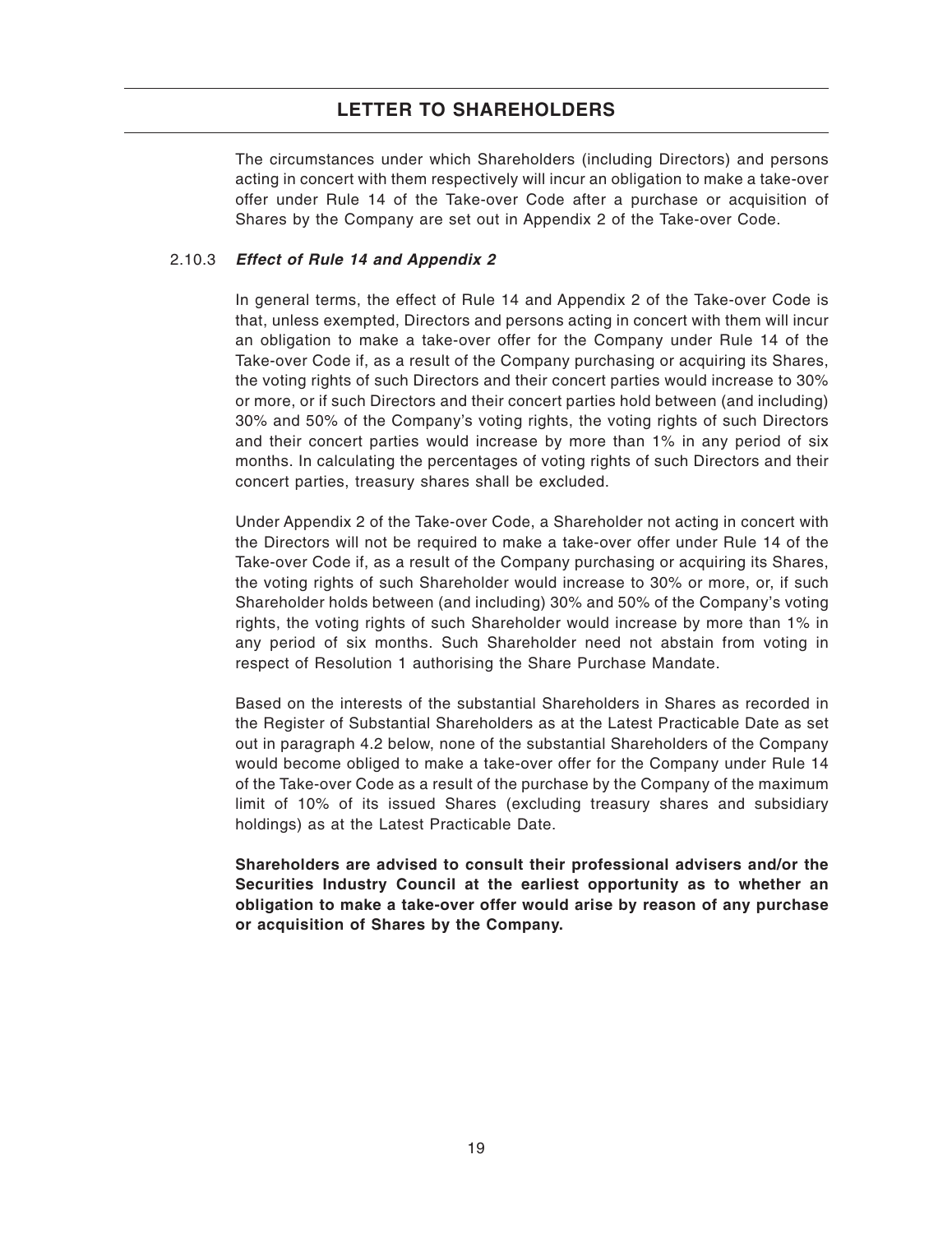2.11 **Details of Previous Share Purchases.** The following table sets out details of purchases or acquisitions of Shares made by the Company in the 12 months immediately preceding the Latest Practicable Date, pursuant to the Share Purchase Mandate approved by the Shareholders at the 2021 EGM:

| Date of on-market<br>purchase or<br>acquisition | Total number of<br><b>Shares purchased</b><br>or acquired | <b>Purchase Price</b><br>paid per Share<br>(S\$) | Total<br><b>Consideration paid</b><br>(including brokerage,<br>clearing fees and<br>other charges)<br>(S\$) |
|-------------------------------------------------|-----------------------------------------------------------|--------------------------------------------------|-------------------------------------------------------------------------------------------------------------|
| 5 October 2021                                  | 230,000                                                   | (Highest) 1.23<br>(Lowest) 1.22                  | 283,125.07                                                                                                  |
| 6 October 2021                                  | 260,000                                                   | 1.23                                             | 320,210.63                                                                                                  |
| 7 October 2021                                  | 163,000                                                   | 1.23                                             | 200,747.43                                                                                                  |
| 3 December 2021                                 | 69,700                                                    | 1.34                                             | 93,517.91                                                                                                   |
| 7 December 2021                                 | 480,300                                                   | 1.36                                             | 654,046.72                                                                                                  |
| 8 December 2021                                 | 50,000                                                    | (Highest) 1.38<br>(Lowest) 1.36                  | 68,988.47                                                                                                   |
| 18 February 2022                                | 279,000                                                   | 1.28                                             | 357,578.54                                                                                                  |
| 21 February 2022                                | 300,000                                                   | 1.28                                             | 384,493.06                                                                                                  |
| 22 February 2022                                | 900,000                                                   | (Highest) 1.29<br>(Lowest) 1.28                  | 1,157,444.26                                                                                                |
| 23 February 2022                                | 221,000                                                   | 1.27                                             | 281,030.39                                                                                                  |
| 24 February 2022                                | 500,000                                                   | (Highest) 1.27<br>(Lowest) 1.23                  | 630,808.92                                                                                                  |
| <b>TOTAL</b>                                    | 3,453,000                                                 |                                                  | 4,431,991.40                                                                                                |

### **3. THE PROPOSED RENEWAL OF THE SHAREHOLDERS' MANDATE FOR INTERESTED PERSON TRANSACTIONS**

- 3.1 **Shareholders' Mandate.** At the 2021 EGM, approval of the Shareholders was obtained for the modifications to, and renewal of, the Shareholders' Mandate to enable the Company, its subsidiaries and associated companies that are entities at risk (as that term is used in Chapter 9 of the Listing Manual) to enter into certain interested person transactions ("**Interested Person Transactions**") with the classes of interested persons as set out in the Shareholders' Mandate. Particulars of the Shareholders' Mandate were set out in Appendix 1 to the 2021 Circular to Shareholders.
- 3.2 **Proposed Renewal of the Shareholders' Mandate.** The Shareholders' Mandate was expressed to take effect until the conclusion of the next AGM of the Company, being the Twenty-Fourth AGM which is scheduled to be convened and held by way of electronic means on 26 April 2022. Accordingly, the Directors propose that the Shareholders' Mandate which was approved at the 2021 EGM be renewed at the EGM, to take effect until the Twenty-Fifth AGM of the Company.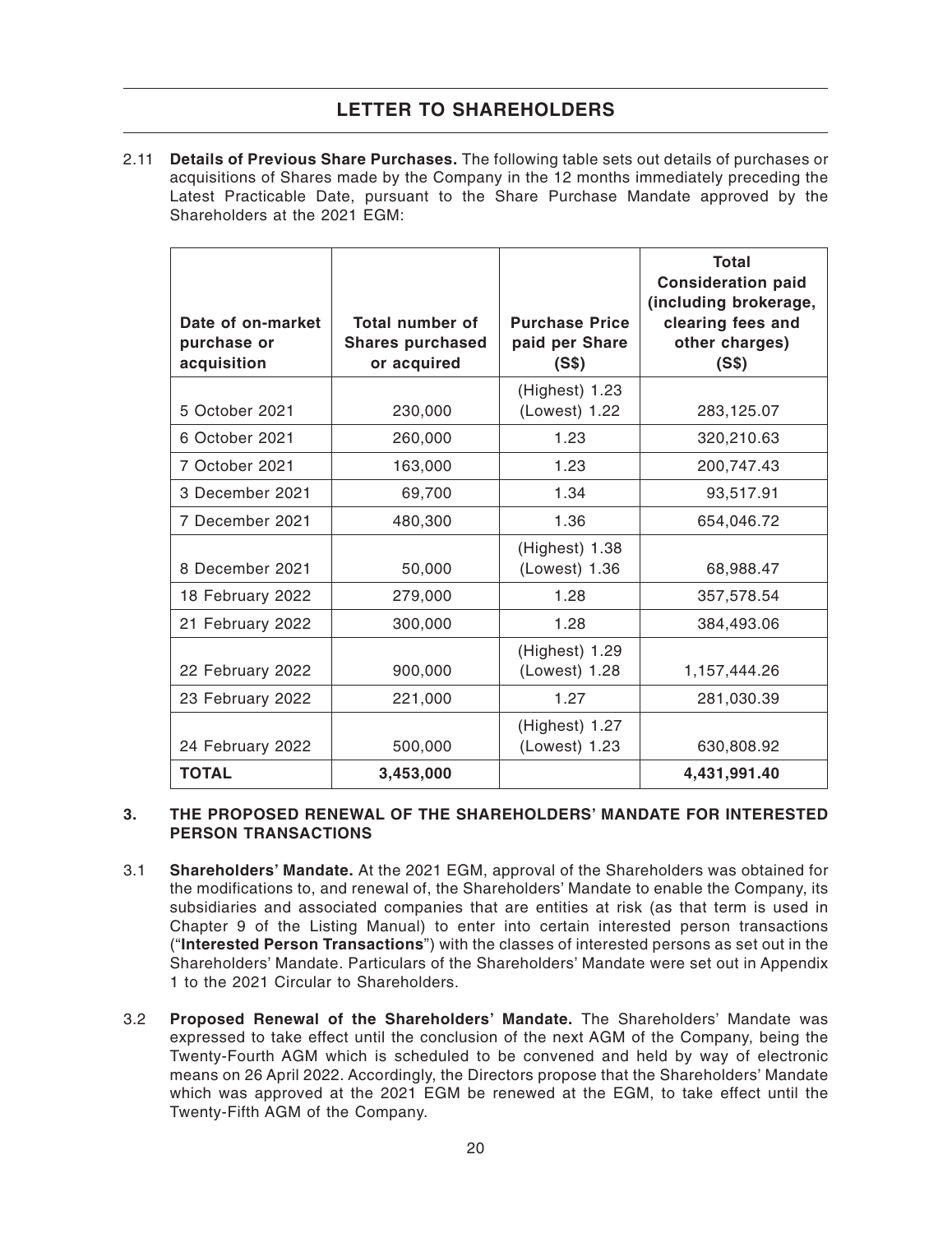- 3.3 **Appendix 1.** The Shareholders' Mandate, including the rationale for, and the benefits to, the Company, the review procedures for determining transaction prices and other general information relating to Chapter 9 of the Listing Manual, are set out in Appendix 1 to this Circular.
- 3.4 **Audit Committee Statement.** The Audit Committee of the Company, comprising Mr Ma Kah Woh, Mr Nihal Vijaya Devadas Kaviratne CBE, Ms Ng Shin Ein and Mr Teo Ek Tor, confirms that:
	- (a) the methods and procedures for determining the transaction prices under the Shareholders' Mandate have not changed since the 2021 EGM; and
	- (b) the methods and procedures referred to in paragraph 3.4(a) above are sufficient to ensure that the Interested Person Transactions will be carried out on normal commercial terms and will not be prejudicial to the interests of the Company and its minority Shareholders.

### **4. DIRECTORS' AND SUBSTANTIAL SHAREHOLDERS' INTERESTS**

4.1 **Directors' Interests.** As at the Latest Practicable Date, the Directors' interests in Shares as recorded in the Register of Directors' Shareholdings are as follows:

|                                       |                                  |                   | <b>Number of Shares</b>          |                   |                                                                           |
|---------------------------------------|----------------------------------|-------------------|----------------------------------|-------------------|---------------------------------------------------------------------------|
| <b>Directors</b>                      | <b>Direct</b><br><b>Interest</b> | $\%$              | <b>Deemed</b><br><b>Interest</b> | $\%$              | Number of<br>shares<br>comprised in<br>outstanding<br><b>Share Awards</b> |
| Steven Terrell Clontz                 | 300,100                          | nm <sup>(1)</sup> |                                  |                   |                                                                           |
| Nikhil Oommen Jacob<br>Eapen          |                                  |                   | $730,000^{(2)}$                  | nm <sup>(1)</sup> | $622,000^{(3)}$<br>$309,000^{(4)}$                                        |
| Ma Kah Woh                            | 106,480                          | nm <sup>(1)</sup> |                                  |                   |                                                                           |
| Stephen Geoffrey Miller               | 116,000                          | nm <sup>(1)</sup> |                                  |                   |                                                                           |
| Nihal Vijaya Devadas<br>Kaviratne CBE | 123,400                          | nm <sup>(1)</sup> |                                  |                   |                                                                           |
| Michelle Lee Guthrie                  | 82,900                           | nm <sup>(1)</sup> |                                  |                   |                                                                           |
| Nayantara Bali                        | 55,400                           | nm <sup>(1)</sup> |                                  |                   |                                                                           |
| Ng Shin Ein                           | 56,500                           | nm <sup>(1)</sup> |                                  |                   |                                                                           |
| Lionel Yeo Hung Tong                  | 39,400                           | nm <sup>(1)</sup> |                                  |                   |                                                                           |
| Lim Tse Ghow Olivier                  | 1,000,000                        | nm <sup>(1)</sup> |                                  |                   |                                                                           |
| Teo Ek Tor                            | 285,138                          | nm <sup>(1)</sup> |                                  |                   |                                                                           |
| Naoki Wakai                           |                                  |                   |                                  |                   |                                                                           |
| Ahmad Abdulaziz A A<br>Al-Neama       |                                  |                   |                                  |                   |                                                                           |

#### **Notes:**

(1) Percentage not meaningful.

 $(2)$  Held by a nominee on behalf of the Director and his spouse as joint beneficial owners.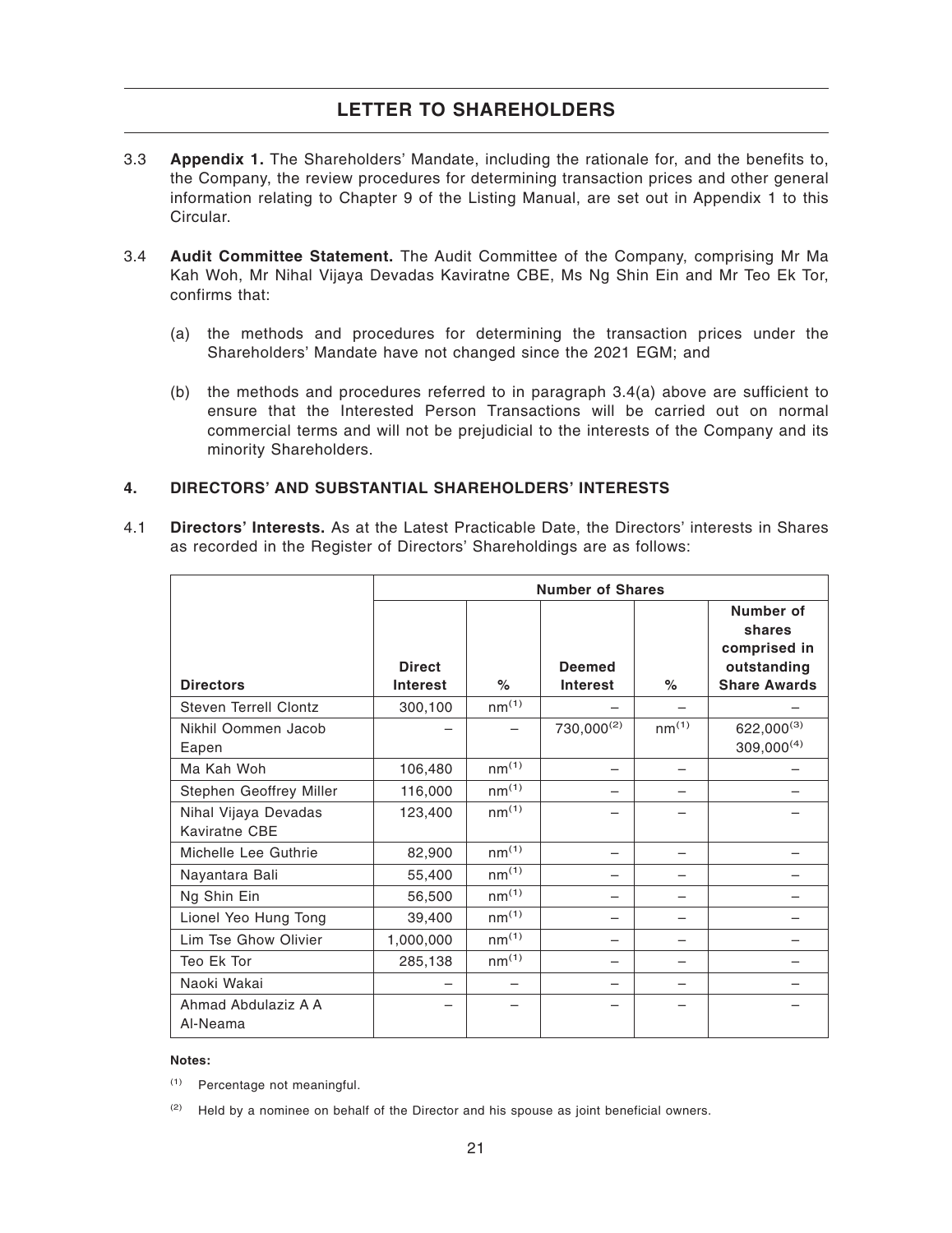- (3) A conditional Share Award of 622,000 Shares under the Starhub Performance Share Plan 2014 was granted in March 2021. The performance period is from 2021 to 2023. No shares will be delivered if the threshold performance targets are not achieved while up to 1.5 times the number of Shares that are the subject of the Share Award will be delivered if the performance targets are met or exceeded.
- (4) A conditional Share Award of 309,000 Shares under the StarHub Restricted Stock Plan 2014 was granted in August 2021. The performance period was over the one year of 2021. No shares will be delivered if the threshold performance targets are not achieved while up to the number of shares that are the subject of the award will be delivered if the performance targets are met or exceeded.
- 4.2 **Substantial Shareholders' Interests.** As at the Latest Practicable Date, the interests of the substantial Shareholders in Shares as recorded in the Register of Substantial Shareholders are as follows:

|                                          | <b>Number of Shares</b> |                                  | $%$ of<br>issued       |
|------------------------------------------|-------------------------|----------------------------------|------------------------|
| <b>Substantial Shareholders</b>          | Direct Interest         | <b>Deemed</b><br><b>Interest</b> | share<br>capital $(5)$ |
| Temasek Holdings (Private) Limited       |                         | 973, 178, 775 <sup>(1)</sup>     | 56.27                  |
| Singapore Technologies Telemedia Pte Ltd |                         | $965,845,290^{(2)}$              | 55.85                  |
| <b>STT Communications Ltd</b>            |                         | $965,845,290^{(2)}$              | 55.85                  |
| Asia Mobile Holding Company Pte. Ltd.    |                         | 965,845,290(2)                   | 55.85                  |
| Asia Mobile Holdings Pte. Ltd.           | 965,845,290             |                                  | 55.85                  |
| Ooredoo Q.P.S.C.                         |                         | 965,845,290 <sup>(3)</sup>       | 55.85                  |
| <b>OIH Investment LLC</b>                |                         | 965,845,290(3)                   | 55.85                  |
| Nippon Telegraph and Telephone           |                         |                                  |                        |
| Corporation                              |                         | 171,490,520(4)                   | 9.92                   |
| <b>NTT Communications Corporation</b>    | 171,490,520             |                                  | 9.92                   |

#### **Notes:**

- (1) Temasek Holdings (Private) Limited ("**Temasek**") is deemed to have an interest in 973,178,775 Shares in which Singapore Technologies Telemedia Pte Ltd ("**ST Telemedia**") group and other associated companies of Temasek have direct or deemed interests.
- <sup>(2)</sup> ST Telemedia is deemed to have an interest in 965,845,290 Shares held by Asia Mobile Holdings Pte. Ltd. ("**AMH**"), a subsidiary of Asia Mobile Holding Company Pte. Ltd. ("**AMHC**"), which is in turn a wholly-owned subsidiary of STT Communications Ltd, a wholly-owned subsidiary of ST Telemedia. AMHC holds approximately 75% of the total issued share capital of AMH.
- (3) OIH Investment LLC ("**OIH**") and Ooredoo Q.P.S.C ("**Ooredoo**") are deemed to have an interest in 965,845,290 Shares held by AMH. OIH holds approximately 25% of the total issued share capital of AMH. OIH is a wholly-owned subsidiary of Ooredoo.
- (4) Nippon Telegraph and Telephone Corporation ("**NTT**") is deemed to have an interest in 171,490,520 Shares held by NTT Communications Corporation, a wholly-owned subsidiary of NTT.
- <sup>(5)</sup> The shareholding percentage is based on the number of issued Shares excluding treasury shares.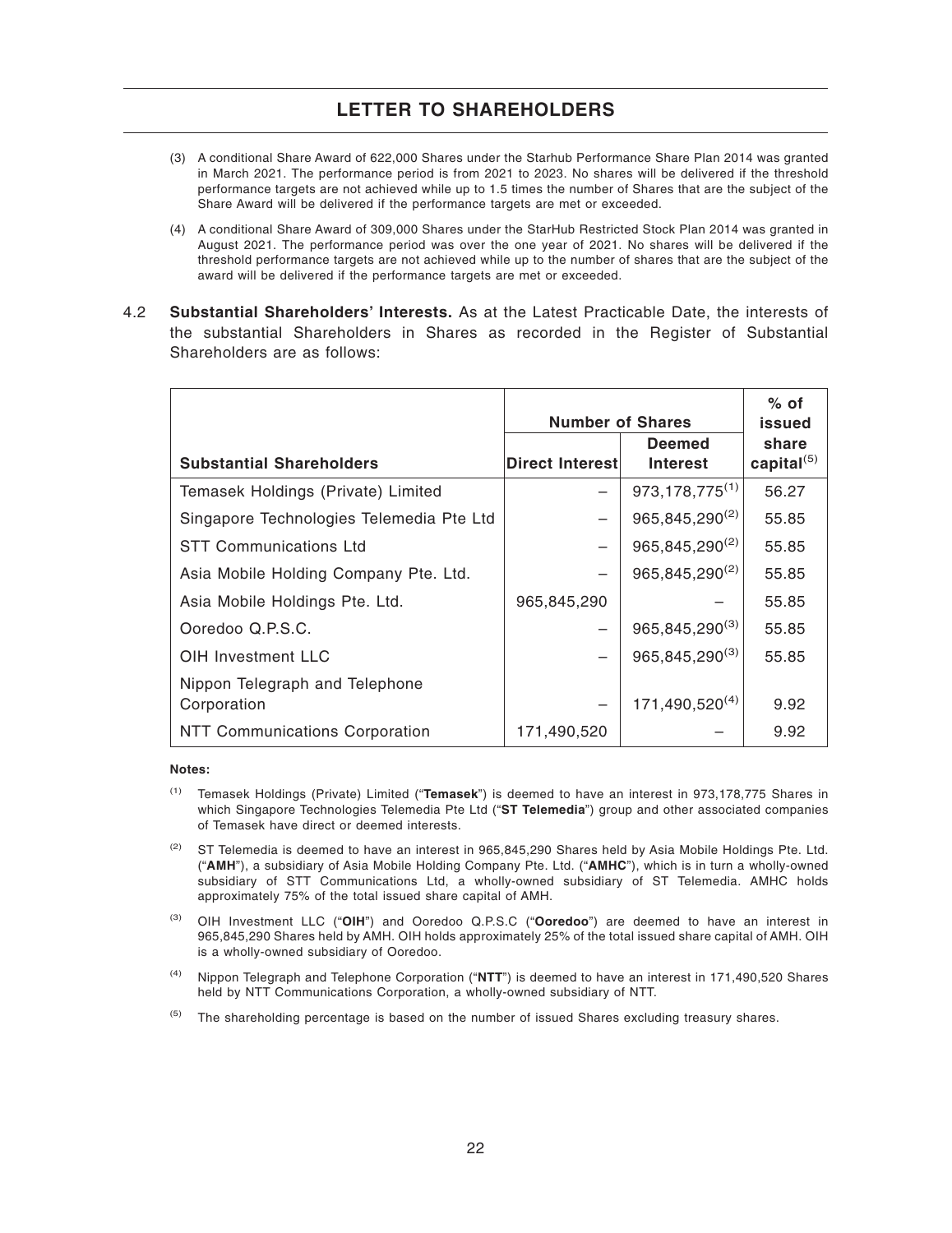4.3 **Abstention from voting.** Mr Steven Terrell Clontz, Mr Ma Kah Woh, Mr Stephen Geoffrey Miller, Mr Nihal Vijaya Devadas Kaviratne CBE, Mr Lim Tse Ghow Olivier, Mr Teo Ek Tor and Mr Ahmad Abdulaziz A A Al-Neama, who hold directorships and/or executive positions in the Temasek Group (as defined in paragraph 3 of Appendix 1 to this Circular), will abstain from voting, whether in person or by representative or proxy, and will procure that their respective associates will abstain from voting, their respective shareholdings, if any, in respect of Resolution 2, being the Ordinary Resolution relating to the proposed renewal of the Shareholders' Mandate at the EGM. Temasek and AMH, being Mandated Interested Persons (as defined in paragraph 3 of Appendix 1 to this Circular), will also abstain from voting and will procure that their respective associates will abstain from voting, their respective shareholdings, if any, in respect of Resolution 2.

The Company will disregard any votes cast by Mr Steven Terrell Clontz, Mr Ma Kah Woh, Mr Stephen Geoffrey Miller, Mr Nihal Vijaya Devadas Kaviratne CBE, Mr Lim Tse Ghow Olivier, Mr Teo Ek Tor, Mr Ahmad Abdulaziz A A Al-Neama, Temasek, AMH, and their respective associates, in respect of Resolution 2. The Chairman of the EGM will accept appointment as proxy for any other Shareholder to vote in respect of Resolution 2, where such Shareholder has given specific instructions in a validly completed and submitted Proxy Form as to voting, or abstention from voting, in respect of Resolution 2. Each of the above Directors (other than the Chairman of the EGM) will decline to accept appointment as proxy for any other Shareholder unless such Shareholder has given specific instructions in a validly completed and submitted Proxy Form as to voting, or abstention from voting, in respect of Resolution 2.

### **5. DIRECTORS' RECOMMENDATIONS**

- 5.1 **Proposed Renewal of the Share Purchase Mandate.** The Directors are of the opinion that the proposed renewal of the Share Purchase Mandate is in the best interests of the Company. Accordingly, they recommend that Shareholders vote in favour of Resolution 1, being the Ordinary Resolution relating to the proposed renewal of the Share Purchase Mandate, at the EGM.
- 5.2 **Proposed Renewal of the Shareholders' Mandate.** The Directors who are considered independent for the purposes of the proposed renewal of the Shareholders' Mandate are Mr Nikhil Oommen Jacob Eapen, Ms Michelle Lee Guthrie, Ms Nayantara Bali, Ms Ng Shin Ein, Mr Lionel Yeo Hung Tong and Mr Naoki Wakai (the "**Recommending Directors**"). The Recommending Directors are of the opinion that the entry into the Interested Person Transactions between the EAR Group (as defined in paragraph 2 of Appendix 1 to this Circular) and the Mandated Interested Persons in the ordinary course of its business will enhance the efficiency of the EAR Group and is in the best interests of the Company.

For the reasons set out in paragraphs 4 and 5 of Appendix 1 to this Circular, the Recommending Directors recommend that Shareholders vote in favour of Resolution 2, being the Ordinary Resolution relating to the proposed renewal of the Shareholders' Mandate, at the EGM.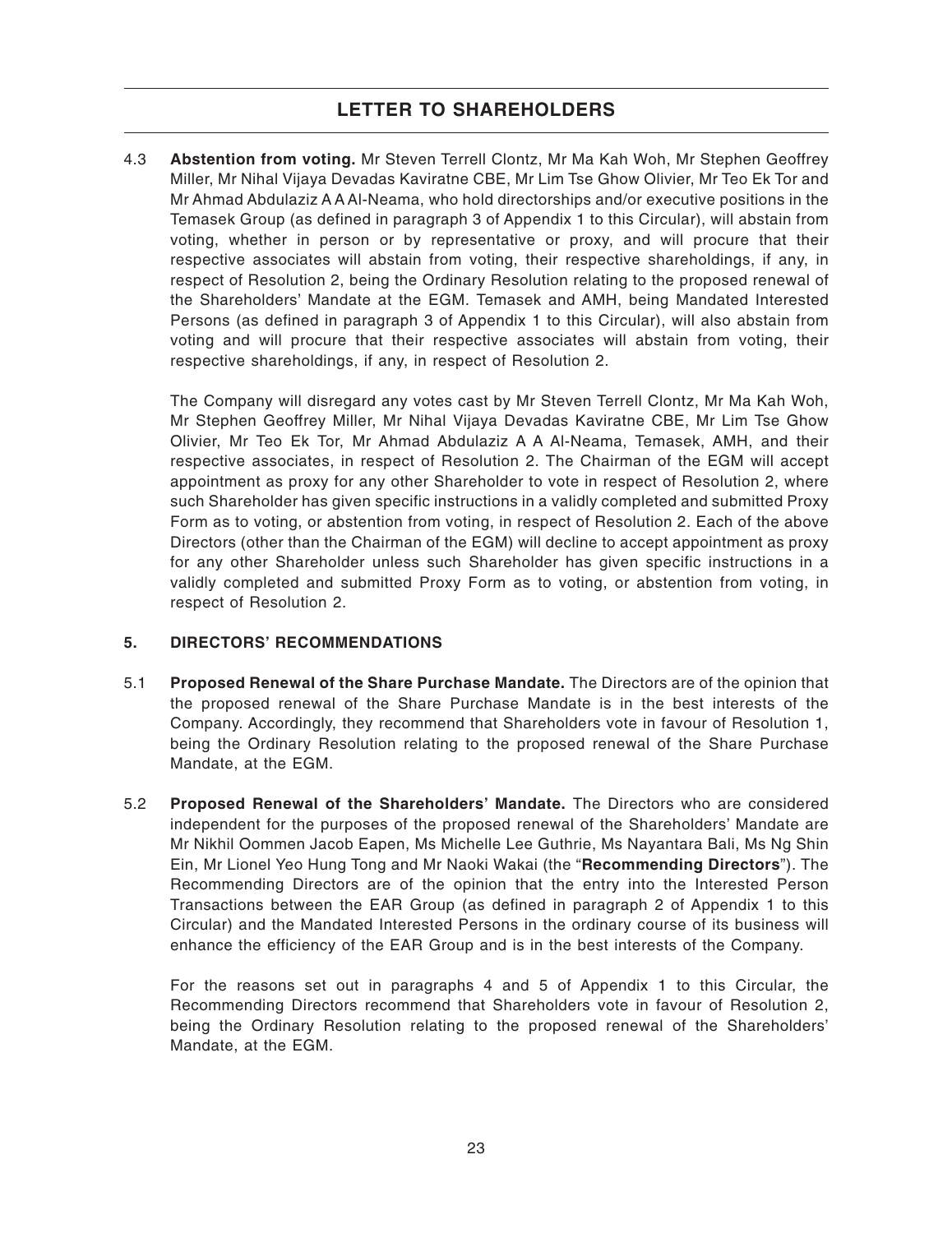### **6. EXTRAORDINARY GENERAL MEETING**

The EGM, notice of which is set out on pages 38 to 42 of this Circular, will be convened and held by way of electronic means on 26 April 2022 at 10.30 a.m. (or as soon thereafter following the conclusion or adjournment of the Twenty-Fourth AGM of the Company to be convened and held by way of electronic means at 10.00 a.m. on the same day) for the purpose of considering and, if thought fit, passing with or without modifications the Ordinary Resolutions set out in the Notice of EGM.

### **7. ACTION TO BE TAKEN BY SHAREHOLDERS**

- 7.1 **No Attendance at EGM**. As a precautionary measure due to the current COVID-19 situation in Singapore, Shareholders will not be able to attend the EGM in person.
- 7.2 **Alternative Arrangements**. Instead, alternative arrangements have been put in place to allow Shareholders to participate at the EGM by (a) observing and/or listening to the EGM proceedings via live audio-visual webcast or live audio-only stream; (b) submitting questions to the Chairman of the EGM in advance of or live at the EGM; and/or (c) voting at the EGM live by the Shareholders themselves or their duly appointed proxy/proxies (other than the Chairman of the EGM) $3$  via electronic means or appointing the Chairman of the EGM as proxy to vote on their behalf at the EGM. Please refer to the Company's announcement dated 4 April 2022 entitled "AGM and EGM to be held on 26 April 2022" for further information, including the steps to be taken by Shareholders to participate at the EGM. This announcement may be accessed at the Company's IR website at the URL https://ir.starhub.com/AGM-EGM, and will also be made available on SGXNet.

### **8. INSPECTION OF DOCUMENTS**

The following documents are available for inspection on the Company's IR website at the URL https://ir.starhub.com/AGM-EGM and the URL https://ir.starhub.com/Constitution up to the date of the EGM:

- (a) the Annual Report of the Company for the financial year ended 31 December 2021;
- (b) the 2021 Circular to Shareholders; and
- (c) the Constitution.

<sup>&</sup>lt;sup>3</sup> For the avoidance of doubt, CPF and SRS investors will not be able to appoint third party proxies (i.e. persons other than the Chairman of the EGM) to vote live at the EGM on their behalf.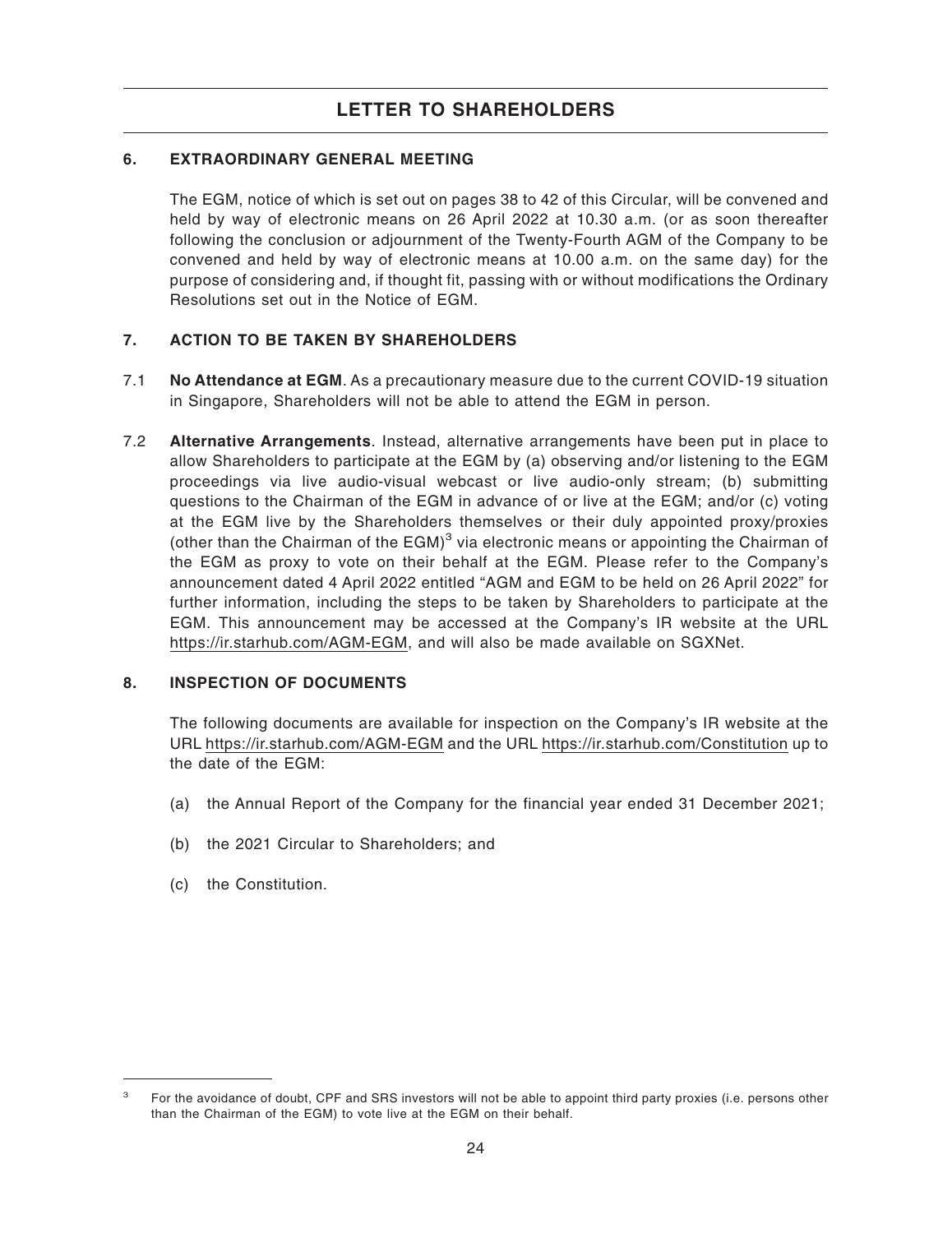### **9. DIRECTORS' RESPONSIBILITY STATEMENT**

The Directors collectively and individually accept full responsibility for the accuracy of the information given in this Circular and confirm after making all reasonable enquiries that, to the best of their knowledge and belief, this Circular constitutes full and true disclosure of all material facts about the proposed renewal of the Share Purchase Mandate, the proposed renewal of the Shareholders' Mandate and the StarHub Group which are relevant to the renewal of the Share Purchase Mandate and the renewal of the Shareholders' Mandate, and the Directors are not aware of any facts the omission of which would make any statement in this Circular misleading. Where information in this Circular has been extracted from published or otherwise publicly available sources or obtained from a named source, the sole responsibility of the Directors has been to ensure that such information has been accurately and correctly extracted from those sources and/or reproduced in this Circular in its proper form and context.

Yours faithfully for and on behalf of the Board of Directors of StarHub Ltd

**Steven Terrell Clontz Chairman**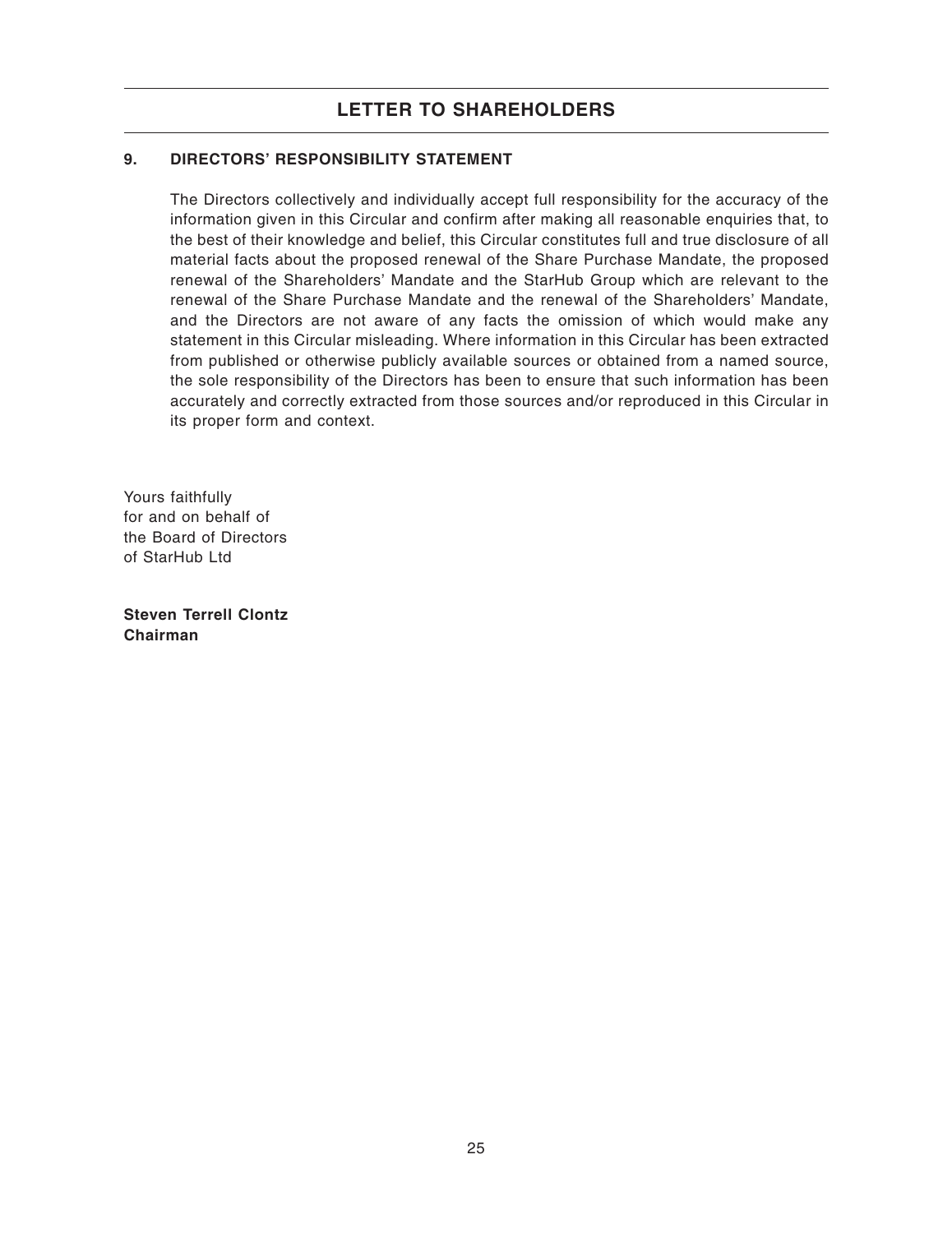### **THE SHAREHOLDERS' MANDATE**

### **1. Chapter 9 of the Listing Manual**

- 1.1 Chapter 9 of the listing manual (the "**Listing Manual**") of the Singapore Exchange Securities Trading Limited ("**SGX-ST**") governs transactions by a listed company, as well as transactions by its subsidiaries and associated companies that are considered to be at risk, with the listed company's interested persons. When this Chapter applies to a transaction and the value of that transaction alone or in aggregation with other transactions conducted with the interested person during the financial year reaches, or exceeds, certain materiality thresholds, the listed company is required to make an immediate announcement, or to make an immediate announcement and seek its shareholders' approval for that transaction.
- 1.2 Except for certain transactions which, by reason of the nature of such transactions, are not considered to put the listed company at risk to its interested persons and therefore are excluded from the ambit of Chapter 9 of the Listing Manual, immediate announcement and shareholders' approval would be required in respect of transactions with interested persons if certain financial thresholds (which are based on the value of the transaction as compared with the listed company and its subsidiaries' (the "**group's**") latest audited consolidated net tangible assets ("**NTA**")) are reached or exceeded. In particular, shareholders' approval is required for an interested person transaction of a value equal to, or which exceeds:
	- (i) 5% of the group's latest audited consolidated NTA; or
	- (ii) 5% of the group's latest audited consolidated NTA, when aggregated with other transactions entered into with the same interested person (as such term is construed under Chapter 9 of the Listing Manual) during the same financial year.
- 1.3 The SGX-ST had on 16 January 2008 granted its approval to StarHub Ltd ("**StarHub**") for the use of the market capitalisation of StarHub as at the end of the immediately preceding financial year, instead of the audited consolidated NTA of StarHub and its subsidiaries (the "**StarHub Group**"), as the basis for computing the materiality percentage in respect of Rules 905 and 906 of the Listing Manual, provided that this alternative reference point is to be used only until such time as the audited consolidated NTA of the StarHub Group turns positive<sup>4</sup>.

The audited consolidated NTA of the StarHub Group is calculated based on StarHub Group's total assets (excluding goodwill and customer contracts & relationships)<sup>5</sup> less total liabilities and non-controlling interests.

<sup>4</sup> However, effective since 7 February 2020, Chapter 9 of the Listing Manual provides that in the event that the group's latest audited consolidated NTA is negative, the listed company should consult the SGX-ST on the appropriate benchmark to calculate the relevant threshold, which maybe based on its market capitalisation.

<sup>&</sup>lt;sup>5</sup> Refer to Note 5 of the audited consolidated financial statements of the StarHub Group for the financial year ended 31 December 2021.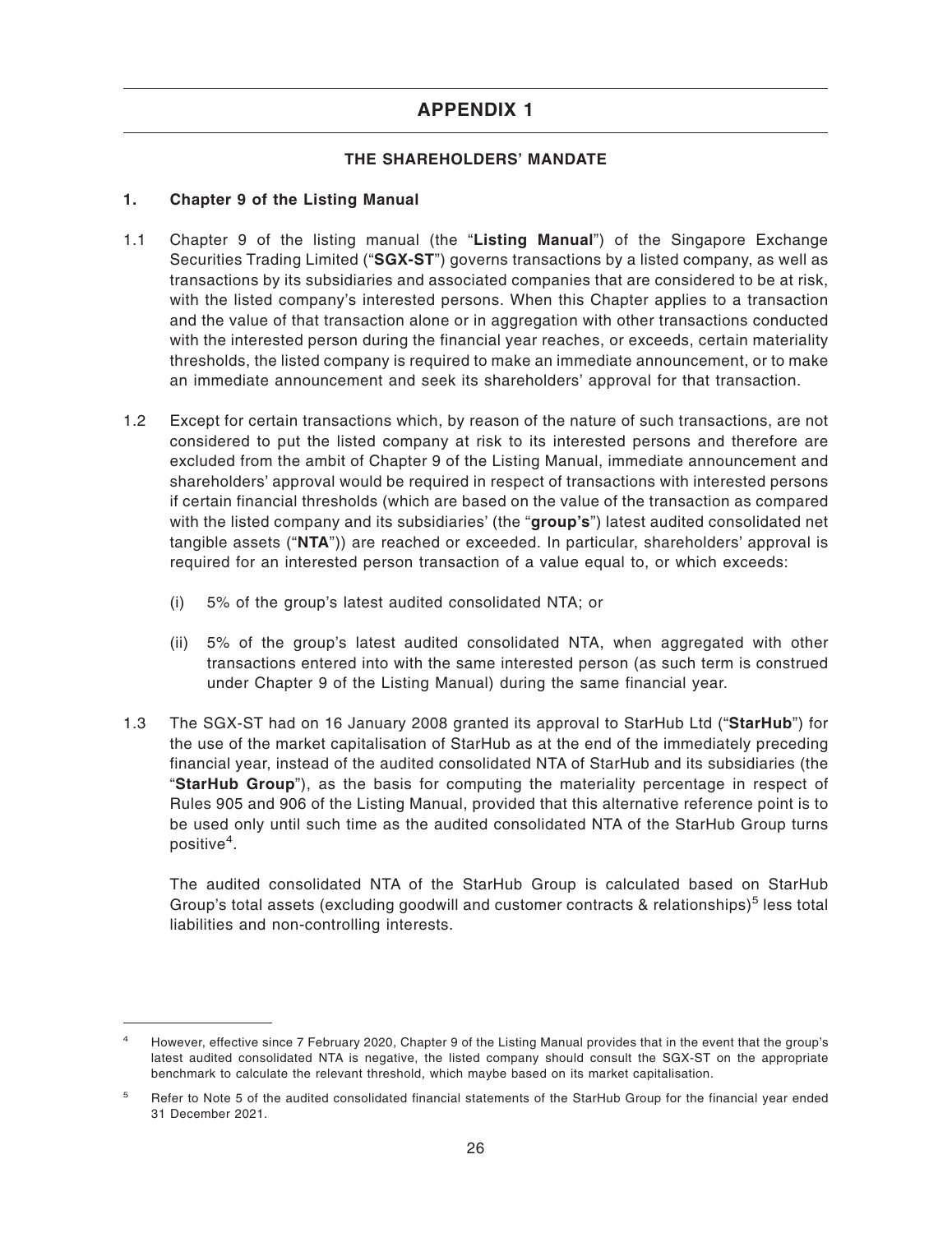1.4 The audited consolidated NTA of the StarHub Group turned positive in the financial year ended 31 December 2017. However, the SGX-ST had on 20 February 2018 granted its further approval to StarHub for the use of the market capitalisation of StarHub as an alternative reference point for the financial years ended 31 December 2018 and 31 December 2019 and had on 13 November 2019 granted its further approval to StarHub for the use of the market capitalisation of StarHub as an alternative reference point to be used for the subsequent financial years ended 31 December 2020 and 31 December 2021. The SGX-ST had on 10 September 2021 granted its further approval to StarHub for the use of the market capitalisation of StarHub as an alternative reference point to be used for the financial year ending 31 December 2022. StarHub will continue to use the market capitalisation of StarHub as at the end of the immediately preceding financial year as the basis for computing the materiality percentage in respect of Rules 905 and 906 of the Listing Manual.

For the avoidance of doubt, in the event the audited consolidated NTA of the StarHub Group is positive as at 31 December 2022, StarHub will revert to using the audited consolidated NTA of the StarHub Group as the basis for computing the materiality percentage in respect of Rules 905 and 906 of the Listing Manual unless otherwise permitted by SGX-ST.

- 1.5 As at 31 December 2021, StarHub had an issued and paid-up capital of 1,730 million ordinary shares ("**Shares**") (excluding treasury shares and subsidiary holdings). Based on the last trading price of the Shares at the close of trading on the SGX-ST on 31 December 2021, the market capitalisation of StarHub was S\$2,353 million. In relation to StarHub, for the purposes of Chapter 9 of the Listing Manual, in the current financial year i.e. until 31 December 2022, 5% of the market capitalisation of StarHub would be S\$117 million.
- 1.6 Chapter 9 of the Listing Manual permits a listed company (for example, StarHub), however, to seek a mandate from its shareholders for recurrent transactions of a revenue or trading nature or those necessary for its day-to-day operations such as the purchase and sale of supplies and materials (but not in respect of the purchase or sale of assets, undertakings or businesses which are not part of its day-to-day operations) which may be carried out with the listed company's interested persons.
- 1.7 Under the Listing Manual:
	- (i) an "**entity at risk**" means:
		- (a) the listed company;
		- (b) a subsidiary of the listed company that is not listed on the SGX-ST or an approved exchange; or
		- (c) an associated company of the listed company that is not listed on the SGX-ST or an approved exchange, provided that the listed company and/or its subsidiaries (the "**listed group**"), or the listed group and its interested person(s), has control over the associated company;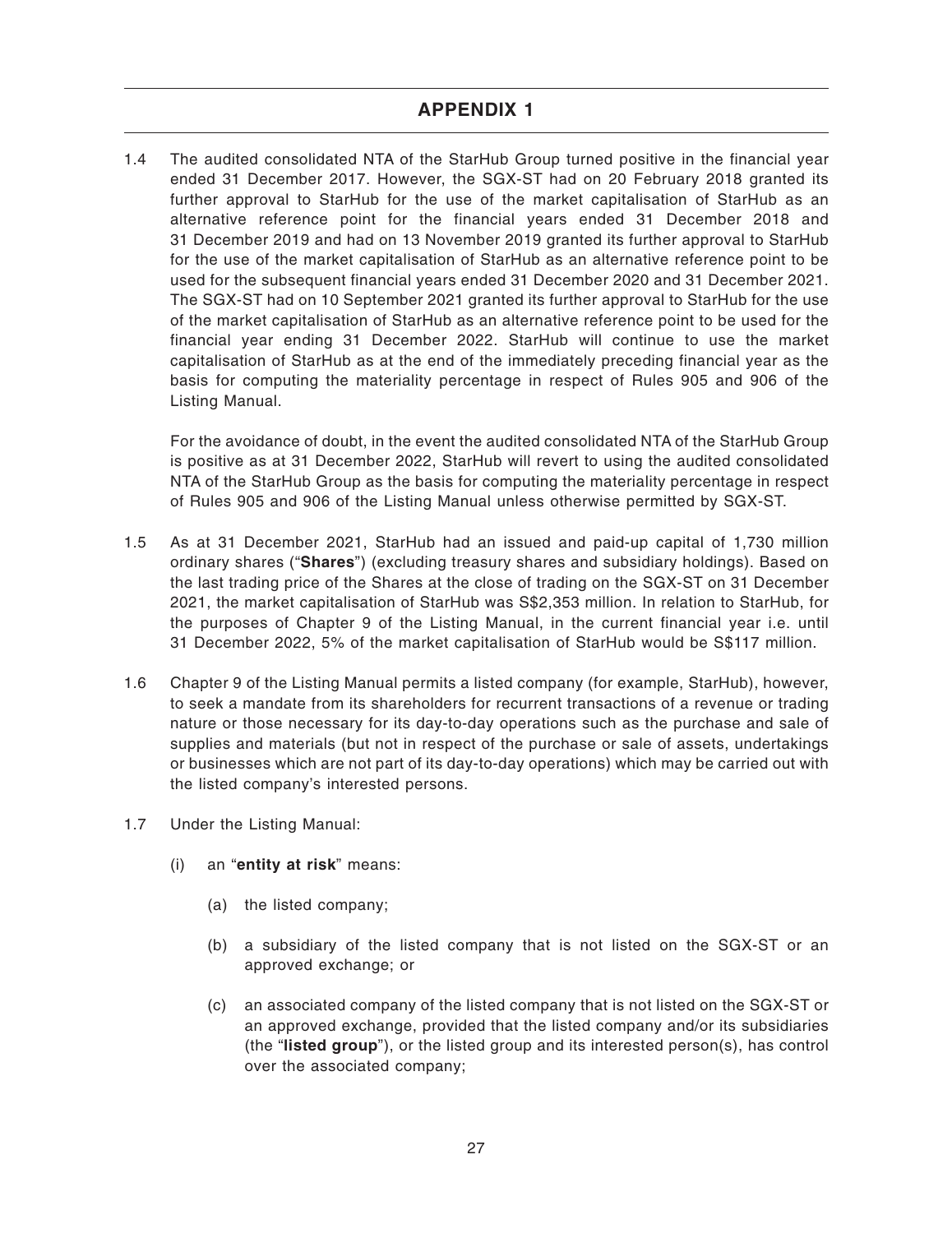- (ii) an "**interested person**" means a director, chief executive officer or controlling shareholder of the listed company or an associate of any such director, chief executive officer or controlling shareholder. The SGX-ST may also deem any person or entity to be an interested person if the person or entity has entered into, or proposes to enter into (i) a transaction with an entity at risk, and (ii) an agreement or arrangement with an interested person in connection with that transaction;
- (iii) an "**associate**" in relation to an interested person who is a director, chief executive officer or controlling shareholder (being an individual) includes an immediate family member (that is, the spouse, child, adopted child, step-child, sibling or parent) of such director, chief executive officer or controlling shareholder, the trustees of any trust of which the director/his immediate family, the chief executive officer/his immediate family or controlling shareholder/his immediate family is a beneficiary or, in the case of a discretionary trust, is a discretionary object, and any company in which the director/his immediate family, the chief executive officer/his immediate family or controlling shareholder/his immediate family has or have an aggregate interest (directly or indirectly) of 30% or more, and, where a controlling shareholder is a corporation, its subsidiary or holding company or fellow subsidiary or a company in which it and/or they have (directly or indirectly) an aggregate interest of 30% or more;
- (iv) an "**approved exchange**" means a stock exchange that has rules which safeguard the interests of shareholders against interested person transactions according to similar principles to Chapter 9 of the Listing Manual; and
- (v) an "**interested person transaction**" means a transaction between an entity at risk and an interested person.

### **2. Entities At Risk**

For the purposes of the Shareholders' Mandate, an "entity at risk" means:

- StarHub;
- a subsidiary of StarHub that is not listed on the SGX-ST or an approved exchange; or
- an associated company of StarHub that is not listed on the SGX-ST or an approved exchange, provided that the StarHub Group and its interested person(s) have control over the associated company,

(together, the "**EAR Group**").

### **3. Classes of Mandated Interested Persons**

The Shareholders' Mandate will apply to the EAR Group's transactions with Temasek Holdings (Private) Limited and its associates (the "**Mandated Interested Persons**" or the "**Temasek Group**" and each, a "**Mandated Interested Person**").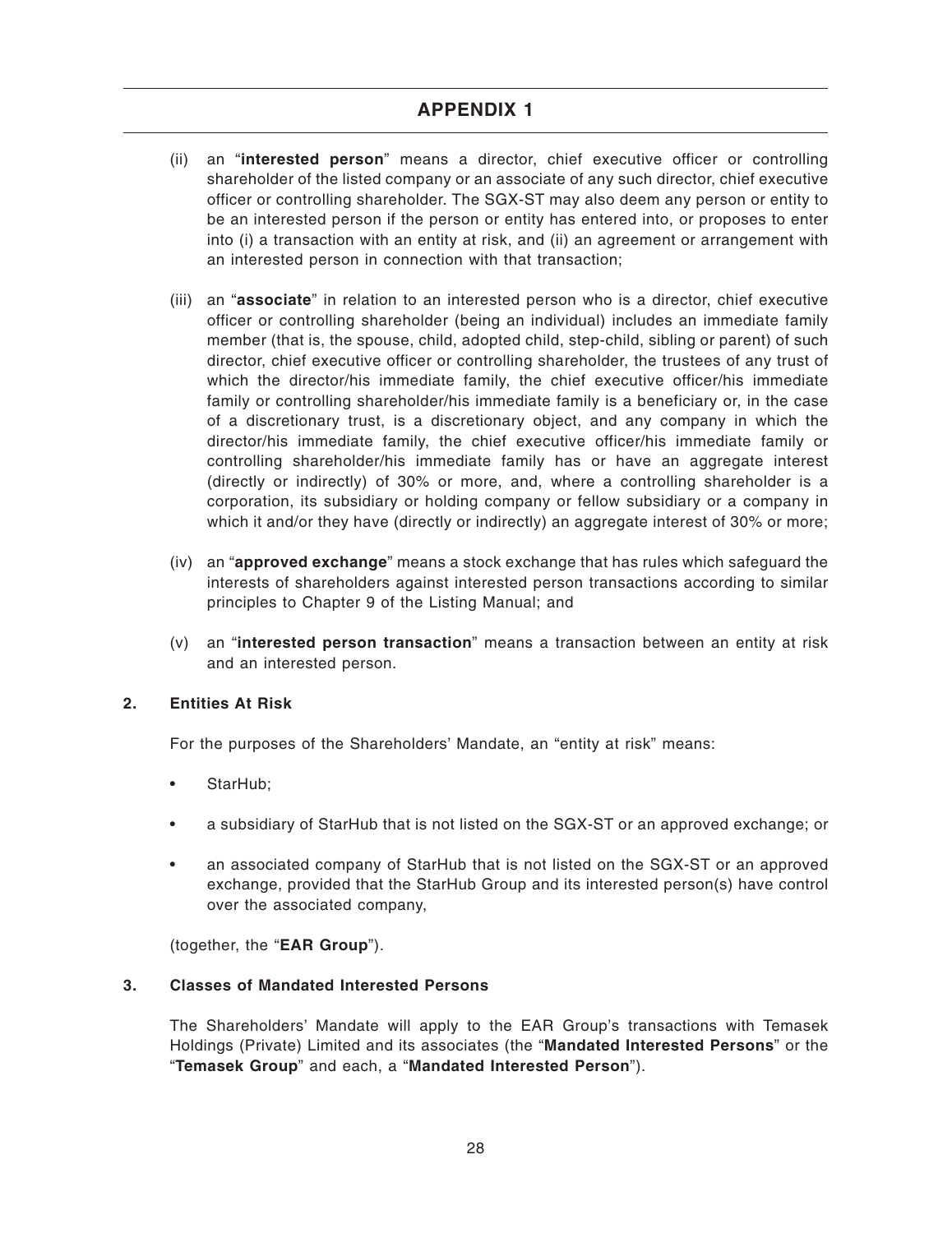Transactions with Mandated Interested Persons which do not fall within the ambit of the Shareholders' Mandate shall be subject to the relevant provisions of Chapter 9 of the Listing Manual.

### **4. Categories of Interested Person Transactions**

The transactions with the Mandated Interested Persons which will be covered by the Shareholders' Mandate and the benefits to be derived therefrom are as follows:

### **(a) General Transactions**

This category relates to general transactions ("**General Transactions**") by the EAR Group relating to the provision to, or obtaining from, Mandated Interested Persons of products and services in the normal course of business of the EAR Group or which are necessary for the day-to-day operations of the EAR Group (but not in respect of the purchase or sale of assets, undertakings or businesses which are not part of the EAR Group's day-to-day operations) comprising the following:

- (1) provision and obtaining of info-communications, broadcasting, production and fixed network services (including mobile, pay TV, over-the-top, broadband Internet, media and entertainment, and Internet of Things services), equipment, infrastructure, network, applications, products and content;
- (2) sale and procurement of info-communications and broadcasting devices, accessories and pre-paid cards for distribution and trade;
- (3) provision, designing, building and obtaining of cyber and electronic security solutions, consulting services and managed cyber and electronic security services;
- (4) provision and obtaining of information and communication technology products, solutions, equipment, facilities and services (including internet-based business application services, provision of e-commerce and e-payment services and solutions, system integration, data management, hardware and software consultancy);
- (5) provision and obtaining of professional, consultancy, sub-contracting or outsourcing services;
- (6) provision and obtaining of sales and after-sales services;
- (7) provision and obtaining of warehousing, logistics, packing, handling, transportation and freight services;
- (8) obtaining licences to provide or resell info-communications and broadcasting services;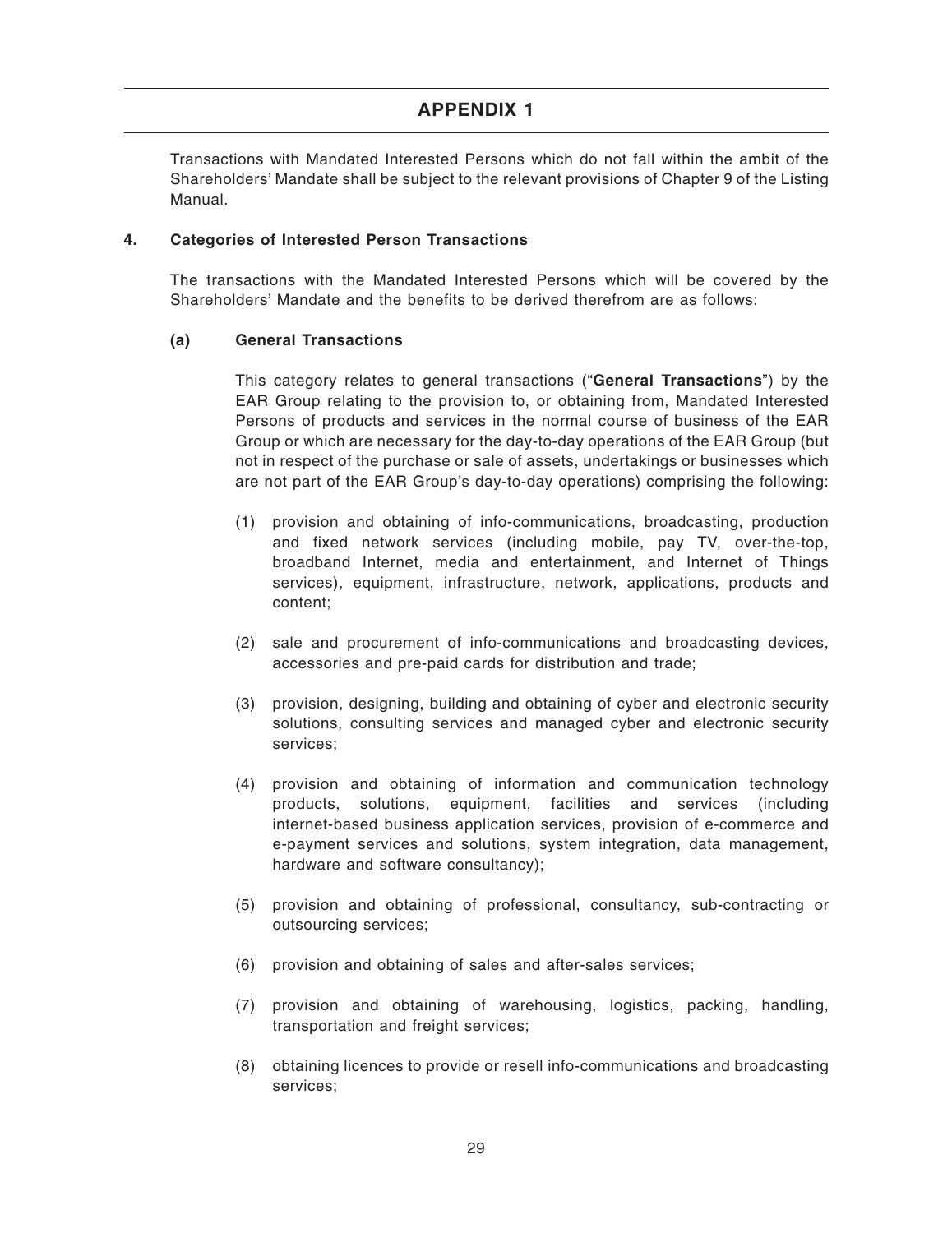- (9) provision, obtaining, repair, maintenance and operation of info-communications, broadcasting and information and communication technology equipment, infrastructure, network and applications;
- (10) provision and obtaining of bill collection services;
- (11) engaging dealers to sell info-communications and broadcasting products (including pre-paid cards, SIM cards, calling cards and mobile handsets) and services;
- (12) provision and obtaining of printing, advertisement and marketing related services;
- (13) provision and obtaining of lease and/or rental of properties and equipment;
- (14) obtaining of utilities services;
- (15) obtaining of insurance and insurance related services;
- (16) obtaining of professional, administrative and support services including finance and treasury, business development, management information systems, human resource, corporate communications (including investor relations), taxation, internal audit, legal, corporate secretarial services and any other professional services; and
- (17) provision or the obtaining of such other products and/or services which are incidental to or in connection with the provision or obtaining of products and/or services in sub-paragraphs (1) to (16) above.

The transactions set out in sub-paragraphs (1) to (16) arise in the normal course of business of the EAR Group, while the transactions set out in sub-paragraph (17) will be those which are necessary for the day-to-day operations of the EAR Group.

The EAR Group will benefit from having access to competitive quotes from the different companies in the different industries within the Temasek Group in addition to obtaining quotes from, or transacting with, non-interested persons.

#### **(b) Treasury Transactions**

Treasury transactions ("**Treasury Transactions**") comprise:

- (1) the placement of funds with any Mandated Interested Person;
- (2) the borrowing of funds from any Mandated Interested Person;
- (3) the entry into with any Mandated Interested Person of forex, swaps and options transactions for hedging purposes; and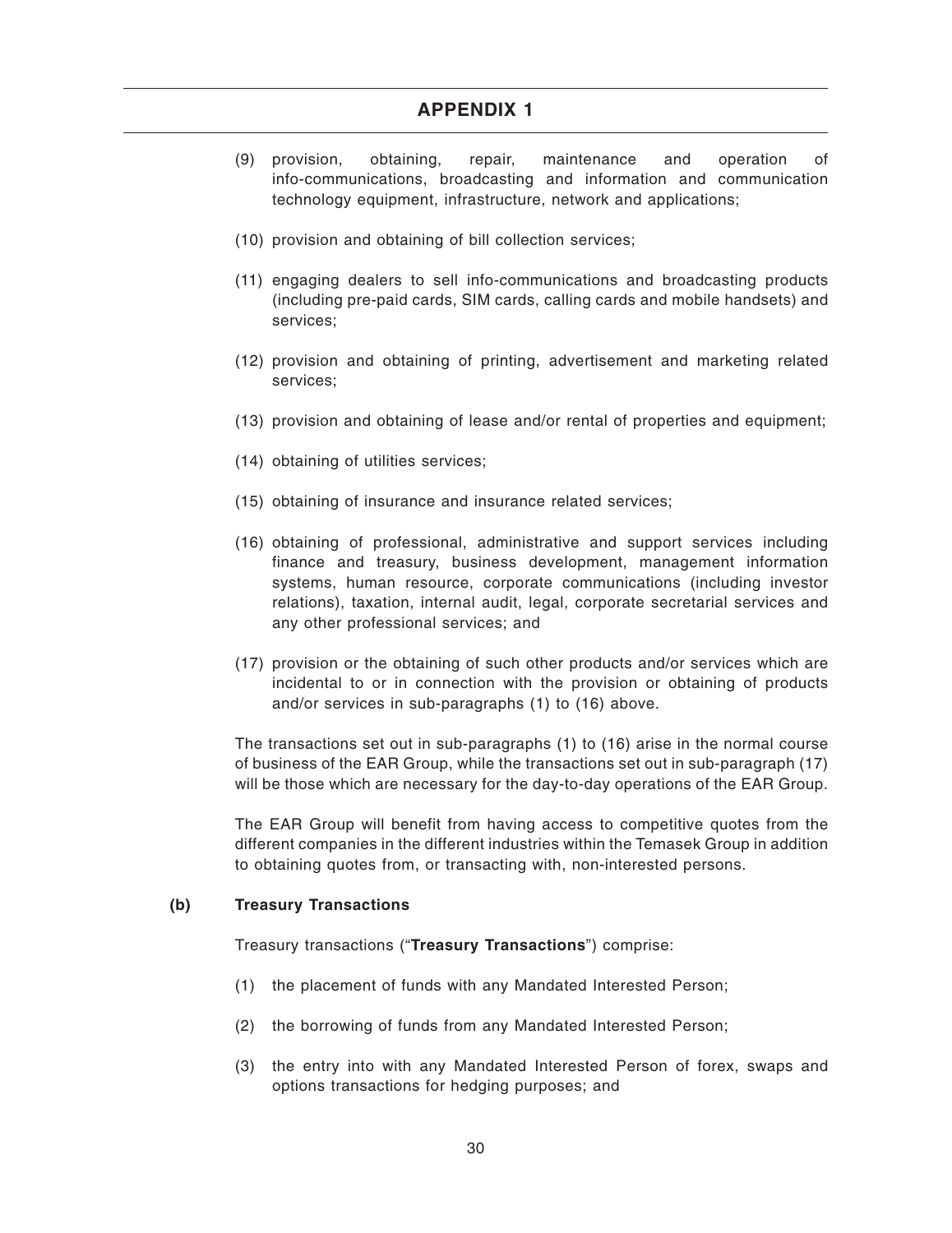(4) the subscription of debt securities and/or preference shares issued by any Mandated Interested Person and the issue of debt securities and/or preference shares to any Mandated Interested Person and the buying from, or the selling to, any Mandated Interested Person of debt securities and/or preference shares.

The EAR Group can benefit from obtaining competitive rates or quotes from Mandated Interested Persons in an expedient manner in addition to third party financial institutions. By transacting directly with a Mandated Interested Person, the EAR Group may also eliminate margins which third party intermediaries might ordinarily be expected to earn.

### **5. Rationale for and Benefits of the Shareholders' Mandate**

- 5.1 The transactions with Mandated Interested Persons are entered into or are to be entered into by the EAR Group in its ordinary course of business. They are recurring transactions which are likely to occur with some degree of frequency and arise at any time and from time to time. The directors of the Company (the "**Directors**" or "**Board of Directors**") are of the view that it will be beneficial to the EAR Group to transact or continue to transact with the Mandated Interested Persons.
- 5.2 The Directors believe that the EAR Group will be able to benefit from its transactions with the Temasek Group. The Shareholders' Mandate and the renewal of the Shareholders' Mandate on an annual basis will eliminate the need to convene separate general meetings from time to time to seek shareholders' approval as and when potential interested person transactions with the Mandated Interested Persons arise, thereby reducing substantially the administrative time and expenses incurred in convening such meetings, without compromising the corporate objectives or adversely affecting the business opportunities available to the EAR Group.
- 5.3 The Shareholders' Mandate is intended to facilitate transactions in the EAR Group's normal course of business which are transacted from time to time with the Mandated Interested Persons, provided that they are carried out on normal commercial terms and are not prejudicial to the interests of StarHub and its minority shareholders.
- 5.4 The Shareholders' Mandate does not cover transactions with the Mandated Interested Persons which has a value of below S\$100,000 as the threshold and aggregation requirements contained in Chapter 9 of the Listing Manual would not apply to such a transaction. The Shareholders Mandate would, however, cover transactions with the Mandated Interested Persons with values below S\$100,000 entered into during the same financial year and which are aggregated by the SGX-ST under Chapter 9 of the Listing Manual and treated as if they were one transaction with the Mandated Interested Persons which has a value of S\$100,000 or more.
- 5.5 Disclosure will be made, in the format required by the Listing Manual, of the aggregate value of interested person transactions conducted pursuant to the Shareholders' Mandate during the current financial year, and in the annual reports for the subsequent financial years during which a Shareholders' Mandate is in force.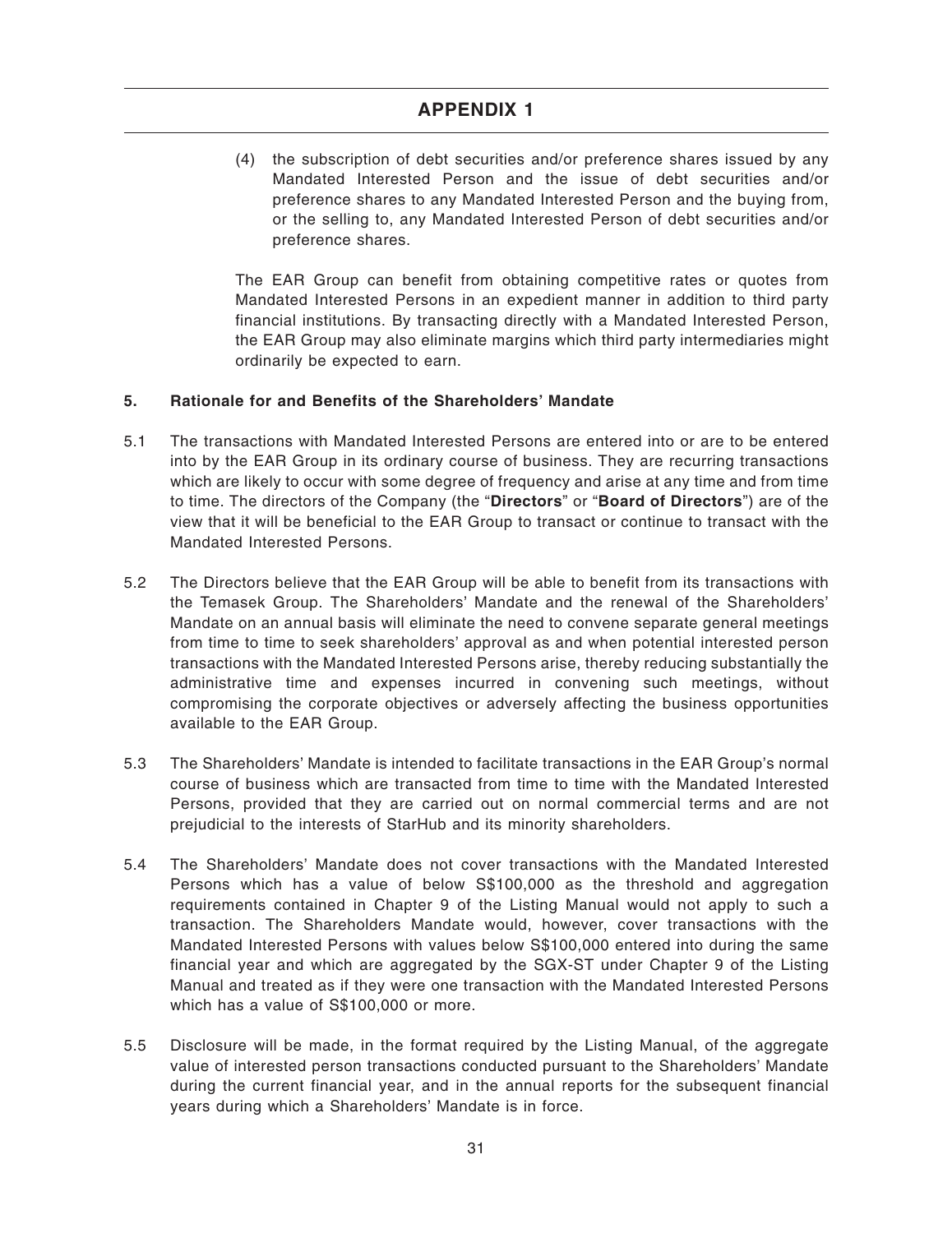### **6. Review Procedures for Transactions with the Mandated Interested Persons**

The EAR Group has established the following procedures to ensure that the interested person transactions are undertaken on an arm's length basis and on normal commercial terms.

### 6.1 **General Transactions**

### 6.1.1 **Review Procedures**

In general, there are procedures established by the EAR Group to ensure that the General Transactions with Mandated Interested Persons are undertaken on an arm's length basis and on normal commercial terms consistent with the EAR Group's usual business practices and policies, which are generally no more favourable to the Mandated Interested Persons than those extended to unrelated third parties.

In particular, the following review procedures have been implemented:

(i) Provision of services or the sale of products

The review procedures are:

- (1) all contracts entered into or transactions with Mandated Interested Persons are to be carried out at the prevailing market rates or prices of the services or products to be provided, on terms which are no more favourable to the Mandated Interested Person than the usual commercial terms extended to unrelated third parties (including, where applicable, preferential rates/process/discounts accorded to corporate customers or for bulk purchases) or otherwise in accordance with applicable industry norms; and
- (2) where the prevailing market rates or prices are not available due to the nature of services to be provided or the products to be sold, the EAR Group's pricing for such services to be provided or products to be sold to Mandated Interested Persons will be determined in accordance with the EAR Group's usual business practices and pricing policies, consistent with the usual margin to be obtained by the EAR Group for the same or substantially similar type of contract or transaction with unrelated third parties. In determining the transaction price payable by Mandated Interested Persons for such services or products, factors such as, but not limited to, quantity, volume, consumption, customer requirements, specifications, duration of contract and strategic purposes of the transaction will be taken into account. A senior officer authorised by the EAR Group's management who does not have any conflict of interests, whether direct or indirect, in relation to the transaction, will determine whether the price and terms offered by the Mandated Interested Person are fair and reasonable.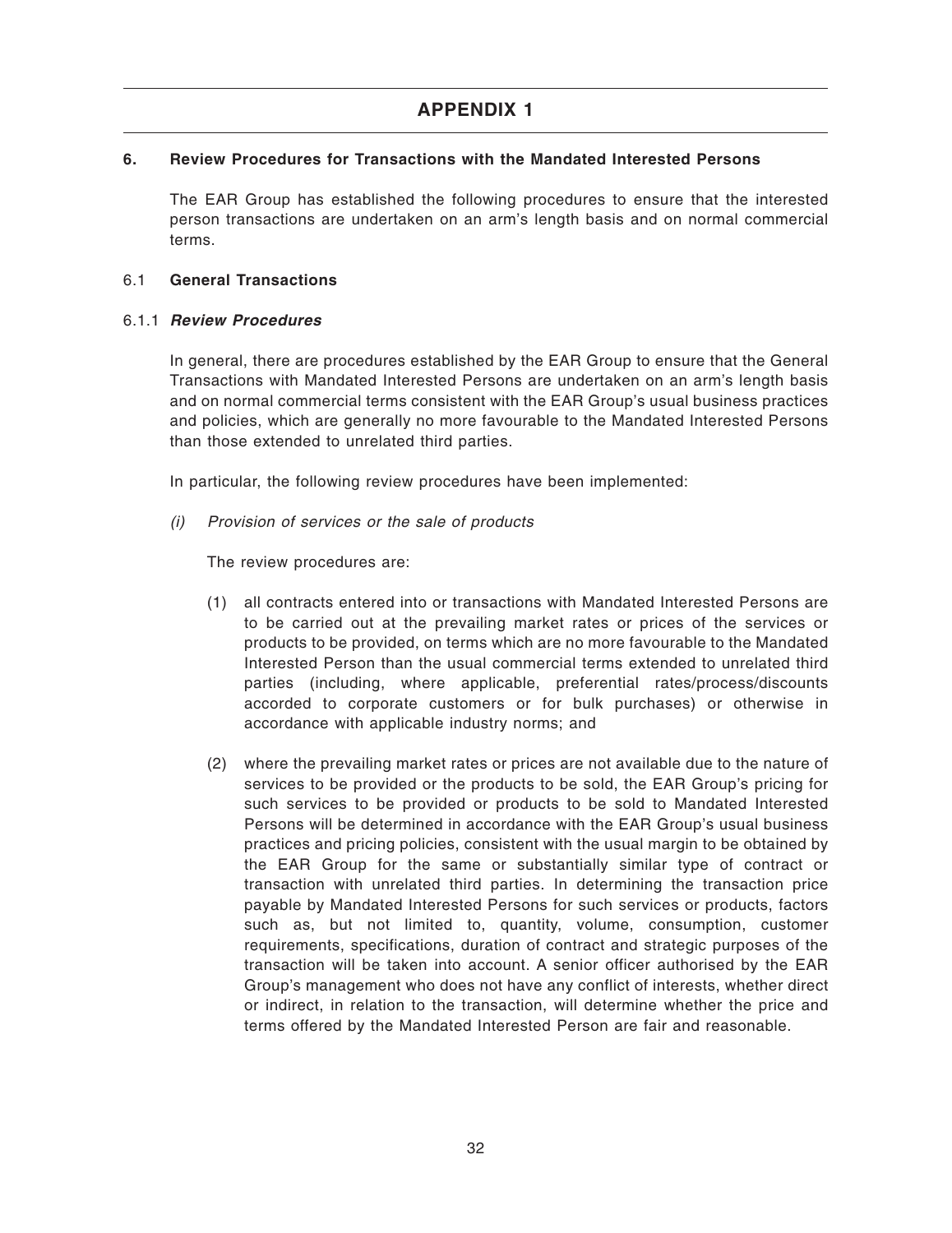(ii) Obtaining of services or purchasing of products

The review procedures are:

- (1) all purchases made by the EAR Group, including purchases from Mandated Interested Persons, will be governed by internal control procedures which detail matters such as the constitution of internal approving authorities, their approval limits, the number of vendors from whom bids are to be obtained and the review procedures. The guiding principle is to objectively obtain the best goods and/or services on the best terms through competitive quotations, if appropriate. In determining whether the price and terms offered by the Mandated Interested Persons are fair and reasonable, factors such as, but not limited to, delivery schedules, specification compliance, track record, experience and expertise, and where applicable, preferential rates, rebates or discounts accorded for bulk purchases, will also be taken into account. A senior officer authorised by the EAR Group's management who does not have any conflict of interests, whether direct or indirect, in relation to the transaction, will determine whether the price and terms offered by the Mandated Interested Person are fair and reasonable; and
- (2) in the event that such competitive quotations cannot be obtained (for instance, if there are no unrelated third party vendors of similar products or services, or if the product is a proprietary item), a senior officer authorised by the EAR Group's management who does not have any conflict of interests, whether direct or indirect, in relation to the transaction, will determine whether the price and terms offered by the Mandated Interested Person are fair and reasonable.

### 6.1.2 **Threshold limits**

In addition to the review procedures, General Transactions entered into by the EAR Group are monitored, as individual transactions equal to or exceeding S\$100,000 in value will require the prior approval of the relevant approving authority in the EAR Group which does not have any conflict of interests, whether direct or indirect, in relation to the transaction to be approved. In particular:

- (i) individual transactions equal to or exceeding S\$100,000 and up to S\$10 million in value will be reviewed and approved by the Chief Executive Officer and the Chief Financial Officer of StarHub, or other officers as may be designated by the Chief Executive Officer and the Chief Financial Officer of StarHub;
- (ii) individual transactions exceeding S\$10 million and up to S\$50 million in value will be reviewed and approved by any two Directors; and
- (iii) individual transactions exceeding S\$50 million in value will be reviewed and approved by StarHub's audit committee (the "**Audit Committee**").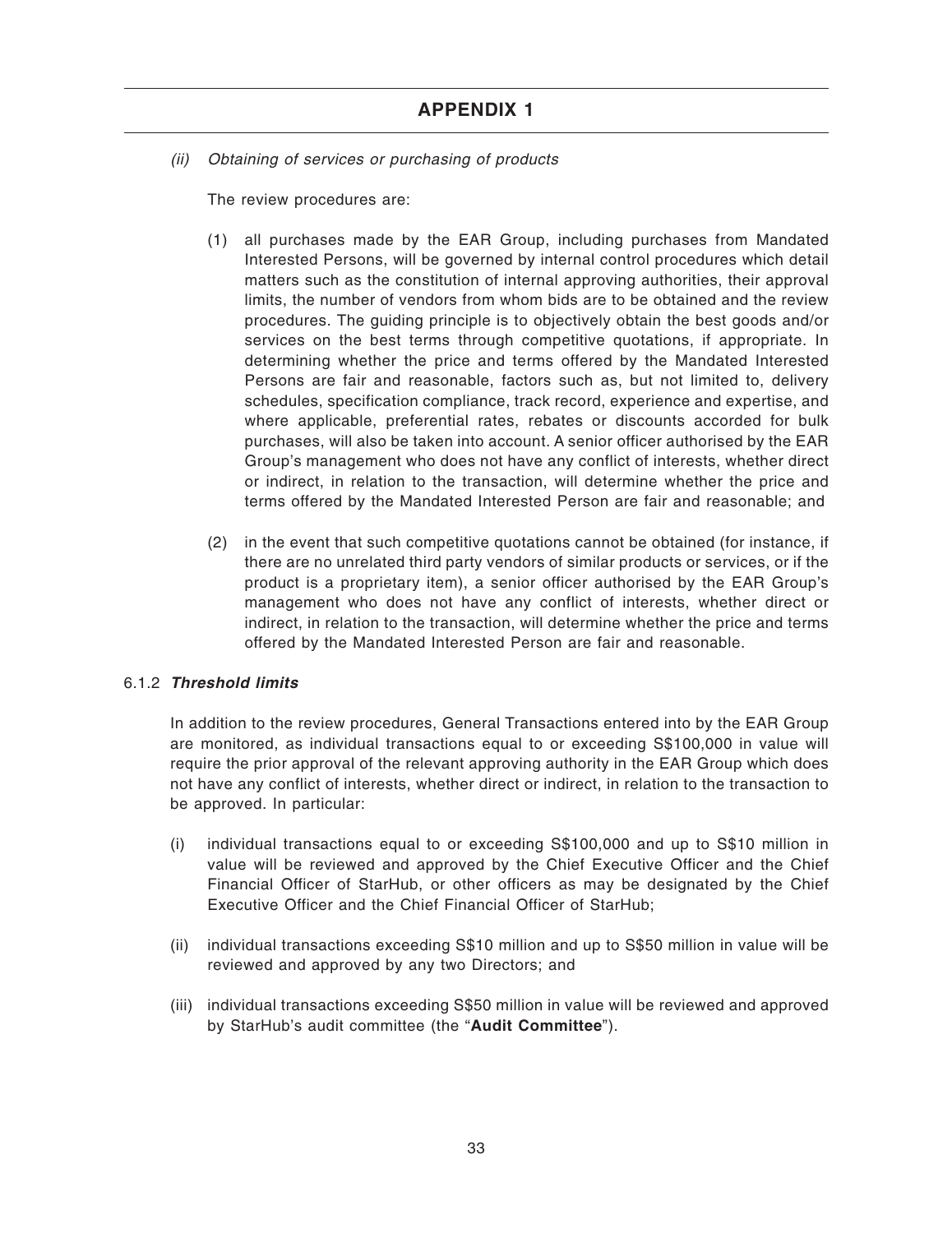### 6.2 **Treasury Transactions**

### 6.2.1 **Review Procedures**

Placements. Prior to the placement with any Mandated Interested Person by the EAR Group of its funds, StarHub will require that quotations be obtained from such Mandated Interested Person and at least two of the principal bankers of the EAR Group for rates for deposits with such bankers of an equivalent amount, and for the equivalent period, of the funds to be placed by the EAR Group. The EAR Group will only place its funds with such Mandated Interested Person, provided that the interest rate quoted is not less than the highest of the rates quoted by such principal bankers.

Borrowings. Prior to borrowing funds from any Mandated Interested Person by the EAR Group, StarHub will require that quotations be obtained from such Mandated Interested Person and at least two of the principal bankers of the EAR Group for rates of loans from such bankers of an equivalent amount, and for the equivalent period, of the funds to be borrowed. The EAR Group will only borrow funds from such Mandated Interested Person, provided that the interest rate quoted is not more than the lowest of the rates quoted by such principal bankers.

Forex, Swaps and Options. Prior to entering into forex, swaps and options transactions with any Mandated Interested Person by the EAR Group, StarHub will require that rate quotations be obtained from such Mandated Interested Person and at least two of the principal bankers of the EAR Group. The EAR Group will only enter into such forex, swaps and options transactions with such Mandated Interested Person, provided that such rates quoted are no less favourable than the rates quoted by such bankers.

Debt Securities and Preference Shares. Prior to the subscription of debt securities and preference shares issued by, or purchase of debt securities or preference shares from, Mandated Interested Persons, the EAR Group will only enter into the subscription or purchase of such debt securities or preference shares, provided that the price(s) at which the EAR Group subscribes for or purchases such debt securities or preference shares will not be higher than the price(s) at which such debt securities or preference shares are subscribed for or purchased by third parties.

Prior to the issue or sale to Mandated Interested Persons of debt securities or preference shares, the EAR Group will only issue or sell such debt securities or preference shares to Mandated Interested Persons provided that the price(s) at which the EAR Group issues or sells such debt securities or preference shares will not be lower than the price(s) at which such debt securities or preference shares are issued or sold to third parties. The EAR Group will also comply with all applicable laws and regulations in connection with the issue or sale of such debt securities or preference shares to Mandated Interested Persons.

For the purpose of the Shareholders' Mandate, any preference shares to be subscribed or purchased from Mandated Interested Persons, or to be issued or sold to Mandated Interested Persons, will not carry any voting rights, except in the circumstances set out in Sections 180(2)(a), (b) and (c) of the Companies Act 1967 (being sections which were in force immediately before 3 January 2016).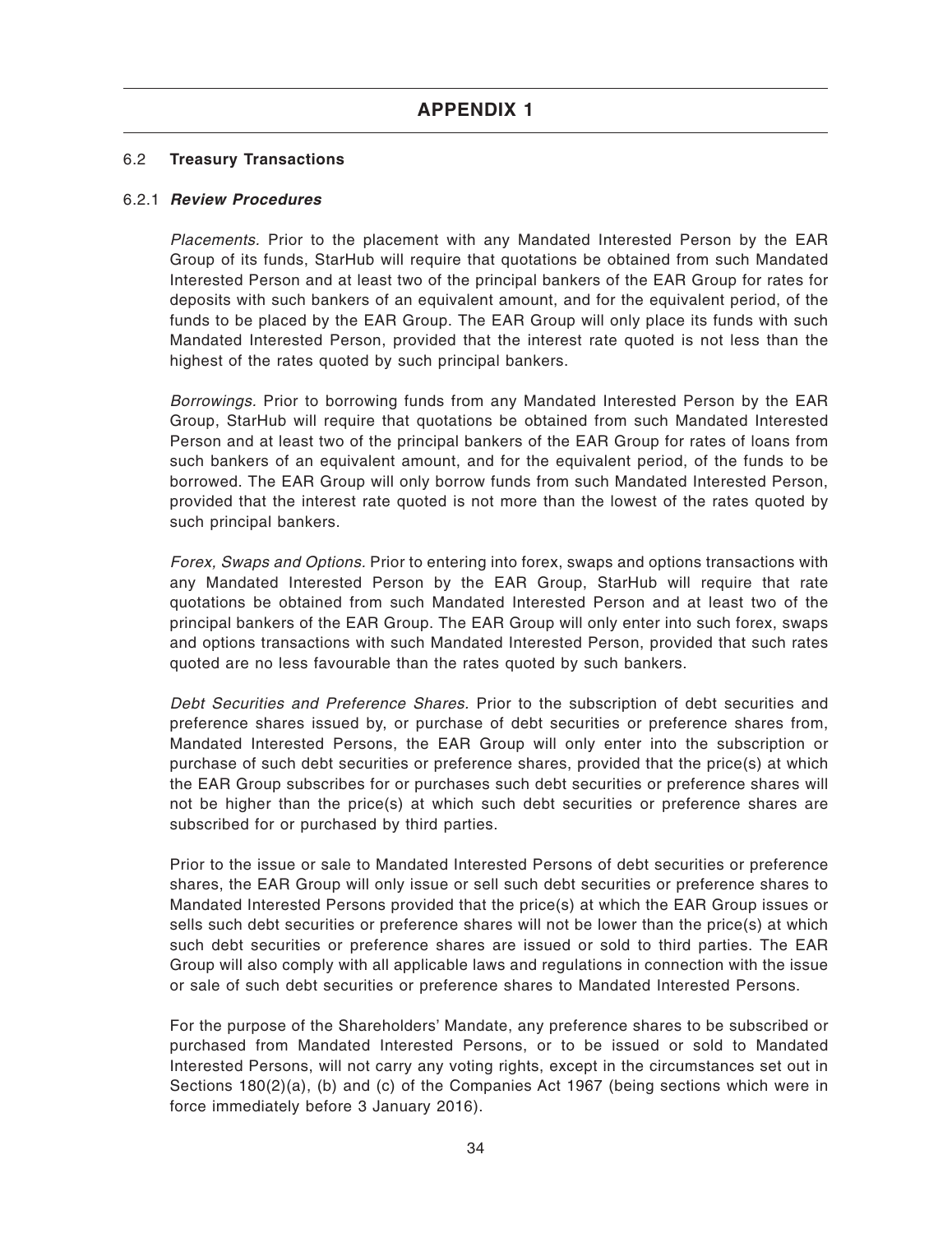### 6.2.2 **Threshold limits**

In addition to the review procedures, the EAR Group will monitor the Treasury Transactions entered into by the EAR Group as follows:

Placement and Debt Securities and Preference Shares. Where the aggregate value of funds placed with, and debt securities or preference shares subscribed which are issued by, or purchased from, the same Mandated Interested Person shall at any time exceed an amount equivalent to 25% of the consolidated shareholders' funds of the StarHub Group (based on the StarHub Group's latest audited financial statements), each subsequent placement of funds with, or subscription or purchase of debt securities or preference shares issued by, the same Mandated Interested Person shall require the prior approval of the Audit Committee.

Placements of funds with, and subscription of debt securities or preference shares issued by, or purchased from, the same Mandated Interested Person which do not in the aggregate exceed the limit set out above will not require the prior approval of the Audit Committee and shall be reviewed on a quarterly basis by the Audit Committee.

Borrowings and Debt Securities and Preference Shares. Where the aggregate value of funds borrowed from, and debt securities or preference shares issued or sold to, the same Mandated Interested Person shall at any time exceed an amount equivalent to 25% of the consolidated shareholders' funds of the StarHub Group (based on the StarHub Group's latest audited financial statements), each subsequent borrowing of funds from and debt securities or preference shares issued or sold to, the same Mandated Interested Person shall require the prior approval of the Audit Committee.

Borrowing of funds from and debt securities or preference shares issued or sold to, the same Mandated Interested Person which do not in the aggregate exceed the limit set out above will not require the prior approval of the Audit Committee and shall be reviewed on a quarterly basis by the Audit Committee.

Forex, Swaps and Options. Where the aggregate of the principal amount of all forex, swaps and options transactions entered into with the same Mandated Interested Person exceeds at any one time the equivalent of 25% of the consolidated shareholders' funds of the StarHub Group (based on the StarHub Group's latest audited financial statements), each subsequent forex, swap and options transaction entered into with the same Mandated Interested Person shall require the prior approval of the Audit Committee.

Entry into of forex, swaps and options transactions with the same Mandated Interested Person where the principal amounts thereof do not in the aggregate exceed the limit set out above will not require the prior approval of the Audit Committee and shall be reviewed on a quarterly basis by the Audit Committee.

Transactions falling within the above categories, if any, will be reviewed at least quarterly by the Audit Committee to ensure that they are carried out on normal commercial terms and in accordance with the procedures outlined above. All relevant non-quantitative factors will also be taken into account.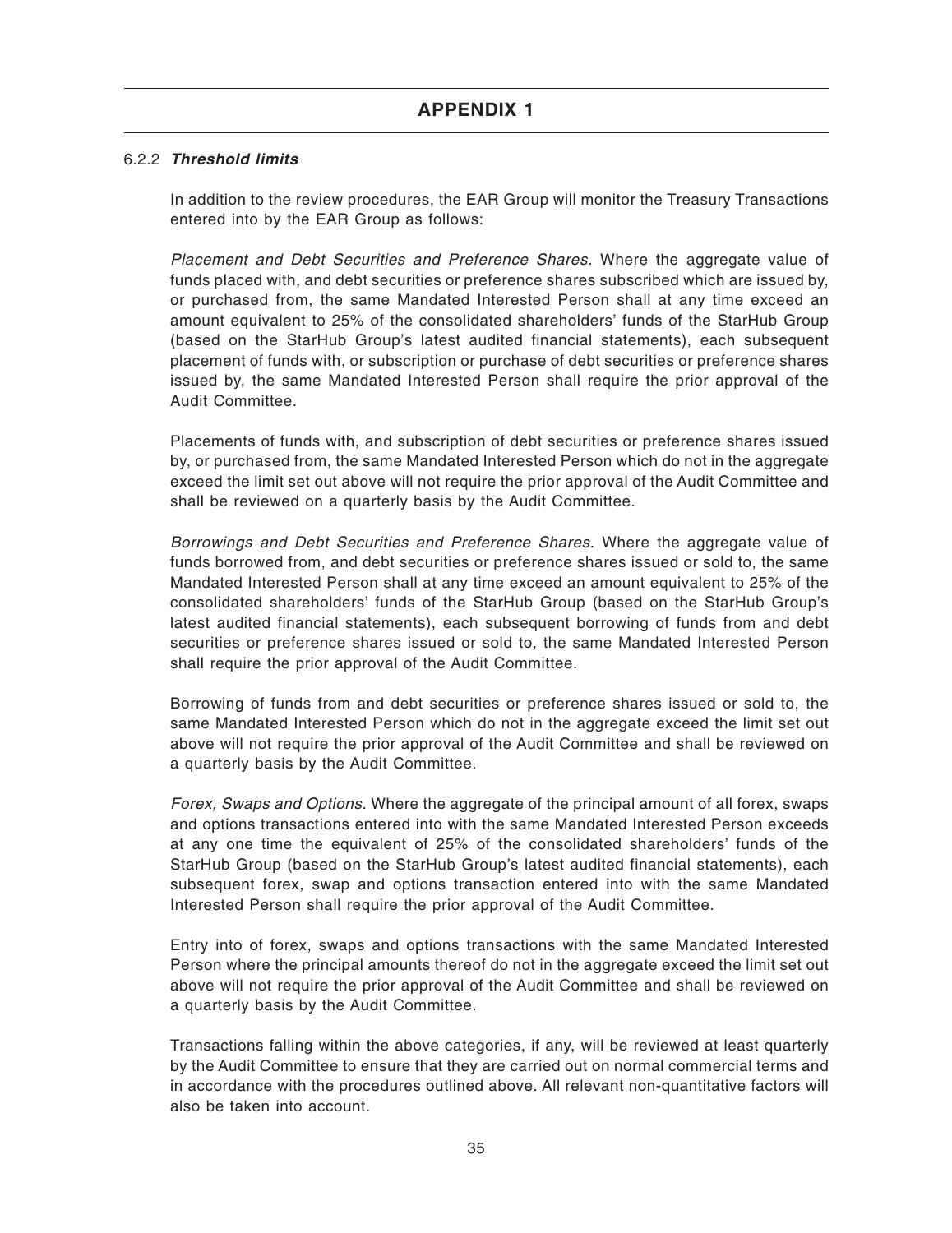### 6.3 **Other Review Procedures**

The EAR Group has also implemented the following procedures for the identification of Mandated Interested Persons and the recording of all the EAR Group's interested person transactions:

- (i) StarHub will maintain a register of all transactions carried out with Mandated Interested Persons, whether mandated or non-mandated. StarHub's internal audit plan will incorporate a review of all interested person transactions whether mandated or non-mandated; and
- (ii) on a quarterly basis, StarHub's internal auditors will submit a report to the Audit Committee of all recorded interested person transactions, and the basis of such transactions, entered into by the EAR Group.

In addition, the Audit Committee will include the review of the EAR Group's interested person transactions as part of its standard procedures while examining the adequacy of the EAR Group's internal controls.

In the event that a member of StarHub's Board of Directors, a member of the Audit Committee or an authorised reviewing officer (where applicable) has a conflict of interest in relation to any interested person transaction, he will abstain from reviewing that particular transaction. In such instances, an alternative approving authority will be responsible for reviewing the transaction. StarHub's Board of Directors will also ensure that all disclosure requirements on interested person transactions, including those required by prevailing legislation, the Listing Manual and accounting standards, are complied with. The annual internal audit plan shall incorporate a review of all interested person transactions entered into pursuant to the Shareholders' Mandate.

The Audit Committee shall review the internal audit reports to ascertain whether the guidelines and procedures established to monitor interested person transactions have been complied with. In addition, the Audit Committee shall also review from time to time such guidelines and procedures to determine if they are adequate and/or commercially practicable in ensuring that transactions between the EAR Group and the Mandated Interested Persons are conducted on normal commercial terms. Further, if during these periodic reviews by the Audit Committee, the Audit Committee is of the view that the guidelines and procedures as stated above are not sufficient to ensure that these interested person transactions will be on normal commercial terms and will not be prejudicial to StarHub and its minority shareholders, StarHub will (pursuant to Rules 920(1)(b)(iv) and (vii) of the Listing Manual) revert to shareholders for a fresh mandate based on new guidelines and procedures for transactions with Mandated Interested Persons.

StarHub's Board of Directors shall have overall responsibility for the determination of the review procedures with the authority to sub-delegate to individuals or committees within StarHub as they deem appropriate.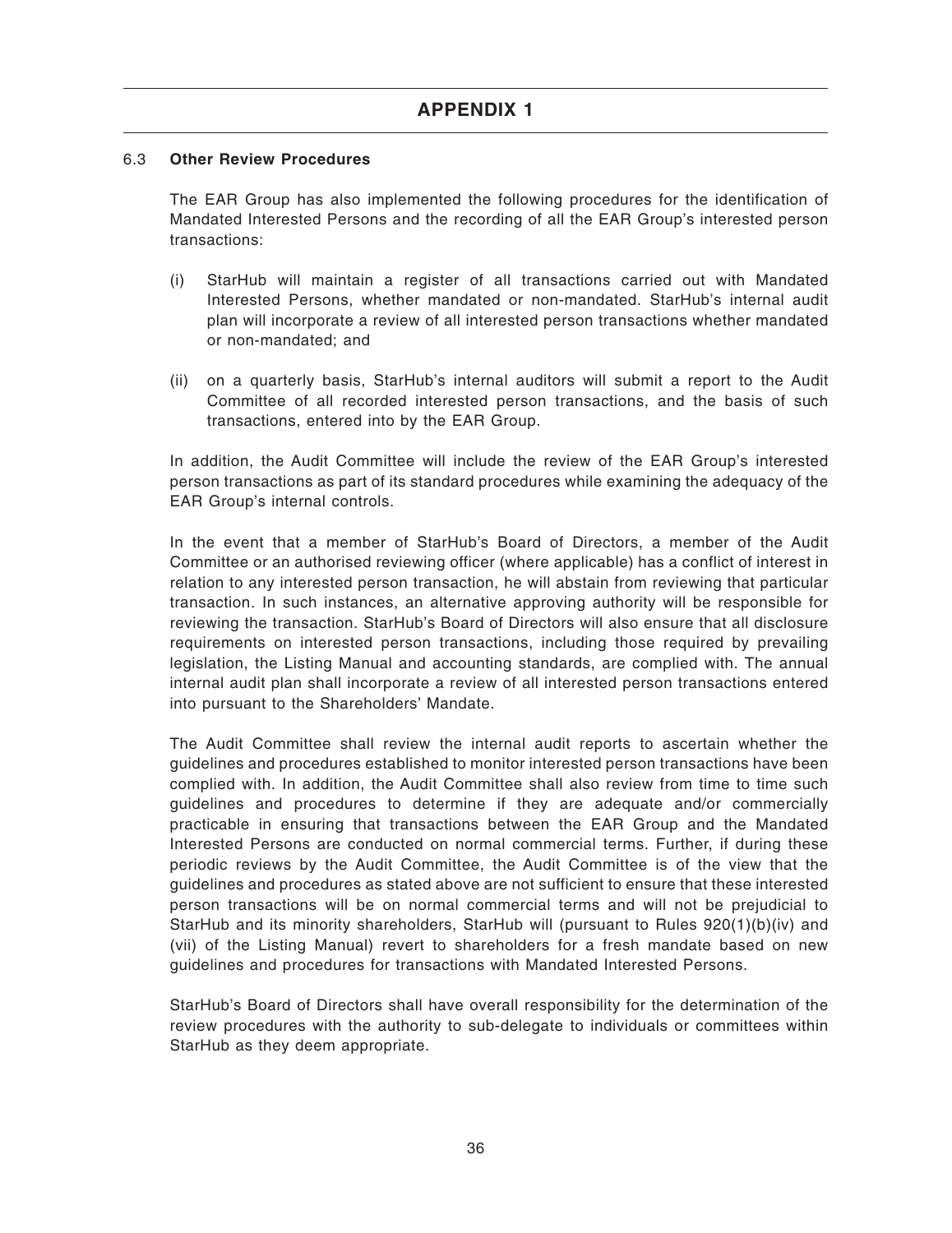### **7. Audit Committee's Statements**

The Audit Committee (currently comprising Mr Ma Kah Woh, Mr Nihal Vijaya Devadas Kaviratne CBE, Ms Ng Shin Ein and Mr Teo Ek Tor) has reviewed the terms of the Shareholders' Mandate and is satisfied that the review procedures for interested person transactions with the EAR Group, as well as the reviews to be made periodically by the Audit Committee (with internal audit assistance) in relation thereto, are sufficient to ensure that such interested person transactions will be made with the relevant class of Mandated Interested Persons in accordance with normal commercial terms, and are hence not prejudicial to StarHub and its minority shareholders.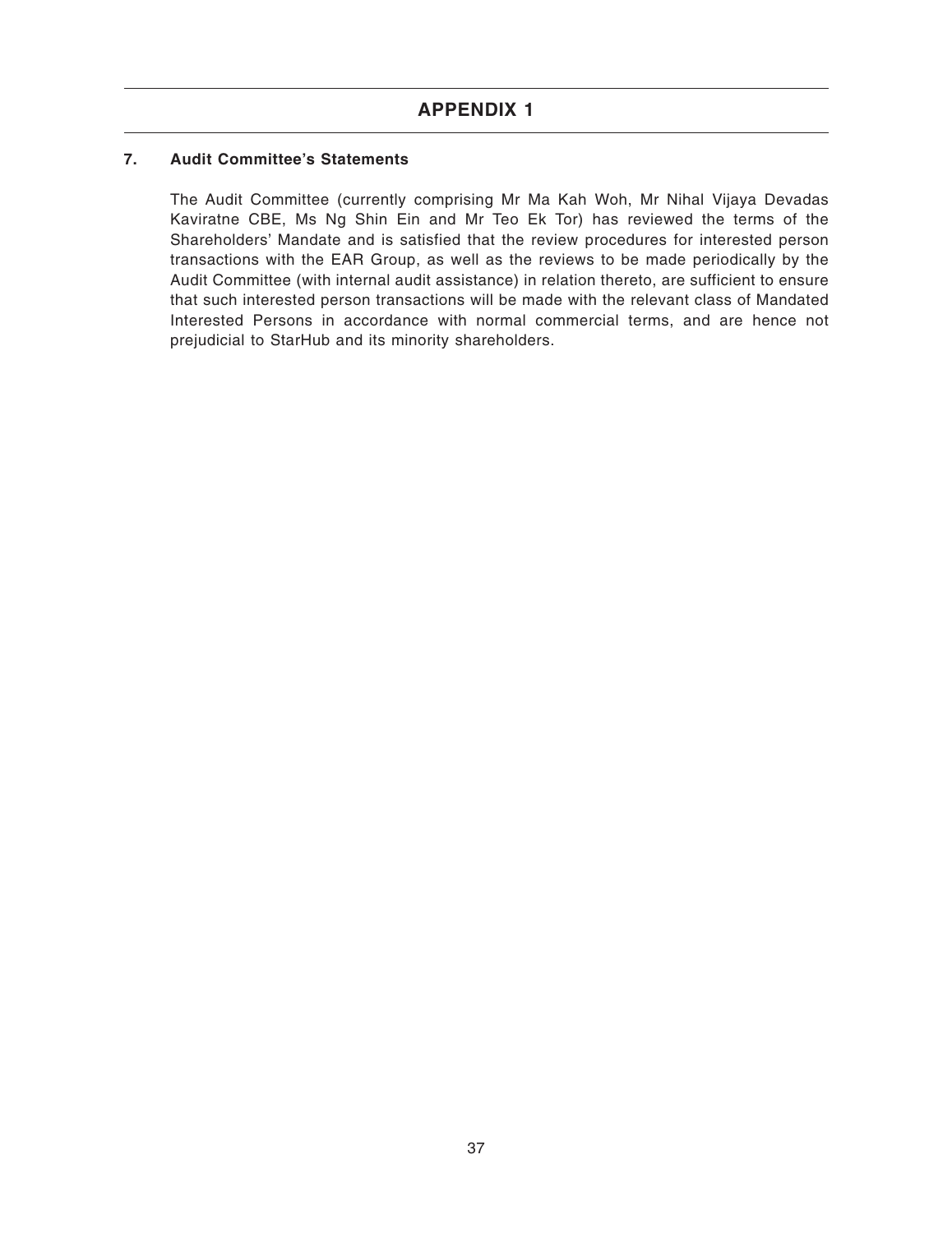### **STARHUB LTD**

(Incorporated in the Republic of Singapore) Co. Reg. No. 199802208C

### **NOTICE OF EXTRAORDINARY GENERAL MEETING**

NOTICE IS HEREBY GIVEN that an Extraordinary General Meeting of StarHub Ltd (the "**Company**") will be convened and held by way of electronic means on 26 April 2022 at 10.30 a.m. (or as soon thereafter following the conclusion or adjournment of the Twenty-Fourth Annual General Meeting of the Company to be convened and held by way of electronic means at 10.00 a.m. on the same day) for the purpose of considering and, if thought fit, passing with or without modifications the following Resolutions, which will be proposed as Ordinary Resolutions:

#### **Resolution 1: Ordinary Resolution**

### **The Proposed Renewal of the Share Purchase Mandate**

That:

- (1) for the purposes of Sections 76C and 76E of the Companies Act 1967 (the "**Companies Act**"), the exercise by the directors of the Company (the "**Directors**") of all the powers of the Company to purchase or otherwise acquire issued ordinary shares of the Company (the "**Shares**") not exceeding in aggregate the Maximum Limit (as hereafter defined), at such price or prices as may be determined by the Directors from time to time up to the Maximum Price (as hereafter defined), whether by way of:
	- (a) on-market purchase(s) ("**Market Purchase**"), transacted on the Singapore Exchange Securities Trading Limited (the "**SGX-ST**") through the SGX-ST's trading system, through one or more duly licensed dealers appointed by the Company for such purpose; and/or
	- (b) off-market purchase(s) ("**Off-Market Purchase**") (if effected otherwise than on the SGX-ST) in accordance with any equal access scheme(s) as may be determined or formulated by the Directors as they consider fit, which scheme(s) shall satisfy all the conditions prescribed by the Companies Act,

and otherwise in accordance with all other laws and regulations and rules of the SGX-ST, be and is hereby authorised and approved generally and unconditionally (the "**Share Purchase Mandate**");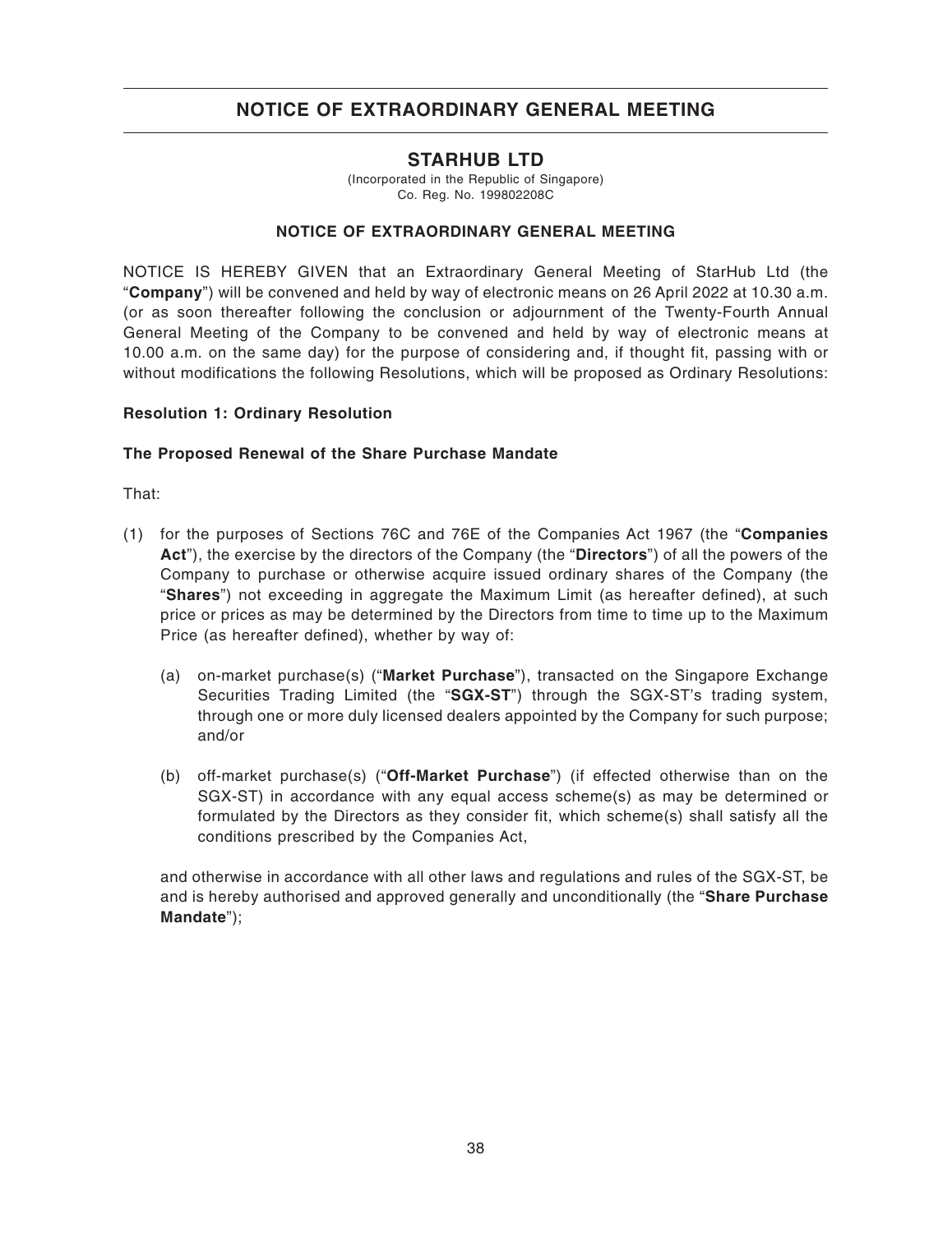- (2) unless varied or revoked by the Company in general meeting, the authority conferred on the Directors pursuant to the Share Purchase Mandate may be exercised by the Directors at any time and from time to time during the period commencing from the date of the passing of this Resolution and expiring on the earlier of:
	- (a) the date on which the next Annual General Meeting of the Company is held; and
	- (b) the date by which the next Annual General Meeting of the Company is required by law to be held;
- (3) in this Resolution:

"**Average Closing Price**" means the average of the closing market prices of a Share over the last five Market Days, on which the Shares are transacted on the SGX-ST, immediately preceding the date of the Market Purchase by the Company or, as the case may be, the date of the making of the offer pursuant to the Off-Market Purchase, and deemed to be adjusted in accordance with the rules of the SGX-ST for any corporate action which occurs during the relevant five-Market Day period and the date of the Market Purchase by the Company or, as the case may be, the date of the making of the offer pursuant to the Off-Market Purchase;

"**date of the making of the offer**" means the date on which the Company makes an offer for the purchase or acquisition of Shares from holders of Shares, stating therein the relevant terms of the equal access scheme for effecting the Off-Market Purchase;

"**Market Day**" means a day on which the SGX-ST is open for trading in securities;

"**Maximum Limit**" means that number of issued Shares representing 10% of the issued ordinary shares of the Company as at the date of the passing of this Resolution (excluding any Shares which are held as treasury shares and subsidiary holdings as at that date); and

"**Maximum Price**", in relation to a Share to be purchased or acquired, means the purchase price (excluding related brokerage, commission, applicable goods and services tax, stamp duties, clearance fees and other related expenses) which shall not exceed:

- (a) in the case of a Market Purchase, 105% of the Average Closing Price; and
- (b) in the case of an Off-Market Purchase, 110% of the Average Closing Price; and
- (4) the Directors and/or any of them be and are hereby authorised to complete and do all such acts and things (including executing such documents as may be required) as they and/or he may consider expedient or necessary to give effect to the transactions contemplated and/or authorised by this Resolution.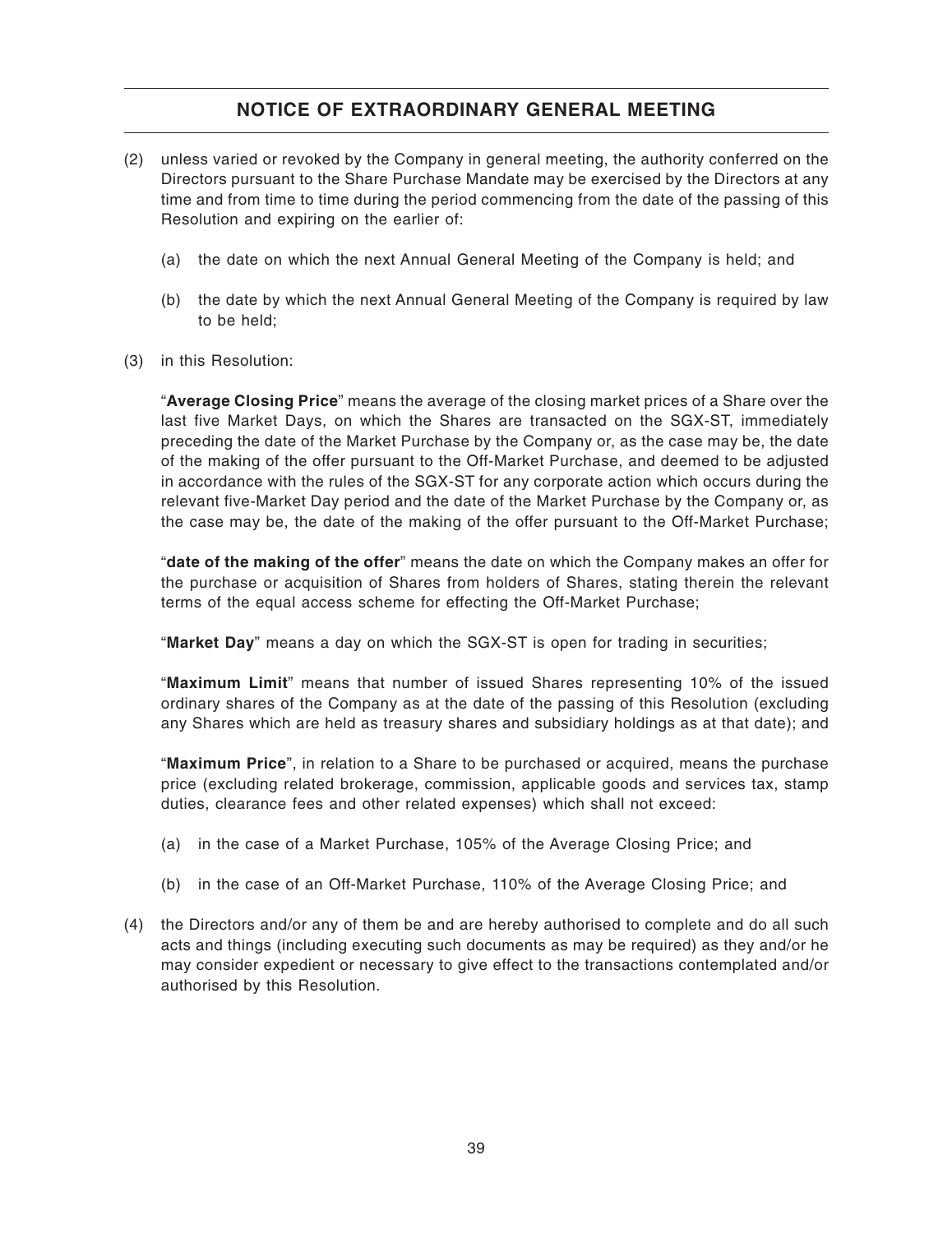### **Resolution 2: Ordinary Resolution**

### **The Proposed Renewal of the Shareholders' Mandate for Interested Person Transactions**

That:

- (1) approval be and is hereby given, for the purposes of Chapter 9 of the Listing Manual ("**Chapter 9**") of the SGX-ST, for the Company, its subsidiaries and associated companies that are entities at risk (as that term is used in Chapter 9), or any of them, to enter into any of the transactions falling within the types of interested person transactions described in Appendix 1 to the Circular to the shareholders of the Company dated 4 April 2022 (the "**Circular**") with any party who is of the class of interested persons described in Appendix 1 to the Circular, provided that such transactions are made on normal commercial terms and in accordance with the review procedures for such interested person transactions;
- (2) the approval given in paragraph (1) above (the "**Shareholders' Mandate**") shall, unless revoked or varied by the Company in general meeting, continue in force until the conclusion of the next Annual General Meeting of the Company; and
- (3) the Directors be and are hereby authorised to complete and do all such acts and things (including executing all such documents as may be required) as they may consider expedient or necessary or in the interests of the Company to give effect to the Shareholders' Mandate and/or this Resolution.

By Order of the Board

**Veronica Lai** Company Secretary

Singapore, 4 April 2022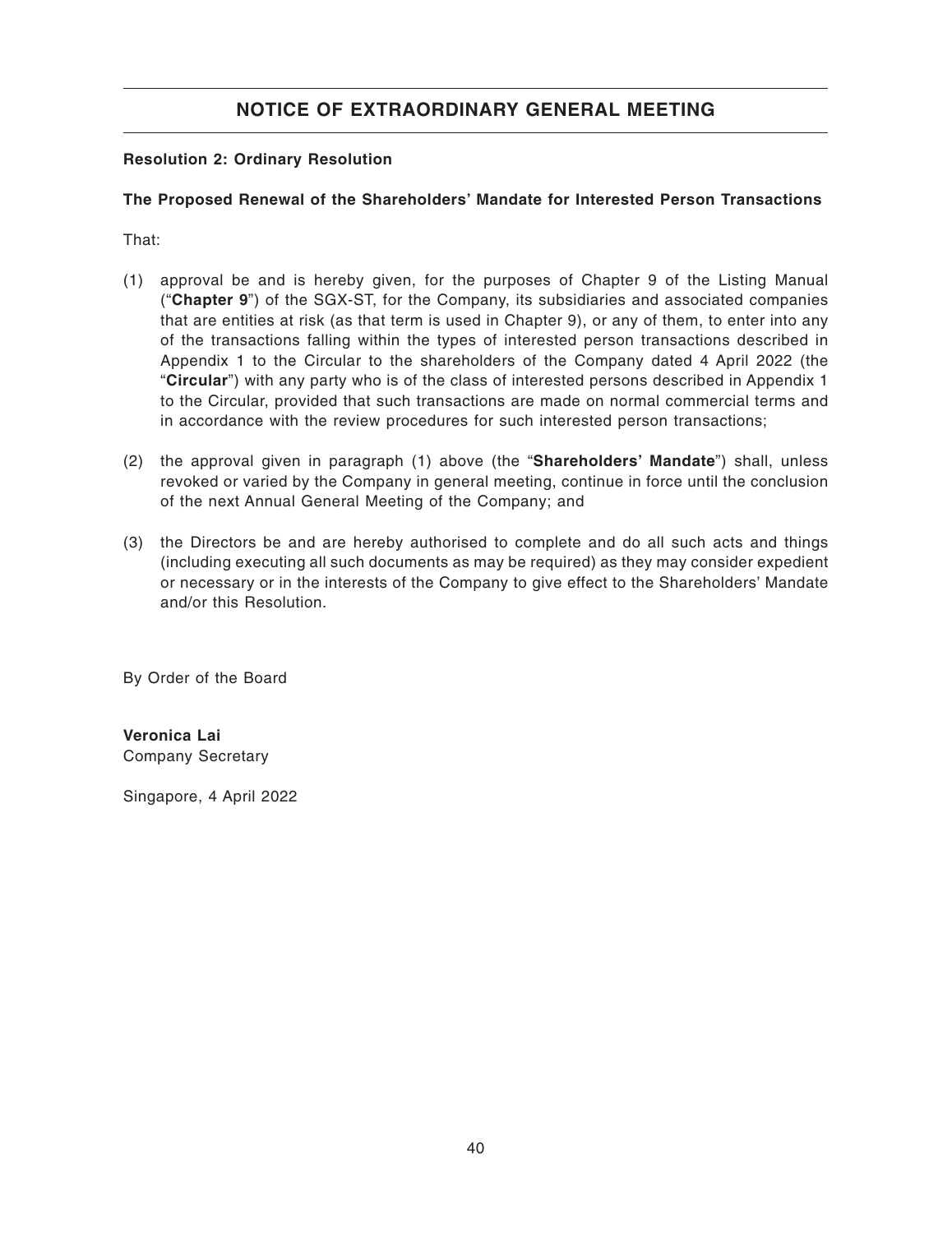#### **Notes:**

- (1) The Extraordinary General Meeting is being convened, and will be held, by way of electronic means pursuant to the COVID-19 (Temporary Measures) (Alternative Arrangements for Meetings for Companies, Variable Capital Companies, Business Trusts, Unit Trusts and Debenture Holders) Order 2020. Printed copies of this Notice will not be sent to members. Instead, this Notice will be sent to members by electronic means via publication on SGXNet and the Company's Investor Relations ("**IR**") website at the URL https://ir.starhub.com/AGM-EGM.
- (2) Alternative arrangements relating to:
	- (a) attendance at the Extraordinary General Meeting via electronic means (in particular, arrangements by which the meeting can be electronically accessed via live audio-visual webcast or live audio-only stream);
	- (b) submission of questions to the Chairman of the Meeting in advance of, or live at, the Extraordinary General Meeting, and addressing of substantial and relevant questions in advance of, or live at, the Extraordinary General Meeting; and
	- (c) voting at the Extraordinary General Meeting (i) live by the member or his/her/its duly appointed proxy/proxies (other than the Chairman of the Meeting) via electronic means; or (ii) by appointing the Chairman of the Meeting as proxy to vote on the member's behalf at the Extraordinary General Meeting,

are set out in the accompanying announcement by the Company dated 4 April 2022. This announcement may be accessed at the Company's IR website at the URL https://ir.starhub.com/AGM-EGM, and will also be made available on SGXNet.

- (3) **As a precautionary measure due to the current COVID-19 situation in Singapore, a member will not be able to attend the Extraordinary General Meeting in person. A member who wishes to exercise his/her/its voting rights at the Extraordinary General Meeting may:**
	- **(a) (where the member is an individual) vote live via electronic means at the Extraordinary General Meeting, or (whether the member is an individual or a corporate) appoint a proxy/proxies (other than the Chairman of the Meeting) to vote live via electronic means at the Extraordinary General Meeting on his/her/its behalf; or**
	- **(b) (whether the member is an individual or a corporate) appoint the Chairman of the Meeting as his/her/its proxy to vote on his/her/its behalf at the Extraordinary General Meeting.**

A member who wishes to submit an instrument appointing a proxy by post or via email can access the accompanying proxy form for the Extraordinary General Meeting at the Company's IR website at the URL https://ir.starhub.com/AGM-EGM, and on SGXNet. A member may also appoint a proxy/proxies via the online process through the pre-registration website which is accessible from the URL https://convenagm.com/sg/StarHubAEGM2022.

- (4) CPF or SRS investors:
	- (a) may vote live via electronic voting means at the Extraordinary General Meeting if they are appointed as proxies by their respective Agent Banks or SRS Operators, and should contact their respective Agent Banks or SRS Operators if they have any queries regarding their appointment as proxies; or
	- (b) may appoint the Chairman of the Meeting as proxy to vote on their behalf at the Extraordinary General Meeting, in which case they should approach their respective Agent Banks or SRS Operators to submit their votes by 5.00 p.m. on 13 April 2022.
- (5) A member who is not a relevant intermediary is entitled to appoint not more than two proxies. Where such member's instrument appointing a proxy appoints more than one proxy, the proportion of the shareholding concerned to be represented by each proxy shall be specified in the instrument.

A member who is a relevant intermediary is entitled to appoint more than two proxies, but each proxy must be appointed to exercise the rights attached to a different share or shares held by such member. Where such member's instrument appointing a proxy appoints more than two proxies, the number and class of shares in relation to which each proxy has been appointed shall be specified in the instrument.

"Relevant intermediary" has the meaning ascribed to it in Section 181 of the Companies Act 1967.

(6) A proxy need not be a member of the Company.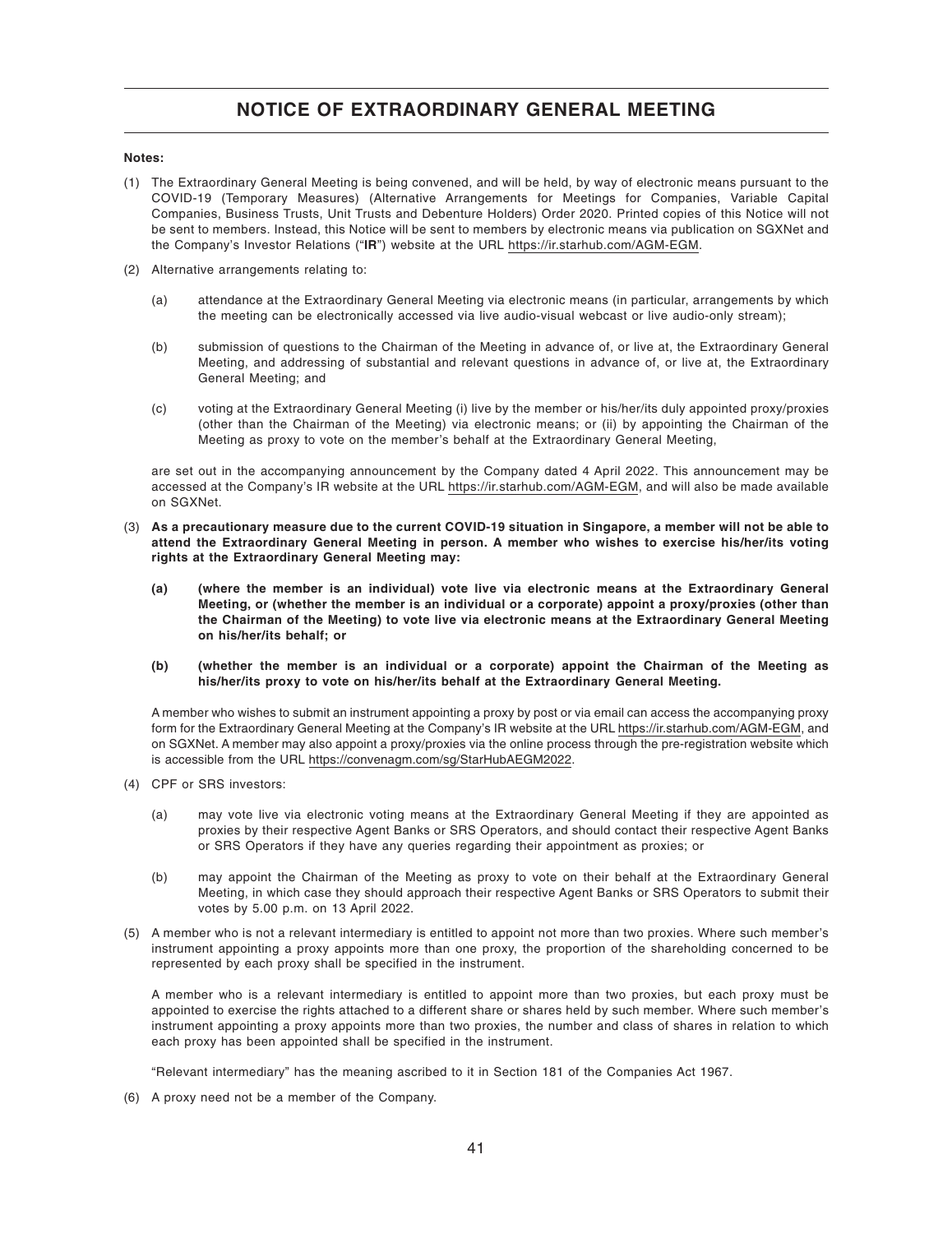- (7) The instrument appointing a proxy must be submitted to the Company in the following manner:
	- (a) if submitted by post, be deposited at the office of the Company's Share Registrar, M & C Services Private Limited, at 112 Robinson Road, #05-01, Singapore 068902; or
	- (b) if submitted electronically, be submitted: (i) via email to the Company's Share Registrar at gpd@mncsingapore.com; or (ii) via the online process through the pre-registration website which is accessible from the URL https://conveneagm.com/sg/StarHubAEGM2022,

in either case not less than **72 hours** before the time appointed for the Extraordinary General Meeting.

A member who wishes to submit an instrument appointing a proxy/proxies by post or via email must first download, complete and sign the proxy form, before submitting it by post to the address provided above, or before scanning and sending it by email to the email address provided above. A member may also appoint a proxy/proxies via the online process through the pre-registration website which is accessible from the URL https://conveneagm.com/sg/StarHubAEGM2022.

#### **In view of the current COVID-19 situation in Singapore, members are strongly encouraged to submit completed proxy forms electronically via email or appoint a proxy/proxies via the online process through the pre-registration website which is accessible from the URL https://conveneagm.com/sg/StarHubAEGM2022.**

(8) The Company may use its internal sources of funds of the Group or external borrowings or a combination of both to finance the purchase or acquisition of its Shares. The amount of financing required for the Company to purchase or acquire its Shares, and the impact on the Company's financial position, cannot be ascertained as at the date of this Notice as these will depend on the number of Shares purchased or acquired and the price at which such Shares were purchased or acquired and whether the Shares purchased or acquired are held in treasury or cancelled.

Based on the existing issued Shares (excluding treasury shares and subsidiary holdings) as at 7 March 2022 (the "**Latest Practicable Date**"), the purchase by the Company of 10% of its issued Shares (excluding treasury shares and subsidiary holdings) will result in the purchase or acquisition of approximately 172.93 million Shares.

In the case of Market Purchases by the Company and assuming that the Company purchases or acquires 170.88 million Shares at the Maximum Price of S\$1.31 for one Share (being the price equivalent to 105% of the average of the closing market prices of the Shares for the five consecutive Market Days on which the Shares were traded on the SGX-ST immediately preceding the Latest Practicable Date), the maximum amount of funds required for the purchase or acquisition of 170.88 million Shares is S\$223.9 million.

In the case of Off-Market Purchases by the Company and assuming that the Company purchases or acquires 170.88 million Shares at the Maximum Price of S\$1.37 for one Share (being the price equivalent to 110% of the average of the closing market prices of the Shares for the five consecutive Market Days on which the Shares were traded on the SGX-ST immediately preceding the Latest Practicable Date), the maximum amount of funds required for the purchase or acquisition of 170.88 million Shares is S\$234.1 million.

The illustrative financial effects of the purchase or acquisition of Shares by the Company pursuant to the proposed renewal of the Share Purchase Mandate on the audited financial statements of the Company for the financial year ended 31 December 2021 are set out in paragraph 2.7.4 of the Circular.

- (9) The Circular may be accessed at the Company's IR website at the URL https://ir.starhub.com/AGM-EGM and thereafter by clicking on the link for 'Circular to Shareholders' under 'AGM & EGM – 2022' and will be made available on SGXNet.
- (10) In the case of an equality of votes under any one of the Resolutions set out above, the Chairman of the Meeting will not exercise his entitlement to a casting vote at the Extraordinary General Meeting of the Company notwithstanding Article 68 of the Constitution of the Company.

#### **Personal data privacy:**

By submitting an instrument appointing a proxy to attend, speak and vote at the Extraordinary General Meeting and/or any adjournment thereof, a member of the Company (i) consents to the collection, use and disclosure of the member's personal data by the Company (or its agents or service providers) for the purpose of the processing, administration and analysis by the Company (or its agents or service providers) of proxies appointed for the Extraordinary General Meeting (including any adjournment thereof) and the preparation and compilation of the attendance lists, minutes and other documents relating to the Extraordinary General Meeting (including any adjournment thereof), and in order for the Company (or its agents or service providers) to comply with any applicable laws, listing rules, take-over rules, regulations and/or guidelines (collectively, the "**Purposes**"), (ii) warrants that where the member discloses the personal data of the member's proxy to the Company (or its agents or service providers), the member has obtained the prior consent of such proxy for the collection, use and disclosure by the Company (or its agents or service providers) of the personal data of such proxy for the Purposes, and (iii) agrees to provide the Company with written evidence of such prior consent upon reasonable request.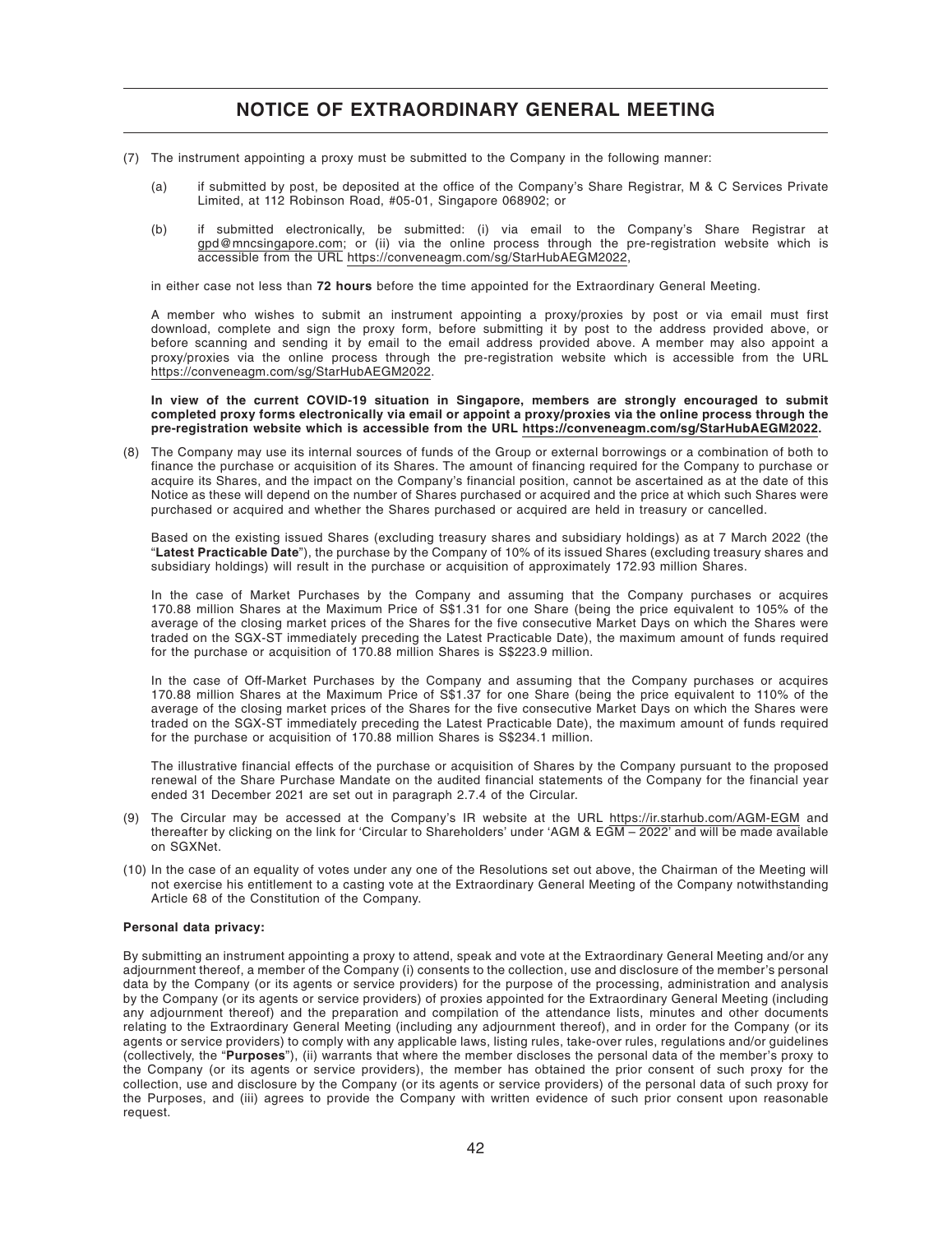#### **STARHUB LTD**

(Incorporated in the Republic of Singapore) Co. Reg. No. 199802208C

#### **IMPORTANT**

- 1. The Extraordinary General Meeting is being convened, and will be held, by way of electronic means pursuant<br>to the COVID-19 (Temporary Measures) (Alternative Arrangements for Meetings for Companies, Variable<br>Capital Comp Extraordinary General Meeting will be sent to members by electronic means via publication on SGXNet and the Company's Investor Relations ("**IR**") website at the URL https://ir.starhub.com/AGM-EGM.
- 
- 2. Alternative arrangements relating to: (a) attendance at the Extraordinary General Meeting via electronic means (in particular, arrangements by which the meeting can be electronically accessed via live audio-visual webcast or live audio-only stream);<br>(b) submission of the chairman of the Meeting in advance of, or live at, the Extraordinary<br>General Meeting, and add
- **PROXY FORM** Extraordinary General Meeting
- (c) voting at the Extraordinary General Meeting (i) live by the member or his/her/its duly appointed<br>proxy/proxies (other than the Chairman of the Meeting) via electronic means; or (ii) by appointing the<br>Chairman of the Me
- 
- 3. As a precautionary measure due to the current COVID-19 situation in Singapore, a member will not be<br>able to attend the Extraordinary General Meeting in person. A member who wishes to exercise<br>his/her/its voting rights a
	- **(b) (whether the member is an individual or a corporate) appoint the Chairman of the Meeting as his/her/its proxy to vote on his/her/its behalf at the Extraordinary General Meeting.**
- 4. CPF or SRS investors:<br>(a) may vote live via el a) may vote live via electronic means at the Extraordinary General Meeting if they are appointed as proxies)<br>by their respective Agent Banks or SRS Operators, and should contact their respective Agent Banks or<br>SRS Operator
	-
	-
- (b) may appoint the Chairman of the Meeting as proxy to vote on their behalf at the Extraordinary General<br>Meeting, in which case they should approach their respective Agent Banks or SRS Operators to submit<br>their votes by **proxy/proxies.**

-------------------------------------------------------------------------------------------------------------------------------------------

✂

I/We, NRIC/Passport/Co. Reg. No.

| οf |                                                                       |  | (Address)            |
|----|-----------------------------------------------------------------------|--|----------------------|
|    | being a member/members of StarHub Ltd (the "Company") hereby appoint: |  |                      |
|    |                                                                       |  | <b>Proportion of</b> |

|                                |                                                                                                                                                                                                                                                                                                                                                               |                       |                                       | <b>Proportion of</b><br><b>Shareholdings</b> |   |
|--------------------------------|---------------------------------------------------------------------------------------------------------------------------------------------------------------------------------------------------------------------------------------------------------------------------------------------------------------------------------------------------------------|-----------------------|---------------------------------------|----------------------------------------------|---|
| Name                           | <b>Address</b>                                                                                                                                                                                                                                                                                                                                                | <b>Email Address*</b> | <b>NRIC/Passport</b><br><b>Number</b> | No. of<br><b>Shares</b>                      | % |
|                                |                                                                                                                                                                                                                                                                                                                                                               |                       |                                       |                                              |   |
| and/or (delete as appropriate) |                                                                                                                                                                                                                                                                                                                                                               |                       |                                       |                                              |   |
|                                |                                                                                                                                                                                                                                                                                                                                                               |                       |                                       |                                              |   |
|                                | Appointed proxy/proxies will be prompted via email (within two business days after the Company's receipt of a validly<br>completed and submitted proxy form) to pre-register at the pre-registration website which is accessible from the URL<br>bttps://eapuapaam.com/ea/CterLub/ECN0000 in arder to essess the live qudie visual websest as live qudie ealy |                       |                                       |                                              |   |

https://conveneagm.com/sg/StarHubAEGM2022 in order to access the live audio-visual webcast or live audio-only stream of the Extraordinary General Meeting proceedings.

as my/our proxy/proxies to attend, speak and vote for me/us and on my/our behalf at the Extraordinary General Meeting ("**EGM**") of the Company to be convened and held by way of electronic means on 26 April 2022 at 10.30 a.m. (or as soon<br>thereafter following the conclusion or adjournment of the Twenty-Fourth Annual General Meeting of the C convened and held by way of electronic means at 10.00 a.m. on the same day) and at any adjournment thereof.

I/We direct my/our proxy/proxies to vote for or against, or to abstain from voting on, the Resolutions to be proposed at the EGM as indicated hereunder.

|                                                                                                                                                 | For* | Against* | Abstain* |
|-------------------------------------------------------------------------------------------------------------------------------------------------|------|----------|----------|
| <b>Resolution 1: Ordinary Resolution</b><br>To approve the proposed renewal of the Share Purchase Mandate.                                      |      |          |          |
| <b>Resolution 2: Ordinary Resolution</b><br>To approve the proposed renewal of the Shareholders' Mandate for<br>Interested Person Transactions. |      |          |          |

 $^*$  If you wish for a proxy/proxies to cast all your votes 'For' or 'Against' a Resolution, please tick ( $\sqrt{}$ ) in the 'For' or 'Against' box provided in respect of that Resolution. Alternatively, please indicate the number of votes 'For' or 'Against' in the 'For' or 'Against' box in respect of that Resolution. If you wish for your proxy/proxies to 'Abstain' from voting on a Resolution, please tick  $(\sqrt)$  in the 'Abstain' box provided in respect of that Resolution. Alternatively, please indicate the number of Shares that your proxy/proxies is directed to abstain from voting in the 'Abstain' box in respect of that Resolution. In the absence of specific directions in respect of a Resolution, the proxy/proxies will vote or abstain from voting at his/their discretion.

Voting will be conducted by poll.

Dated this \_\_\_\_\_\_\_\_\_\_ day of \_\_\_\_\_\_\_\_\_\_\_\_\_\_\_\_\_\_\_\_\_\_\_\_\_ 2022.

**Total Number of Shares Held**

Signature(s) or Common Seal of Member(s)

**IMPORTANT: PLEASE READ NOTES OVERLEAF**